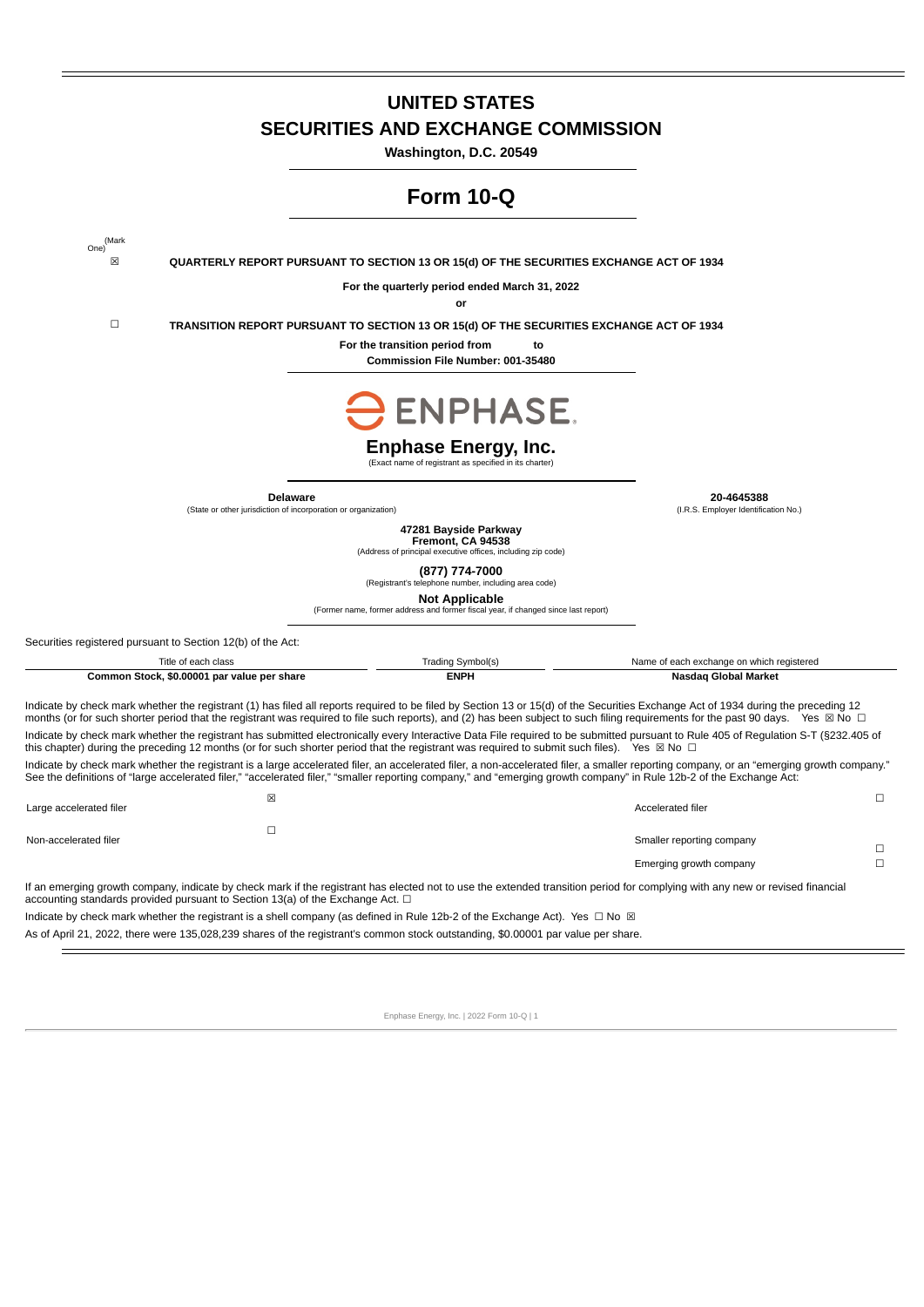# **FORM 10-Q FOR THE QUARTERLY PERIOD ENDED MARCH 31, 2022**

# **TABLE OF CONTENTS**

<span id="page-1-0"></span>

|          |                                                                                       | Page |
|----------|---------------------------------------------------------------------------------------|------|
|          | <b>PART I. FINANCIAL INFORMATION</b>                                                  |      |
| Item 1.  | <b>Financial Statements (Unaudited)</b>                                               | 3    |
|          | <b>Condensed Consolidated Balance Sheets</b>                                          | 3    |
|          | <b>Condensed Consolidated Statements of Operations</b>                                |      |
|          | <b>Condensed Consolidated Statements of Comprehensive Income</b>                      |      |
|          | <b>Condensed Consolidated Statements of Stockholders' Equity</b>                      | 6    |
|          | <b>Condensed Consolidated Statements of Cash Flows</b>                                |      |
|          | Notes to Condensed Consolidated Financial Statements                                  | 8    |
| Item 2.  | Management's Discussion and Analysis of Financial Condition and Results of Operations | 37   |
| Item 3.  | <b>Quantitative and Qualitative Disclosures About Market Risk</b>                     | 46   |
| Item 4.  | <b>Controls and Procedures</b>                                                        | 47   |
|          | <b>PART II. OTHER INFORMATION</b>                                                     |      |
| Item 1.  | <b>Legal Proceedings</b>                                                              | 48   |
| Item 1A. | <b>Risk Factors</b>                                                                   | 48   |
| Item 2.  | Unregistered Sales of Equity Securities and Use of Proceeds                           | 48   |
| Item 3.  | <b>Defaults Upon Senior Securities</b>                                                | 48   |
| Item 4.  | <b>Mine Safety Disclosures</b>                                                        | 48   |
| Item 5.  | <b>Other Information</b>                                                              | 49   |
| Item 6.  | <b>Exhibits</b>                                                                       | 50   |
|          | <b>Signature</b>                                                                      | 51   |
|          |                                                                                       |      |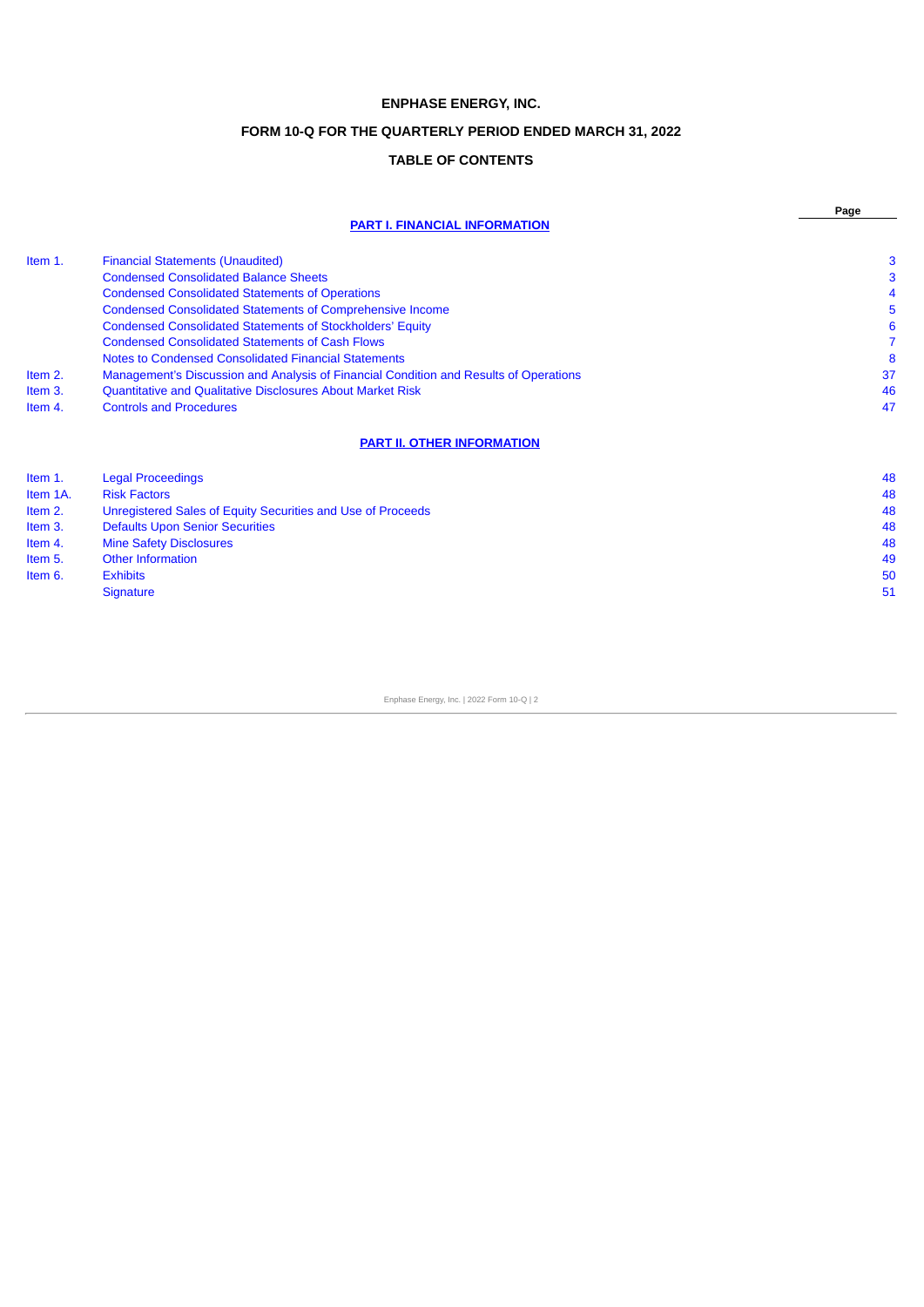# **PART I. FINANCIAL INFORMATION**

# <span id="page-2-1"></span><span id="page-2-0"></span>**Item 1. Financial Statements (Unaudited)**

# **ENPHASE ENERGY, INC. CONDENSED CONSOLIDATED BALANCE SHEETS (In thousands, except par value) (Unaudited)**

| March 31,<br>December 31.<br>2022<br>2021<br><b>ASSETS</b><br>Current assets:<br>\$<br>251,850<br>119,316<br>Cash and cash equivalents<br>-\$<br>897,335<br>Marketable securities<br>811,621<br>Accounts receivable, net of allowances of \$599 and \$1,590 at March 31, 2022 and December 31, 2021,<br>358.310<br>333.626<br>respectively<br>Inventory<br>96,436<br>74,400<br>Prepaid expenses and other assets<br>40,566<br>37,784<br>Total current assets<br>1,558,783<br>1,462,461<br>85,073<br>82,167<br>Property and equipment, net<br>Operating lease, right of use asset, net<br>19,442<br>14,420<br>103,173<br>97,758<br>Intangible assets, net<br>Goodwill<br>195,637<br>181,254<br>Other assets<br>120,878<br>118.726<br>Deferred tax assets, net<br>180,291<br>122,470<br>\$<br>2,079,256<br>2,263,277 \$<br><b>Total assets</b><br><b>LIABILITIES AND STOCKHOLDERS' EQUITY</b><br><b>Current liabilities:</b><br>Accounts payable<br>\$<br>104,738<br>113,767<br>-\$<br><b>Accrued liabilities</b><br>169,146<br>157,912<br>Deferred revenues, current<br>68,693<br>62,670<br>Warranty obligations, current (includes \$19,412 and \$14,612 measured at fair value at March 31, 2022 and<br>December 31, 2021, respectively)<br>23,960<br>19.395<br>Debt, current<br>87,219<br>86,052<br><b>Total current liabilities</b><br>453,756<br>439.796<br>Long-term liabilities:<br>202,711<br>Deferred revenues, non-current<br>187,186<br>Warranty obligations, non-current (includes \$42,174 and \$36,395 measured at fair value at March 31, 2022 and<br>December 31, 2021, respectively)<br>59.619<br>53,982<br><b>Other liabilities</b><br>19,259<br>16,530<br>1.196.950<br>951.594<br>Debt. non-current<br><b>Total liabilities</b><br>1.932.295<br>1.649.088<br>Commitments and contingencies (Note 10)<br>Stockholders' equity:<br>Common stock, \$0.00001 par value, 300,000 shares authorized; and 134,959 shares and 133,894 shares issued<br>and outstanding at March 31, 2022 and December 31, 2021, respectively<br>$\mathbf{1}$<br>1<br>666,511<br>837,924<br>Additional paid-in capital<br>Accumulated deficit<br>(328, 206)<br>(405, 737)<br>Accumulated other comprehensive loss<br>(7, 324)<br>(2,020)<br>Total stockholders' equity<br>330,982<br>430.168 |                                            |                | As of        |  |           |
|---------------------------------------------------------------------------------------------------------------------------------------------------------------------------------------------------------------------------------------------------------------------------------------------------------------------------------------------------------------------------------------------------------------------------------------------------------------------------------------------------------------------------------------------------------------------------------------------------------------------------------------------------------------------------------------------------------------------------------------------------------------------------------------------------------------------------------------------------------------------------------------------------------------------------------------------------------------------------------------------------------------------------------------------------------------------------------------------------------------------------------------------------------------------------------------------------------------------------------------------------------------------------------------------------------------------------------------------------------------------------------------------------------------------------------------------------------------------------------------------------------------------------------------------------------------------------------------------------------------------------------------------------------------------------------------------------------------------------------------------------------------------------------------------------------------------------------------------------------------------------------------------------------------------------------------------------------------------------------------------------------------------------------------------------------------------------------------------------------------------------------------------------------------------------------------------------------------------------------------------------------------------------------------|--------------------------------------------|----------------|--------------|--|-----------|
|                                                                                                                                                                                                                                                                                                                                                                                                                                                                                                                                                                                                                                                                                                                                                                                                                                                                                                                                                                                                                                                                                                                                                                                                                                                                                                                                                                                                                                                                                                                                                                                                                                                                                                                                                                                                                                                                                                                                                                                                                                                                                                                                                                                                                                                                                       |                                            |                |              |  |           |
|                                                                                                                                                                                                                                                                                                                                                                                                                                                                                                                                                                                                                                                                                                                                                                                                                                                                                                                                                                                                                                                                                                                                                                                                                                                                                                                                                                                                                                                                                                                                                                                                                                                                                                                                                                                                                                                                                                                                                                                                                                                                                                                                                                                                                                                                                       |                                            |                |              |  |           |
|                                                                                                                                                                                                                                                                                                                                                                                                                                                                                                                                                                                                                                                                                                                                                                                                                                                                                                                                                                                                                                                                                                                                                                                                                                                                                                                                                                                                                                                                                                                                                                                                                                                                                                                                                                                                                                                                                                                                                                                                                                                                                                                                                                                                                                                                                       |                                            |                |              |  |           |
|                                                                                                                                                                                                                                                                                                                                                                                                                                                                                                                                                                                                                                                                                                                                                                                                                                                                                                                                                                                                                                                                                                                                                                                                                                                                                                                                                                                                                                                                                                                                                                                                                                                                                                                                                                                                                                                                                                                                                                                                                                                                                                                                                                                                                                                                                       |                                            |                |              |  |           |
|                                                                                                                                                                                                                                                                                                                                                                                                                                                                                                                                                                                                                                                                                                                                                                                                                                                                                                                                                                                                                                                                                                                                                                                                                                                                                                                                                                                                                                                                                                                                                                                                                                                                                                                                                                                                                                                                                                                                                                                                                                                                                                                                                                                                                                                                                       |                                            |                |              |  |           |
|                                                                                                                                                                                                                                                                                                                                                                                                                                                                                                                                                                                                                                                                                                                                                                                                                                                                                                                                                                                                                                                                                                                                                                                                                                                                                                                                                                                                                                                                                                                                                                                                                                                                                                                                                                                                                                                                                                                                                                                                                                                                                                                                                                                                                                                                                       |                                            |                |              |  |           |
|                                                                                                                                                                                                                                                                                                                                                                                                                                                                                                                                                                                                                                                                                                                                                                                                                                                                                                                                                                                                                                                                                                                                                                                                                                                                                                                                                                                                                                                                                                                                                                                                                                                                                                                                                                                                                                                                                                                                                                                                                                                                                                                                                                                                                                                                                       |                                            |                |              |  |           |
|                                                                                                                                                                                                                                                                                                                                                                                                                                                                                                                                                                                                                                                                                                                                                                                                                                                                                                                                                                                                                                                                                                                                                                                                                                                                                                                                                                                                                                                                                                                                                                                                                                                                                                                                                                                                                                                                                                                                                                                                                                                                                                                                                                                                                                                                                       |                                            |                |              |  |           |
|                                                                                                                                                                                                                                                                                                                                                                                                                                                                                                                                                                                                                                                                                                                                                                                                                                                                                                                                                                                                                                                                                                                                                                                                                                                                                                                                                                                                                                                                                                                                                                                                                                                                                                                                                                                                                                                                                                                                                                                                                                                                                                                                                                                                                                                                                       |                                            |                |              |  |           |
|                                                                                                                                                                                                                                                                                                                                                                                                                                                                                                                                                                                                                                                                                                                                                                                                                                                                                                                                                                                                                                                                                                                                                                                                                                                                                                                                                                                                                                                                                                                                                                                                                                                                                                                                                                                                                                                                                                                                                                                                                                                                                                                                                                                                                                                                                       |                                            |                |              |  |           |
|                                                                                                                                                                                                                                                                                                                                                                                                                                                                                                                                                                                                                                                                                                                                                                                                                                                                                                                                                                                                                                                                                                                                                                                                                                                                                                                                                                                                                                                                                                                                                                                                                                                                                                                                                                                                                                                                                                                                                                                                                                                                                                                                                                                                                                                                                       |                                            |                |              |  |           |
|                                                                                                                                                                                                                                                                                                                                                                                                                                                                                                                                                                                                                                                                                                                                                                                                                                                                                                                                                                                                                                                                                                                                                                                                                                                                                                                                                                                                                                                                                                                                                                                                                                                                                                                                                                                                                                                                                                                                                                                                                                                                                                                                                                                                                                                                                       |                                            |                |              |  |           |
|                                                                                                                                                                                                                                                                                                                                                                                                                                                                                                                                                                                                                                                                                                                                                                                                                                                                                                                                                                                                                                                                                                                                                                                                                                                                                                                                                                                                                                                                                                                                                                                                                                                                                                                                                                                                                                                                                                                                                                                                                                                                                                                                                                                                                                                                                       |                                            |                |              |  |           |
|                                                                                                                                                                                                                                                                                                                                                                                                                                                                                                                                                                                                                                                                                                                                                                                                                                                                                                                                                                                                                                                                                                                                                                                                                                                                                                                                                                                                                                                                                                                                                                                                                                                                                                                                                                                                                                                                                                                                                                                                                                                                                                                                                                                                                                                                                       |                                            |                |              |  |           |
|                                                                                                                                                                                                                                                                                                                                                                                                                                                                                                                                                                                                                                                                                                                                                                                                                                                                                                                                                                                                                                                                                                                                                                                                                                                                                                                                                                                                                                                                                                                                                                                                                                                                                                                                                                                                                                                                                                                                                                                                                                                                                                                                                                                                                                                                                       |                                            |                |              |  |           |
|                                                                                                                                                                                                                                                                                                                                                                                                                                                                                                                                                                                                                                                                                                                                                                                                                                                                                                                                                                                                                                                                                                                                                                                                                                                                                                                                                                                                                                                                                                                                                                                                                                                                                                                                                                                                                                                                                                                                                                                                                                                                                                                                                                                                                                                                                       |                                            |                |              |  |           |
|                                                                                                                                                                                                                                                                                                                                                                                                                                                                                                                                                                                                                                                                                                                                                                                                                                                                                                                                                                                                                                                                                                                                                                                                                                                                                                                                                                                                                                                                                                                                                                                                                                                                                                                                                                                                                                                                                                                                                                                                                                                                                                                                                                                                                                                                                       |                                            |                |              |  |           |
|                                                                                                                                                                                                                                                                                                                                                                                                                                                                                                                                                                                                                                                                                                                                                                                                                                                                                                                                                                                                                                                                                                                                                                                                                                                                                                                                                                                                                                                                                                                                                                                                                                                                                                                                                                                                                                                                                                                                                                                                                                                                                                                                                                                                                                                                                       |                                            |                |              |  |           |
|                                                                                                                                                                                                                                                                                                                                                                                                                                                                                                                                                                                                                                                                                                                                                                                                                                                                                                                                                                                                                                                                                                                                                                                                                                                                                                                                                                                                                                                                                                                                                                                                                                                                                                                                                                                                                                                                                                                                                                                                                                                                                                                                                                                                                                                                                       |                                            |                |              |  |           |
|                                                                                                                                                                                                                                                                                                                                                                                                                                                                                                                                                                                                                                                                                                                                                                                                                                                                                                                                                                                                                                                                                                                                                                                                                                                                                                                                                                                                                                                                                                                                                                                                                                                                                                                                                                                                                                                                                                                                                                                                                                                                                                                                                                                                                                                                                       |                                            |                |              |  |           |
|                                                                                                                                                                                                                                                                                                                                                                                                                                                                                                                                                                                                                                                                                                                                                                                                                                                                                                                                                                                                                                                                                                                                                                                                                                                                                                                                                                                                                                                                                                                                                                                                                                                                                                                                                                                                                                                                                                                                                                                                                                                                                                                                                                                                                                                                                       |                                            |                |              |  |           |
|                                                                                                                                                                                                                                                                                                                                                                                                                                                                                                                                                                                                                                                                                                                                                                                                                                                                                                                                                                                                                                                                                                                                                                                                                                                                                                                                                                                                                                                                                                                                                                                                                                                                                                                                                                                                                                                                                                                                                                                                                                                                                                                                                                                                                                                                                       |                                            |                |              |  |           |
|                                                                                                                                                                                                                                                                                                                                                                                                                                                                                                                                                                                                                                                                                                                                                                                                                                                                                                                                                                                                                                                                                                                                                                                                                                                                                                                                                                                                                                                                                                                                                                                                                                                                                                                                                                                                                                                                                                                                                                                                                                                                                                                                                                                                                                                                                       |                                            |                |              |  |           |
|                                                                                                                                                                                                                                                                                                                                                                                                                                                                                                                                                                                                                                                                                                                                                                                                                                                                                                                                                                                                                                                                                                                                                                                                                                                                                                                                                                                                                                                                                                                                                                                                                                                                                                                                                                                                                                                                                                                                                                                                                                                                                                                                                                                                                                                                                       |                                            |                |              |  |           |
|                                                                                                                                                                                                                                                                                                                                                                                                                                                                                                                                                                                                                                                                                                                                                                                                                                                                                                                                                                                                                                                                                                                                                                                                                                                                                                                                                                                                                                                                                                                                                                                                                                                                                                                                                                                                                                                                                                                                                                                                                                                                                                                                                                                                                                                                                       |                                            |                |              |  |           |
|                                                                                                                                                                                                                                                                                                                                                                                                                                                                                                                                                                                                                                                                                                                                                                                                                                                                                                                                                                                                                                                                                                                                                                                                                                                                                                                                                                                                                                                                                                                                                                                                                                                                                                                                                                                                                                                                                                                                                                                                                                                                                                                                                                                                                                                                                       |                                            |                |              |  |           |
|                                                                                                                                                                                                                                                                                                                                                                                                                                                                                                                                                                                                                                                                                                                                                                                                                                                                                                                                                                                                                                                                                                                                                                                                                                                                                                                                                                                                                                                                                                                                                                                                                                                                                                                                                                                                                                                                                                                                                                                                                                                                                                                                                                                                                                                                                       |                                            |                |              |  |           |
|                                                                                                                                                                                                                                                                                                                                                                                                                                                                                                                                                                                                                                                                                                                                                                                                                                                                                                                                                                                                                                                                                                                                                                                                                                                                                                                                                                                                                                                                                                                                                                                                                                                                                                                                                                                                                                                                                                                                                                                                                                                                                                                                                                                                                                                                                       |                                            |                |              |  |           |
|                                                                                                                                                                                                                                                                                                                                                                                                                                                                                                                                                                                                                                                                                                                                                                                                                                                                                                                                                                                                                                                                                                                                                                                                                                                                                                                                                                                                                                                                                                                                                                                                                                                                                                                                                                                                                                                                                                                                                                                                                                                                                                                                                                                                                                                                                       |                                            |                |              |  |           |
|                                                                                                                                                                                                                                                                                                                                                                                                                                                                                                                                                                                                                                                                                                                                                                                                                                                                                                                                                                                                                                                                                                                                                                                                                                                                                                                                                                                                                                                                                                                                                                                                                                                                                                                                                                                                                                                                                                                                                                                                                                                                                                                                                                                                                                                                                       |                                            |                |              |  |           |
|                                                                                                                                                                                                                                                                                                                                                                                                                                                                                                                                                                                                                                                                                                                                                                                                                                                                                                                                                                                                                                                                                                                                                                                                                                                                                                                                                                                                                                                                                                                                                                                                                                                                                                                                                                                                                                                                                                                                                                                                                                                                                                                                                                                                                                                                                       |                                            |                |              |  |           |
|                                                                                                                                                                                                                                                                                                                                                                                                                                                                                                                                                                                                                                                                                                                                                                                                                                                                                                                                                                                                                                                                                                                                                                                                                                                                                                                                                                                                                                                                                                                                                                                                                                                                                                                                                                                                                                                                                                                                                                                                                                                                                                                                                                                                                                                                                       |                                            |                |              |  |           |
|                                                                                                                                                                                                                                                                                                                                                                                                                                                                                                                                                                                                                                                                                                                                                                                                                                                                                                                                                                                                                                                                                                                                                                                                                                                                                                                                                                                                                                                                                                                                                                                                                                                                                                                                                                                                                                                                                                                                                                                                                                                                                                                                                                                                                                                                                       |                                            |                |              |  |           |
|                                                                                                                                                                                                                                                                                                                                                                                                                                                                                                                                                                                                                                                                                                                                                                                                                                                                                                                                                                                                                                                                                                                                                                                                                                                                                                                                                                                                                                                                                                                                                                                                                                                                                                                                                                                                                                                                                                                                                                                                                                                                                                                                                                                                                                                                                       |                                            |                |              |  |           |
|                                                                                                                                                                                                                                                                                                                                                                                                                                                                                                                                                                                                                                                                                                                                                                                                                                                                                                                                                                                                                                                                                                                                                                                                                                                                                                                                                                                                                                                                                                                                                                                                                                                                                                                                                                                                                                                                                                                                                                                                                                                                                                                                                                                                                                                                                       |                                            |                |              |  |           |
|                                                                                                                                                                                                                                                                                                                                                                                                                                                                                                                                                                                                                                                                                                                                                                                                                                                                                                                                                                                                                                                                                                                                                                                                                                                                                                                                                                                                                                                                                                                                                                                                                                                                                                                                                                                                                                                                                                                                                                                                                                                                                                                                                                                                                                                                                       |                                            |                |              |  |           |
|                                                                                                                                                                                                                                                                                                                                                                                                                                                                                                                                                                                                                                                                                                                                                                                                                                                                                                                                                                                                                                                                                                                                                                                                                                                                                                                                                                                                                                                                                                                                                                                                                                                                                                                                                                                                                                                                                                                                                                                                                                                                                                                                                                                                                                                                                       |                                            |                |              |  |           |
|                                                                                                                                                                                                                                                                                                                                                                                                                                                                                                                                                                                                                                                                                                                                                                                                                                                                                                                                                                                                                                                                                                                                                                                                                                                                                                                                                                                                                                                                                                                                                                                                                                                                                                                                                                                                                                                                                                                                                                                                                                                                                                                                                                                                                                                                                       | Total liabilities and stockholders' equity | $\mathfrak{L}$ | 2,263,277 \$ |  | 2.079.256 |

<span id="page-2-2"></span>See Notes to Condensed Consolidated Financial Statements.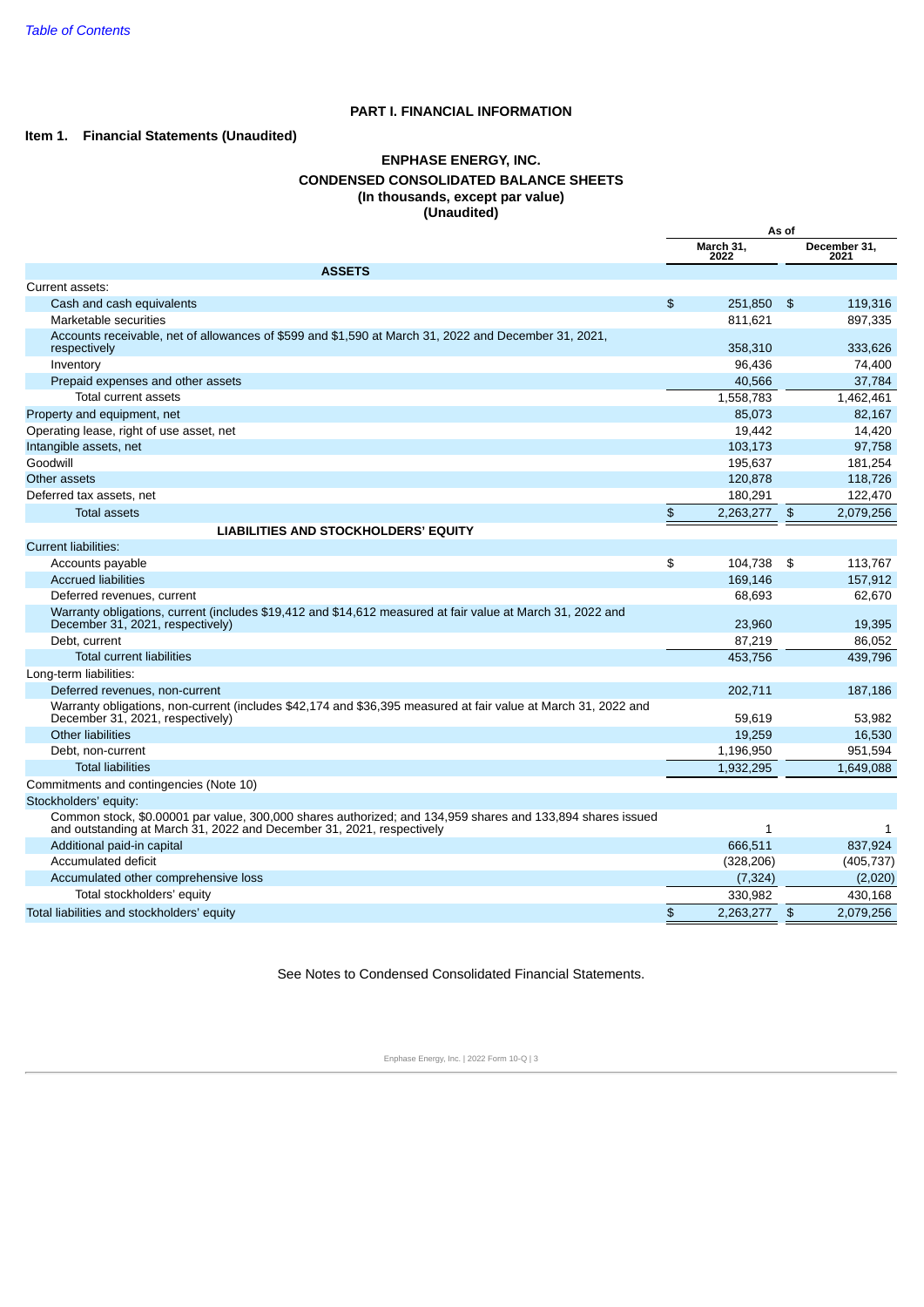# **ENPHASE ENERGY, INC. CONDENSED CONSOLIDATED STATEMENTS OF OPERATIONS (In thousands, except per share data) (Unaudited)**

|                                                 |      | <b>Three Months Ended</b><br>March 31, |    |           |
|-------------------------------------------------|------|----------------------------------------|----|-----------|
|                                                 | 2022 |                                        |    | 2021      |
| Net revenues                                    | \$   | 441,292 \$                             |    | 301,754   |
| Cost of revenues                                |      | 264,319                                |    | 178,805   |
| Gross profit                                    |      | 176,973                                |    | 122,949   |
| Operating expenses:                             |      |                                        |    |           |
| Research and development                        |      | 35,719                                 |    | 21,818    |
| Sales and marketing                             |      | 41,344                                 |    | 19,622    |
| General and administrative                      |      | 38,086                                 |    | 20,123    |
| Total operating expenses                        |      | 115,149                                |    | 61,563    |
| Income from operations                          |      | 61.824                                 |    | 61,386    |
| Other income (expense), net                     |      |                                        |    |           |
| Interest income                                 |      | 460                                    |    | 73        |
| Interest expense                                |      | (2,736)                                |    | (7, 329)  |
| Other (expense) income, net                     |      | (2, 141)                               |    | 573       |
| Loss on partial settlement of convertible notes |      |                                        |    | (56, 369) |
| Total other expense, net                        |      | (4, 417)                               |    | (63,052)  |
| Income (loss) before income taxes               |      | 57,407                                 |    | (1,666)   |
| Income tax (provision) benefit                  |      | (5,586)                                |    | 33,364    |
| Net income                                      | \$   | 51,821                                 | \$ | 31,698    |
| Net income per share:                           |      |                                        |    |           |
| Basic                                           | \$   | 0.39                                   | \$ | 0.24      |
| <b>Diluted</b>                                  | \$   | 0.37                                   | \$ | 0.22      |
| Shares used in per share calculation:           |      |                                        |    |           |
| <b>Basic</b>                                    |      | 134.327                                |    | 131,303   |
| <b>Diluted</b>                                  |      | 144,617                                |    | 146,442   |
|                                                 |      |                                        |    |           |

<span id="page-3-0"></span>See Notes to Condensed Consolidated Financial Statements.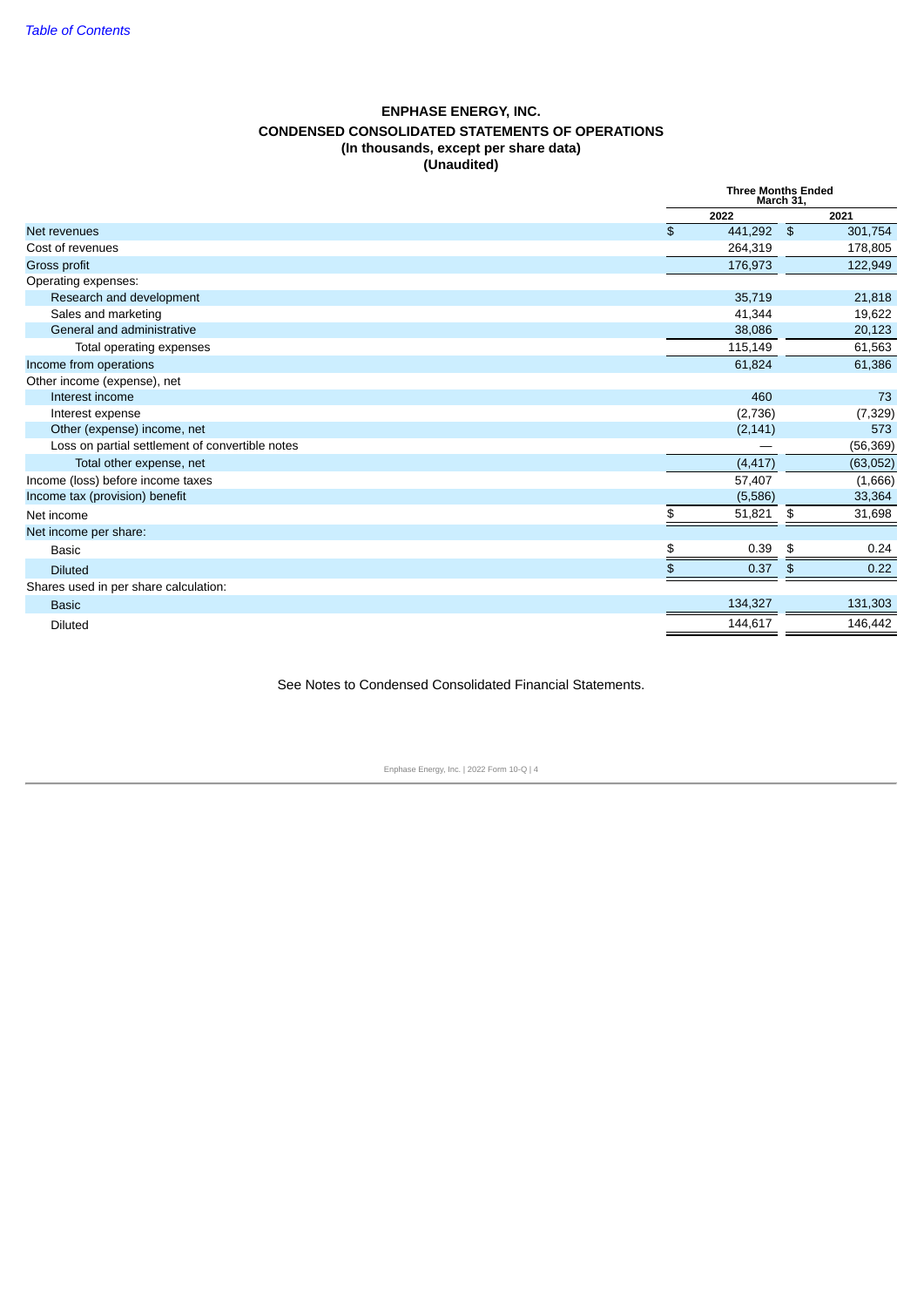# **ENPHASE ENERGY, INC. CONDENSED CONSOLIDATED STATEMENTS OF COMPREHENSIVE INCOME (In thousands) (Unaudited)**

|                                                                         | <b>Three Months Ended</b><br>March 31, |             |  |        |
|-------------------------------------------------------------------------|----------------------------------------|-------------|--|--------|
|                                                                         |                                        | 2022        |  | 2021   |
| Net income                                                              |                                        | $51,821$ \$ |  | 31,698 |
| Other comprehensive income:                                             |                                        |             |  |        |
| Foreign currency translation adjustments                                |                                        | 264         |  | 206    |
| Marketable securities                                                   |                                        |             |  |        |
| Change in net unrealized loss                                           |                                        | (5,568)     |  |        |
| Less: reclassification adjustment for net losses included in net income |                                        |             |  |        |
| Net change, net of income tax benefit of \$1,956                        |                                        | (5,568)     |  |        |
| Comprehensive income                                                    |                                        | 46,517      |  | 31.904 |

<span id="page-4-0"></span>See Notes to Condensed Consolidated Financial Statements.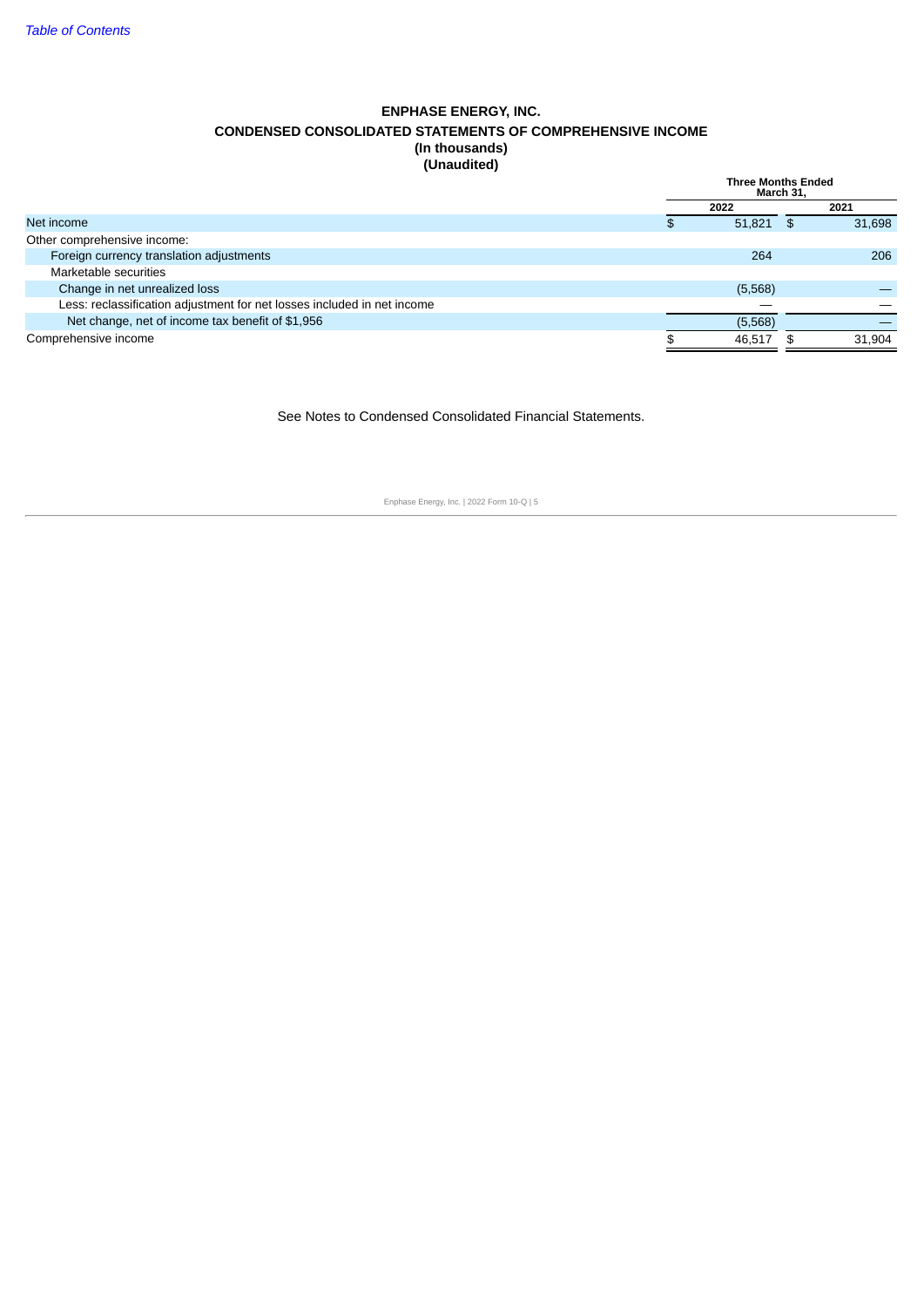# **ENPHASE ENERGY, INC. CONDENSED CONSOLIDATED STATEMENTS OF STOCKHOLDERS' EQUITY (In thousands) (Unaudited)**

|                                                                                            | <b>Three Months Ended</b><br>March 31, |                 |    |            |
|--------------------------------------------------------------------------------------------|----------------------------------------|-----------------|----|------------|
|                                                                                            |                                        | 2022            |    | 2021       |
| Common stock and paid-in capital                                                           |                                        |                 |    |            |
| Balance, beginning of period                                                               | \$                                     | 837.925         | \$ | 534,745    |
| Cumulative-effect adjustment to accumulated deficit related to the adoption of ASU 2020-06 |                                        | (207, 967)      |    |            |
| Issuance of common stock from exercise of equity awards                                    |                                        | 404             |    | 214        |
| Payment of withholding taxes related to net share settlement of equity awards              |                                        | (9, 344)        |    | (9, 185)   |
| Equity component of convertible notes issued, net of tax                                   |                                        |                 |    | 207,962    |
| Cost of convertible notes hedge related to the convertible notes issued, net of tax        |                                        |                 |    | (213, 322) |
| Sale of warrants related to the convertible notes issued                                   |                                        |                 |    | 220,800    |
| Equity component of partial settlement of convertible notes                                |                                        |                 |    | (966, 483) |
| Cost of reacquired equity component on partial settlement of convertible notes             |                                        |                 |    | 962,114    |
| Stock-based compensation expense                                                           |                                        | 45.494          |    | 14,844     |
| Balance, end of period                                                                     | \$                                     | 666,512         | \$ | 751,689    |
|                                                                                            |                                        |                 |    |            |
| <b>Accumulated deficit</b>                                                                 |                                        |                 |    |            |
| Balance, beginning of period                                                               | $\frac{2}{3}$                          | $(405, 737)$ \$ |    | (51, 186)  |
| Cumulative-effect adjustment to accumulated deficit related to the adoption of ASU 2020-06 |                                        | 25,710          |    |            |
| Net income                                                                                 |                                        | 51,821          |    | 31,698     |
| Balance, end of period                                                                     | \$                                     | $(328, 206)$ \$ |    | (19, 488)  |
|                                                                                            |                                        |                 |    |            |
| Accumulated other comprehensive income (loss)                                              |                                        |                 |    |            |
| Balance, beginning of period                                                               | \$                                     | $(2,020)$ \$    |    | 434        |
| Foreign currency translation adjustments                                                   |                                        | 264             |    | 206        |
| Change in net unrealized loss on marketable securities, net of tax                         |                                        | (5,568)         |    |            |
| Balance, end of period                                                                     | \$                                     | (7, 324)        | \$ | 640        |
| Total stockholders' equity, ending balance                                                 | \$                                     | 330,982         | \$ | 732,841    |

<span id="page-5-0"></span>See Notes to Condensed Consolidated Financial Statements.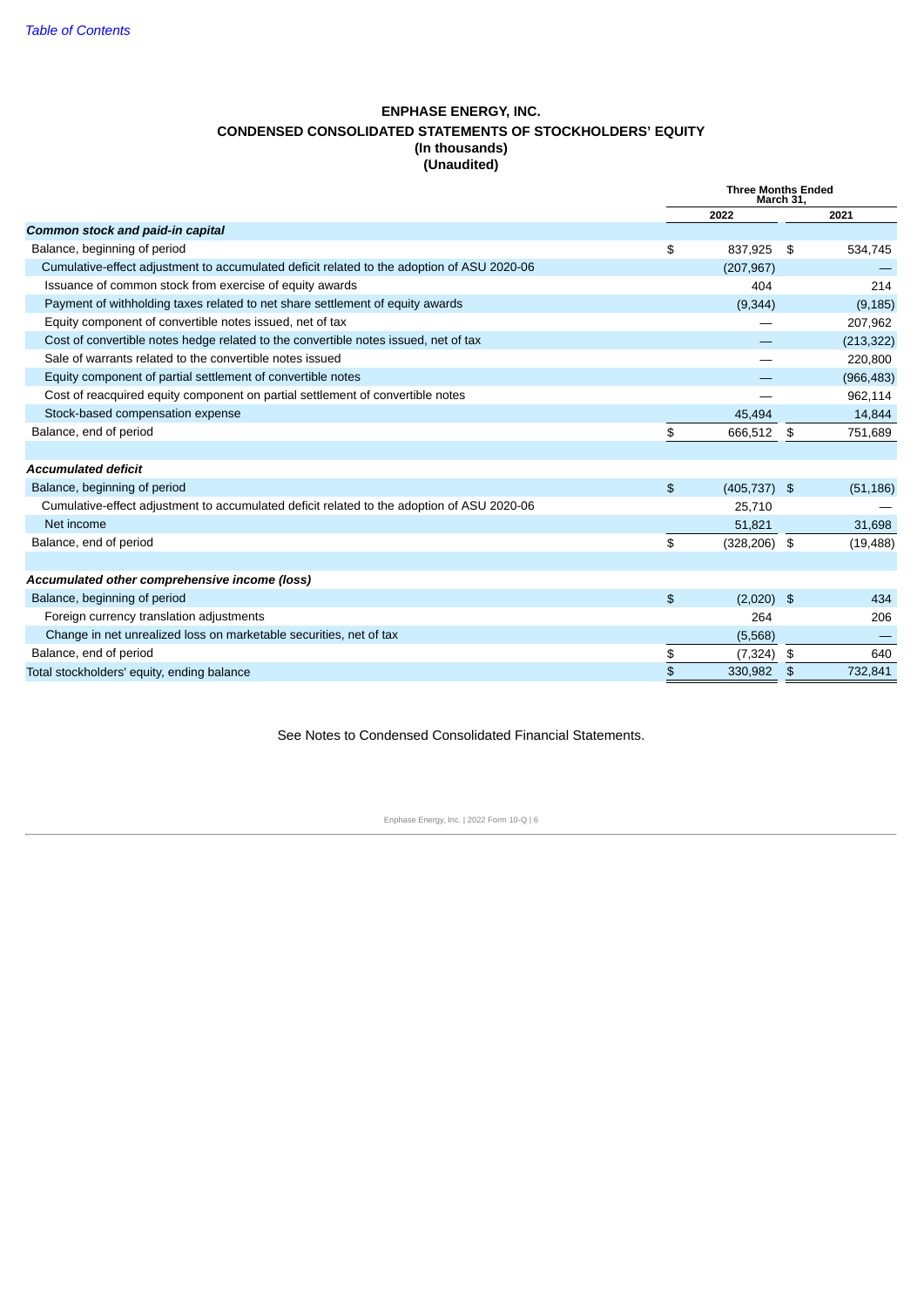# **ENPHASE ENERGY, INC. CONDENSED CONSOLIDATED STATEMENTS OF CASH FLOWS (In thousands) (Unaudited)**

|                                                                                         |                | <b>Three Months Ended</b><br>March 31, |                          |            |
|-----------------------------------------------------------------------------------------|----------------|----------------------------------------|--------------------------|------------|
|                                                                                         |                | 2022                                   |                          | 2021       |
| Cash flows from operating activities:                                                   |                |                                        |                          |            |
| Net income                                                                              | \$             | 51,821 \$                              |                          | 31,698     |
| Adjustments to reconcile net income to net cash provided by operating activities:       |                |                                        |                          |            |
| Depreciation and amortization                                                           |                | 15,558                                 |                          | 5,558      |
| Provision for doubtful accounts                                                         |                | 147                                    |                          | 14         |
| Non-cash interest expense                                                               |                | 1,979                                  |                          | 7.156      |
| Loss on partial settlement of convertibles notes                                        |                |                                        |                          | 56,369     |
| Deemed repayment of convertible notes attributable to accreted debt discount            |                |                                        |                          | (15, 579)  |
| Change in fair value of debt securities                                                 |                | 1,116                                  |                          | (1, 437)   |
| Stock-based compensation                                                                |                | 47,797                                 |                          | 14,844     |
| Deferred income taxes                                                                   |                | 3,165                                  |                          | (35, 367)  |
| Changes in operating assets and liabilities:                                            |                |                                        |                          |            |
| Accounts receivable                                                                     |                | (24, 224)                              |                          | (53, 719)  |
| Inventory                                                                               |                | (22,036)                               |                          | 6,888      |
| Prepaid expenses and other assets                                                       |                | (3,042)                                |                          | (5,040)    |
| Accounts payable, accrued and other liabilities                                         |                | (1,805)                                |                          | 36,376     |
| <b>Warranty obligations</b>                                                             |                | 9,906                                  |                          | 8,640      |
| Deferred revenues                                                                       |                | 22,061                                 |                          | 19,440     |
| Net cash provided by operating activities                                               |                | 102,443                                |                          | 75.841     |
| Cash flows from investing activities:                                                   |                |                                        |                          |            |
| Purchases of property and equipment                                                     |                | (12, 375)                              |                          | (9,940)    |
| Investments in private companies                                                        |                |                                        |                          | (25,000)   |
| Business acquisitions, net of cash acquired                                             |                | (24, 625)                              |                          | (55, 239)  |
| Maturities of marketable securities                                                     |                | 76,735                                 |                          |            |
| Net cash provided by (used in) investing activities                                     |                | 39.735                                 |                          | (90, 179)  |
| Cash flows from financing activities:                                                   |                |                                        |                          |            |
| Issuance of convertible notes, net of issuance costs                                    |                |                                        |                          | 1,189,388  |
| Purchase of convertible note hedges                                                     |                |                                        |                          | (286, 235) |
| Sale of warrants                                                                        |                |                                        |                          | 220,800    |
| Principal payments and financing fees on debt                                           |                |                                        |                          | (1,078)    |
| Partial repurchase of convertible notes                                                 |                |                                        |                          | (289, 233) |
| Proceeds from exercise of equity awards and employee stock purchase plan                |                | 404                                    |                          | 214        |
| Payment of withholding taxes related to net share settlement of equity awards           |                | (9, 344)                               |                          | (9, 185)   |
| Net cash provided by (used in) financing activities                                     |                | (8,940)                                |                          | 824,671    |
| Effect of exchange rate changes on cash and cash equivalents                            |                | (704)                                  |                          | (702)      |
| Net increase in cash and cash equivalents                                               |                | 132,534                                |                          | 809,631    |
| Cash and cash equivalents-Beginning of period                                           |                | 119,316                                |                          | 679,379    |
| Cash and cash equivalents-End of period                                                 | \$             | 251,850                                | $\overline{\mathcal{F}}$ | 1,489,010  |
| Supplemental cash flow disclosure:                                                      |                |                                        |                          |            |
| Supplemental disclosures of non-cash investing and financing activities:                |                |                                        |                          |            |
| Purchases of property and equipment included in accounts payable                        | \$             | 4,352                                  | \$                       | 7,301      |
| Purchases of property and equipment through tenant improvement allowance                | \$             | 748                                    | $\frac{3}{2}$            |            |
| Contingent consideration in connection with the acquisition                             | \$             |                                        | \$                       | 3,500      |
| Convertible senior note issuance costs included in accounts payable and accrued expense | $\mathfrak{P}$ |                                        | $\mathfrak{L}$           | 991        |
|                                                                                         |                |                                        |                          |            |

<span id="page-6-0"></span>See Notes to Condensed Consolidated Financial Statements.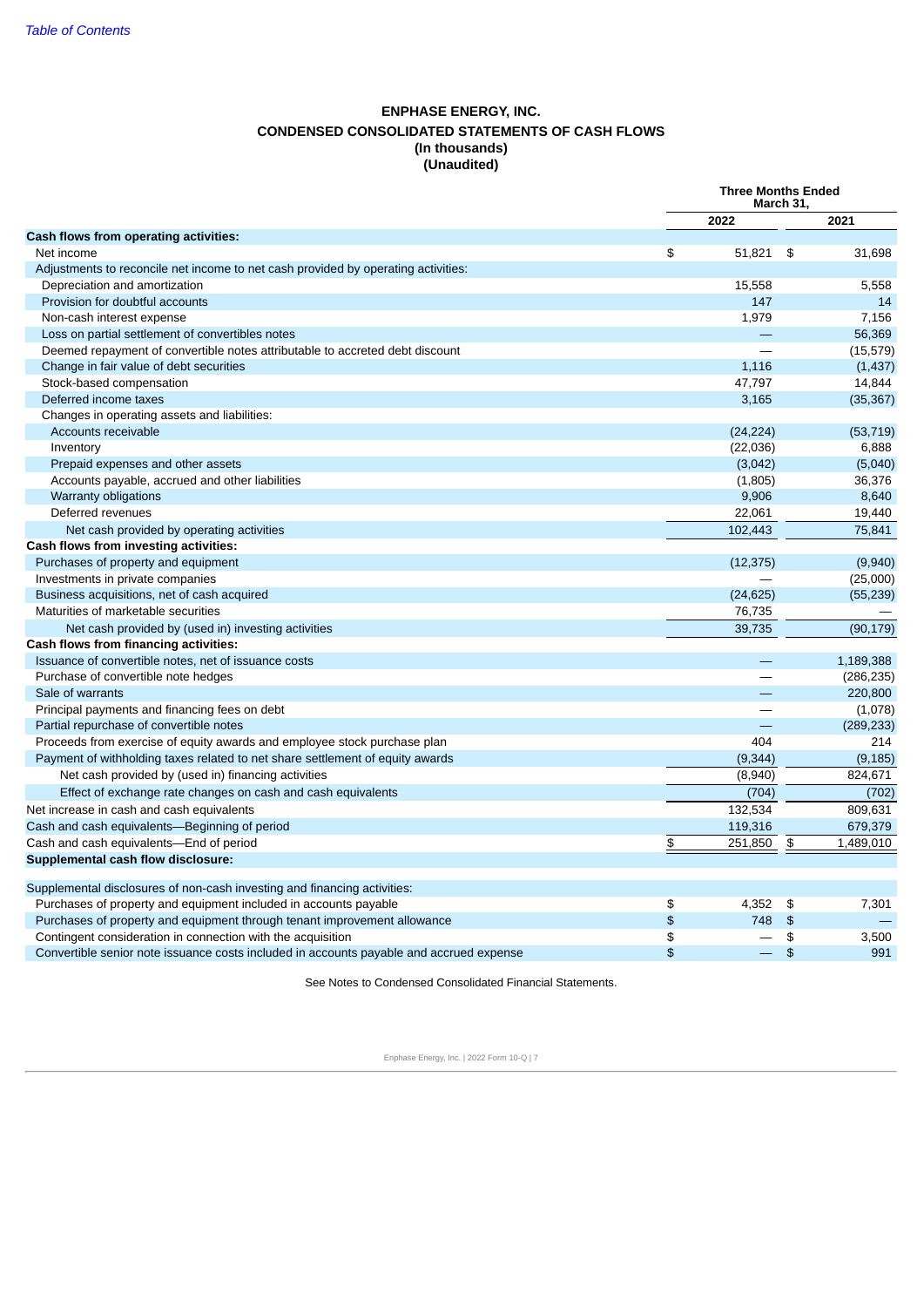# **ENPHASE ENERGY, INC. NOTES TO CONDENSED CONSOLIDATED FINANCIAL STATEMENTS (Unaudited)**

# <span id="page-7-0"></span>**1. DESCRIPTION OF BUSINESS AND BASIS OF PRESENTATION**

#### **Description of Business**

Enphase Energy, Inc. (the "Company") is a global energy technology company. The Company delivers smart, easy-to-use solutions that manage solar generation, storage and communication on one platform. The Company revolutionized the solar industry with its microinverter technology and produces a fully integrated solar-plus-storage solution.

#### **Basis of Presentation and Consolidation**

The accompanying condensed consolidated financial statements are presented in accordance with accounting principles generally accepted in the United States ("GAAP"). The condensed consolidated financial statements include the accounts of the Company and its whollyowned subsidiaries. All intercompany balances and transactions have been eliminated in consolidation.

### **Unaudited Interim Financial Information**

These accompanying unaudited condensed consolidated financial statements have been prepared pursuant to the rules and regulations of the U.S. Securities and Exchange Commission ("SEC") for interim financial reporting. In the opinion of management, these unaudited condensed consolidated financial statements reflect all adjustments, consisting of normal recurring items, considered necessary to present fairly the Company's financial condition, results of operations, comprehensive income, stockholders' equity and cash flows for the interim periods indicated. The results of operations for the three months ended March 31, 2022 are not necessarily indicative of the operating results for the full year.

### **Use of Estimates**

The preparation of financial statements in conformity with GAAP requires management to make estimates and assumptions that affect the reported amounts of assets and liabilities, disclosure of contingent assets and liabilities at the date of the financial statements and the reported amounts of income and expenses during the reporting period. Significant estimates and assumptions reflected in the financial statements include revenue recognition, allowance for doubtful accounts, stock-based compensation, deferred compensation arrangements, inventory valuation, accrued warranty obligations, fair value of investments, debt derivatives, convertible notes and contingent consideration, fair value of acquired intangible assets and goodwill, useful lives of acquired intangible assets and property and equipment, incremental borrowing rate for right-of-use assets and lease liability, legal contingencies and tax valuation allowance. These estimates are based on information available as of the date of the financial statements; therefore, actual results could differ materially from those estimates due to risks and uncertainties, including uncertainty in the ongoing semiconductor supply and logistics constraints, and the continuing COVID-19 pandemic.

The year-end condensed consolidated balance sheet data was derived from audited financial statements but does not include all disclosures required by accounting principles generally accepted in the United States. The Company filed audited consolidated financial statements, which included all information and notes necessary for such a complete presentation in conjunction with its Annual Report on Form 10-K for the fiscal year ended December 31, 2021 filed with the SEC on February 11, 2022 (the "Form 10‑K").

### **Summary of Significant Accounting Policies**

There have been no changes to the Company's significant accounting policies as described in Note 2, "Summary of Significant Accounting Policies" of the notes to consolidated financial statements included in Part II, Item 8 of the Form 10-K, other than as a result of the Company's adoption of the new accounting guidance related to convertible senior notes, effective January 1, 2022, as discussed in "Recently Adopted Accounting Pronouncements" below.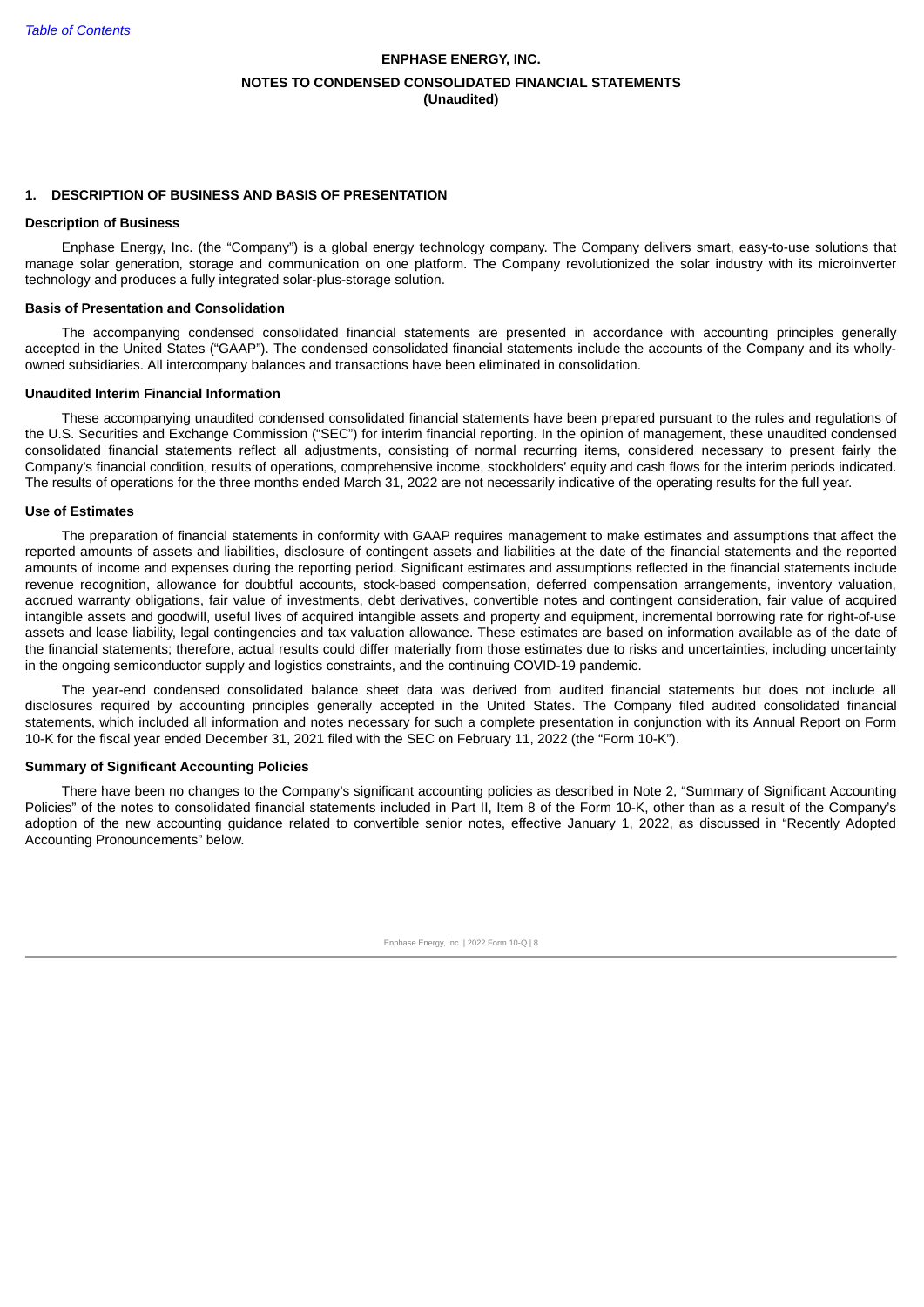# **ENPHASE ENERGY, INC. NOTES TO CONDENSED CONSOLIDATED FINANCIAL STATEMENTS (Unaudited)**

# **Recently Adopted Accounting Pronouncements**

In August 2020, the Financial Accounting Standard Board ("FASB") issued Accounting Standards Update("ASU") 2020-06, "Debt - Debt with Conversion and Other Options (subtopic 470-20) and Derivatives and Hedging - Contracts in Entity's Own Equity (subtopic 815-40)" ("ASU 2020- 06"), which reduces the number of accounting models in ASC 470-20 that require separate accounting for embedded conversion features. As a result, a convertible debt instrument will be accounted for as a single liability measured at its amortized cost as long as no other features require bifurcation and recognition as derivatives. By removing those separation models, the effective interest rate of convertible debt instruments will be closer to the coupon interest rate. Further, the diluted net income per share calculation for convertible instruments will require the Company to use the if-converted method. The treasury stock method should no longer be used to calculate diluted net income per share for convertible instruments.

The Company adopted ASU 2020-06 in the annual period beginning January 1, 2022, on a modified retrospective basis. Upon adoption of ASU 2020-06, the Company is no longer required to bifurcate the conversion feature related to the issuance of \$575.0 million aggregate principal amount of its 0.0% convertible senior notes due 2028 (the "Notes due 2028") and \$632.5 million aggregate principal amount of its 0.0% convertible senior notes due 2026 (the "Notes due 2026") in equity. Instead, the Company combined the previously separated equity component with the liability component, which together is now classified as debt, thereby eliminating the subsequent amortization of the debt discount. Similarly, the portion of issuance costs previously allocated to equity was reclassified to the carrying value of debt and amortized over the remaining terms of the convertible senior notes. Accordingly, the Company recorded a net decrease to additional paid-in capital by \$207.9 million, net of tax to remove the equity component separately recorded for the conversion features associated with the convertible senior notes and equity component associated with the issuance costs, an increase to the carrying value of its convertible debt instrument by \$244.5 million to reflect the full principal amount of the convertible senior notes outstanding net of issuance costs, a decrease to deferred tax liability of \$62.3 million, and a decrease to accumulated deficit by \$25.7 million, net of tax in the Company's consolidated balance sheet with no impact on the Company's consolidated statements of operations.

Also upon adoption of ASU 2020-06, the Company is no longer utilizing the treasury stock method for earnings per share impact for 0.25% convertible senior notes due 2025 (the "Notes due 2025"), Notes due 2026 and together with the Notes due 2028 (the "Convertible Senior Notes"). Instead, the Company is applying the if-converted method when reporting the number of potentially dilutive shares of common stock as the Company may at its election, settle its Convertible Senior Notes through payment or delivery, as the case may be, in cash, shares of its common stock or a combination of cash and shares of its common stock. Further, the Company under the relevant sections of the indentures, irrevocably may elect to settle principal in cash and any excess in cash or shares of the Company's common stock for its Convertible Senior Notes. If and when the Company makes such election, there will be no adjustment to the net income and the Company will use the average share price for the period to determine the potential number of shares to be issued based upon assumed conversion to be included in the diluted share count.

# **Recently Issued Accounting Pronouncements**

# **Not Yet Effective**

In October 2021, the FASB issued ASU 2021-08, "Business Combinations (Topic 805): Accounting for Contract Assets and Contract Liabilities from Contracts with Customers" ("ASU 2021-08"). The standard requires an acquirer in a business combination to recognize and measure contract assets and contract liabilities acquired in a business combination in accordance with ASC 606, "Revenue from Contracts with Customers," as if it had originated the contracts. The standard is effective for fiscal years, and interim periods within those fiscal years, beginning after December 15, 2022. Early adoption is permitted. The Company does not expect the adoption of ASU 2021-08 to have a significant impact on its condensed consolidated financial statements and plans to adopt the standard effective January 1, 2023.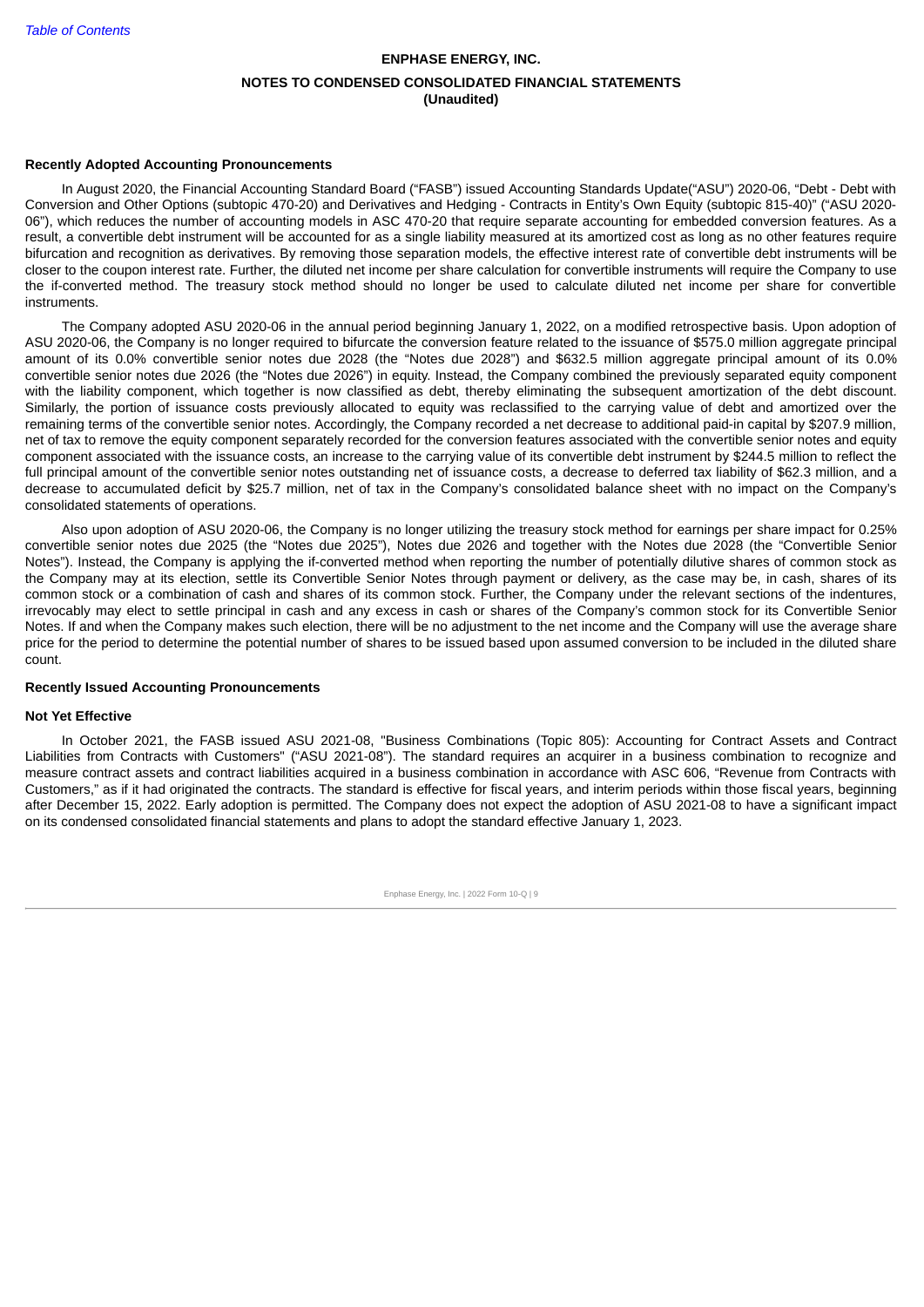# **NOTES TO CONDENSED CONSOLIDATED FINANCIAL STATEMENTS (Unaudited)**

### **2. REVENUE RECOGNITION**

### **Disaggregated Revenue**

The Company has one major business activity, which is the design, manufacture and sale of solutions for the solar photovoltaic ("PV") industry. Disaggregated revenue by primary geographical market and timing of revenue recognition for the Company's single product line are as follows:

|                                           | <b>Three Months Ended</b><br>March 31, |      |         |  |
|-------------------------------------------|----------------------------------------|------|---------|--|
|                                           | 2022                                   | 2021 |         |  |
|                                           | (In thousands)                         |      |         |  |
| Primary geographical markets:             |                                        |      |         |  |
| U.S.                                      | \$<br>369,492 \$                       |      | 247,782 |  |
| International                             | 71,800                                 |      | 53,972  |  |
| Total                                     | 441,292                                |      | 301,754 |  |
|                                           |                                        |      |         |  |
| Timing of revenue recognition:            |                                        |      |         |  |
| Products delivered at a point in time     | \$<br>424,149 \$                       |      | 288,871 |  |
| Products and services delivered over time | 17,143                                 |      | 12,883  |  |
| <b>Total</b>                              | 441,292                                | - \$ | 301,754 |  |
|                                           |                                        |      |         |  |

# **Contract Balances**

Receivables, and contract assets and contract liabilities from contracts with customers, are as follows:

|                                                                 |                | March 31.<br>2022 |  |         |  |  |  |  |  |  |  |  |  |  |  |  |  |  |  |  |  |  |  |  |  |  |  |  |  |  |  |  |  |  |  |  |  |  |  |  |  |  |  |  |  |  |  |  |  |  |  |  |  |  |  |  |  |  |  |  |  |  |  |  |  |  |  |  |  |  |  |  |  |  |  |  |  |  |  | December 31.<br>2021 |
|-----------------------------------------------------------------|----------------|-------------------|--|---------|--|--|--|--|--|--|--|--|--|--|--|--|--|--|--|--|--|--|--|--|--|--|--|--|--|--|--|--|--|--|--|--|--|--|--|--|--|--|--|--|--|--|--|--|--|--|--|--|--|--|--|--|--|--|--|--|--|--|--|--|--|--|--|--|--|--|--|--|--|--|--|--|--|--|--|----------------------|
|                                                                 | (In thousands) |                   |  |         |  |  |  |  |  |  |  |  |  |  |  |  |  |  |  |  |  |  |  |  |  |  |  |  |  |  |  |  |  |  |  |  |  |  |  |  |  |  |  |  |  |  |  |  |  |  |  |  |  |  |  |  |  |  |  |  |  |  |  |  |  |  |  |  |  |  |  |  |  |  |  |  |  |  |  |                      |
| <b>Receivables</b>                                              | \$             | 358.310 \$        |  | 333.626 |  |  |  |  |  |  |  |  |  |  |  |  |  |  |  |  |  |  |  |  |  |  |  |  |  |  |  |  |  |  |  |  |  |  |  |  |  |  |  |  |  |  |  |  |  |  |  |  |  |  |  |  |  |  |  |  |  |  |  |  |  |  |  |  |  |  |  |  |  |  |  |  |  |  |  |                      |
| Short-term contract assets (Prepaid expenses and other assets)  |                | 24.869            |  | 23.508  |  |  |  |  |  |  |  |  |  |  |  |  |  |  |  |  |  |  |  |  |  |  |  |  |  |  |  |  |  |  |  |  |  |  |  |  |  |  |  |  |  |  |  |  |  |  |  |  |  |  |  |  |  |  |  |  |  |  |  |  |  |  |  |  |  |  |  |  |  |  |  |  |  |  |  |                      |
| Long-term contract assets (Other assets)                        |                | 73.138            |  | 69,583  |  |  |  |  |  |  |  |  |  |  |  |  |  |  |  |  |  |  |  |  |  |  |  |  |  |  |  |  |  |  |  |  |  |  |  |  |  |  |  |  |  |  |  |  |  |  |  |  |  |  |  |  |  |  |  |  |  |  |  |  |  |  |  |  |  |  |  |  |  |  |  |  |  |  |  |                      |
| Short-term contract liabilities (Deferred revenues, current)    |                | 68.693            |  | 62.670  |  |  |  |  |  |  |  |  |  |  |  |  |  |  |  |  |  |  |  |  |  |  |  |  |  |  |  |  |  |  |  |  |  |  |  |  |  |  |  |  |  |  |  |  |  |  |  |  |  |  |  |  |  |  |  |  |  |  |  |  |  |  |  |  |  |  |  |  |  |  |  |  |  |  |  |                      |
| Long-term contract liabilities (Deferred revenues, non-current) |                | 202.711           |  | 187.186 |  |  |  |  |  |  |  |  |  |  |  |  |  |  |  |  |  |  |  |  |  |  |  |  |  |  |  |  |  |  |  |  |  |  |  |  |  |  |  |  |  |  |  |  |  |  |  |  |  |  |  |  |  |  |  |  |  |  |  |  |  |  |  |  |  |  |  |  |  |  |  |  |  |  |  |                      |

The Company receives payments from customers based upon contractual billing schedules. Accounts receivable are recorded when the right to consideration becomes unconditional. Contract assets include deferred product costs and commissions associated with the deferred revenue and will be amortized along with the associated revenue. The Company had no asset impairment charges related to contract assets in the three months ended March 31, 2022.

Significant changes in the balances of contract assets (prepaid expenses and other assets) as of March 31, 2022 are as follows (in thousands):

**Contract Assets**

| Contract Assets, beginning of period | 93,091   |
|--------------------------------------|----------|
| Amount recognized                    | (6, 419) |
| Increase                             | 11,335   |
| Contract Assets, end of period       | 98,007   |

Contract liabilities are recorded as deferred revenue on the accompanying condensed consolidated balance sheets and include payments received in advance of performance obligations under the contract and are realized when the associated revenue is recognized under the contract.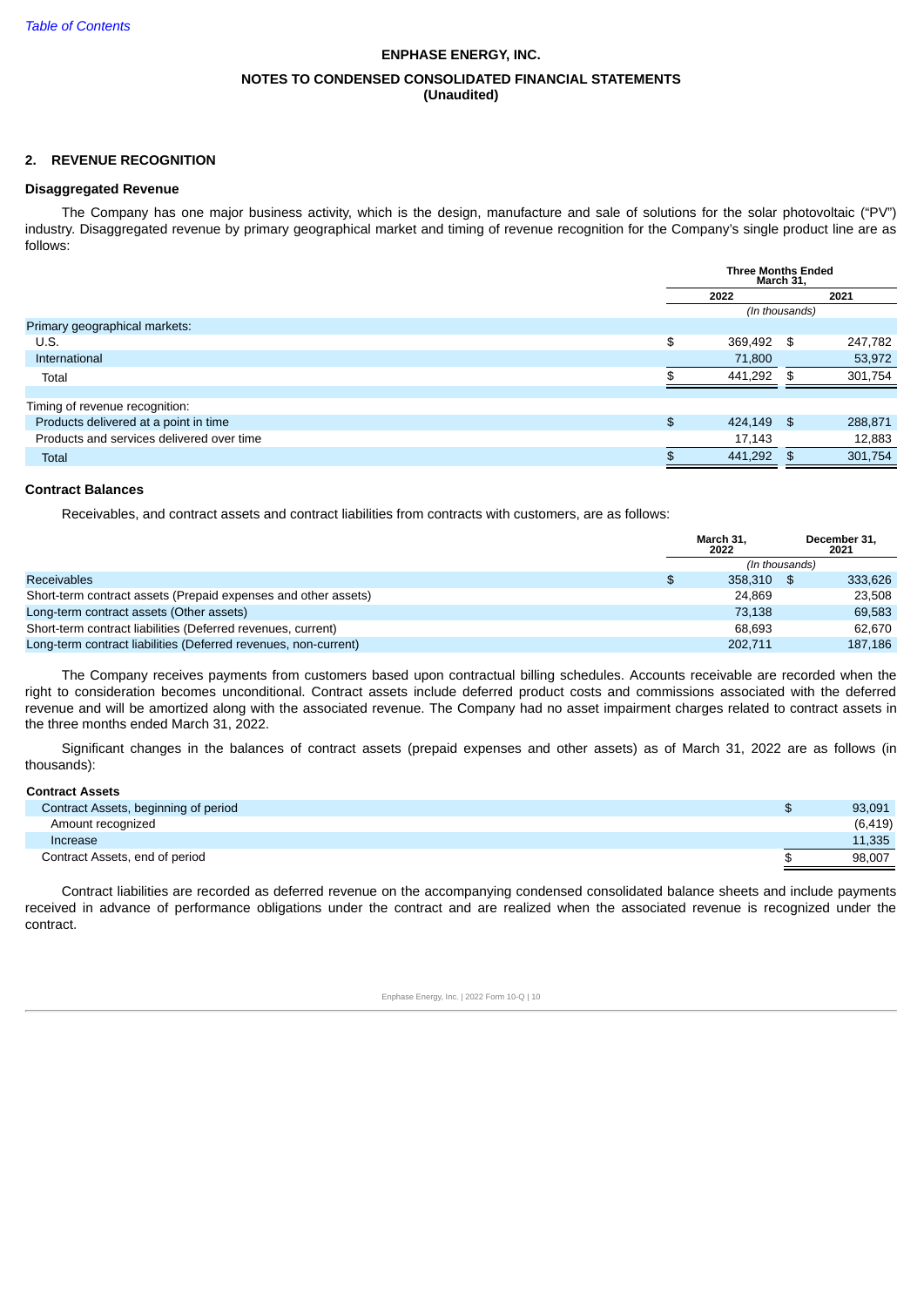# **NOTES TO CONDENSED CONSOLIDATED FINANCIAL STATEMENTS**

**(Unaudited)**

Significant changes in the balances of contract liabilities (deferred revenues) as of March 31, 2022 are as follows (in thousands):

# **Contract Liabilities**

| ------------------                        |          |
|-------------------------------------------|----------|
| Contract Liabilities, beginning of period | 249.856  |
| Revenue recognized                        | (17.143) |
| Increase due to billings                  | 38,691   |
| Contract Liabilities, end of period       | 271,404  |

# **Remaining Performance Obligations**

Estimated revenue expected to be recognized in future periods related to performance obligations that are unsatisfied or partially unsatisfied at the end of the reporting period are as follows:

|                              | March 31,<br>2022 |
|------------------------------|-------------------|
|                              | (In thousands)    |
| Fiscal year:                 |                   |
| 2022 (remaining nine months) | \$<br>52,571      |
| 2023                         | 62,373            |
| 2024                         | 56,709            |
| 2025                         | 49,491            |
| 2026                         | 33,772            |
| Thereafter                   | 16,488            |
| Total                        | 271,404           |

# **3. OTHER FINANCIAL INFORMATION**

# **Inventory**

Inventory consists of the following:

|                 | March 31,<br>2022 |                | December 31,<br>2021 |
|-----------------|-------------------|----------------|----------------------|
|                 |                   | (In thousands) |                      |
| Raw materials   | 31,228            | <b>S</b>       | 25,429               |
| Finished goods  | 65,208            |                | 48,971               |
| Total inventory | 96,436            | Φ              | 74,400               |
|                 |                   |                |                      |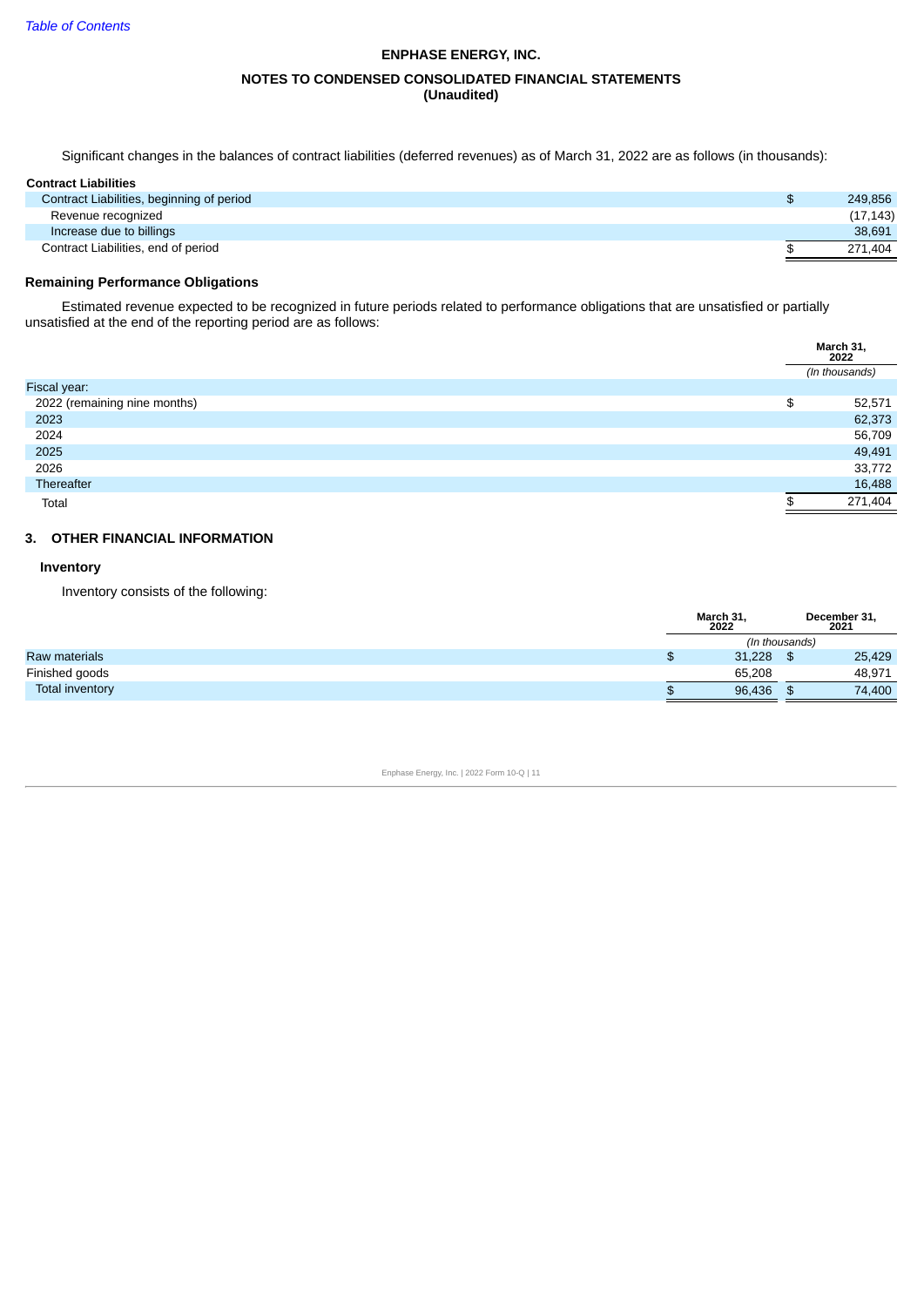# **NOTES TO CONDENSED CONSOLIDATED FINANCIAL STATEMENTS (Unaudited)**

### **Accrued Liabilities**

Accrued liabilities consist of the following:

|                                                            |               | March 31.<br>2022 |      | December 31.<br>2021 |
|------------------------------------------------------------|---------------|-------------------|------|----------------------|
|                                                            |               | (In thousands)    |      |                      |
| Salaries, commissions, incentive compensation and benefits | $\frac{1}{2}$ | $17,110$ \$       |      | 13,062               |
| Customer rebates and sales incentives                      |               | 99.302            |      | 79,038               |
| Freight                                                    |               | 20.105            |      | 20,522               |
| Operating lease liabilities, current                       |               | 3.722             |      | 3,830                |
| Liability due to supply agreements                         |               | 10.161            |      | 14,653               |
| Contingent consideration                                   |               |                   |      | 3.710                |
| Post combination expense accrual                           |               | 7.764             |      | 8,602                |
| Other                                                      |               | 10.982            |      | 14,495               |
| Total accrued liabilities                                  |               | 169.146           | - \$ | 157,912              |

# <span id="page-11-0"></span>**4. BUSINESS COMBINATIONS**

#### *Acquisition of SolarLeadFactory, LLC. ("SolarLeadFactory")*

On March 14, 2022, the Company completed the acquisition of 100% of the shares of SolarLeadFactory, a privately-held company. SolarLeadFactory provides high quality leads to solar installers. As part of the purchase price, the Company paid approximately \$26.1 million in cash on March 14, 2022.

The acquisition has been accounted for as a business combination under the acquisition method, and accordingly, the total purchase price is allocated to the tangible and identifiable intangible assets acquired and liabilities assumed based on their respective fair values on the acquisition date.

In addition to the purchase price summarized above, the Company will be obligated to issue up to approximately \$10.0 million in shares of common stock of the Company payable in the second quarter of 2023, subject to achievement of certain operational targets. As the additional payments require continuous employment of certain key employees of SolarLeadFactory and are subject to other conditions, these payments are being accounted for as post-combination expense and will be recognized ratably over the one-year period presuming conditions will be met.

The following table summarizes the preliminary estimated fair values of the assets acquired and liabilities assumed at the acquisition date, which are subject to change within the measurement period as the fair value assessments are finalized (in thousands):

| Cash and cash equivalents    | Ф | 1,426  |
|------------------------------|---|--------|
| Net tangible assets acquired |   | 813    |
| Intangible assets            |   | 11,200 |
| Goodwill                     |   | 12,612 |
| Net assets acquired          |   | 26,051 |

The excess of the consideration paid over the fair values assigned to the assets acquired and liabilities assumed represents the goodwill resulting from the acquisition. Goodwill is primarily attributable to expected synergies in the Company's solar offerings and cross-selling opportunities. The entire goodwill amount is expected to be deductible for U.S. federal income tax purposes over 15 years.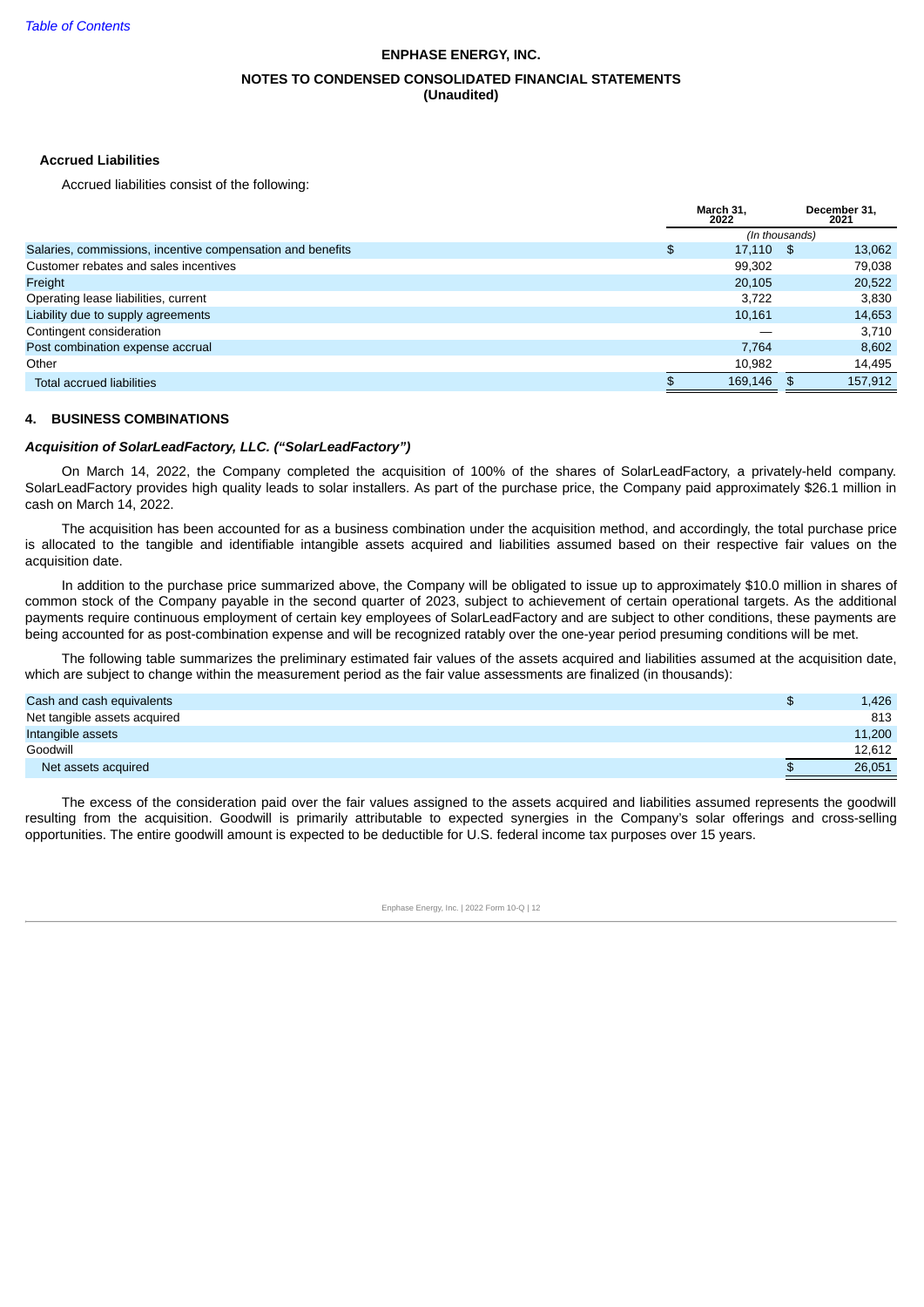# **NOTES TO CONDENSED CONSOLIDATED FINANCIAL STATEMENTS (Unaudited)**

Intangible assets consist primarily of developed technology and customer relationships. Developed technology intangible is attributable to developed technology include a combination of unpatented technology, trade secrets, computer software and research processes that represent the foundation for the existing and planned new products to facilitate the generation of new content. Customer relationships intangible relates to SolarLeadFactory's software ability to sell current and future offerings, as well as products built around the current offering, to its existing customers.

The following table shows the fair value of the separately identifiable intangible assets at the time of acquisition and the period over which each intangible asset will be amortized:

|                                      | <b>Preliminary Fair</b><br>Value | Useful Life |
|--------------------------------------|----------------------------------|-------------|
|                                      | (In thousands)                   | (Years)     |
| Developed technology                 | 3,600                            | э           |
| Customer relationships               | 7,600                            |             |
| Total identifiable intangible assets | 11,200                           |             |

Pro forma financial information has not been presented for the SolarLeadFactory acquisition as the impact to the Company's condensed consolidated financial statements was not material.

The Company incurred and accrued costs related to acquisition of \$0.4 million that were recorded in general and administrative expenses in the accompanying condensed consolidated statements of operations for the three months ended March 31, 2022.

# **5. GOODWILL AND INTANGIBLE ASSETS**

The Company's goodwill as of March 31, 2022 and December 31, 2021 are as follows:

| Goodwill                        | March 31,<br>2022 | December 31,<br>2021 |         |  |
|---------------------------------|-------------------|----------------------|---------|--|
|                                 | (In thousands)    |                      |         |  |
| Goodwill, beginning of period   | 181.254           |                      | 24.783  |  |
| Goodwill acquired               | 14.105            |                      | 156,390 |  |
| Currency translation adjustment | 278               |                      | 81      |  |
| Goodwill, end of period         | 195.637           |                      | 181.254 |  |

The Company's purchased intangible assets as of March 31, 2022 and December 31, 2021 are as follows:

|                                         |                                  |         |      | March 31, 2022                                   |    |                          |    | December 31, 2021 |    |        |                  |        |                                    |                |            |        |  |  |  |
|-----------------------------------------|----------------------------------|---------|------|--------------------------------------------------|----|--------------------------|----|-------------------|----|--------|------------------|--------|------------------------------------|----------------|------------|--------|--|--|--|
|                                         | <b>Additions</b><br><b>Gross</b> |         |      | <b>Accumulated</b><br>Amortization<br><b>Net</b> |    |                          |    | <b>Gross</b>      |    |        | <b>Additions</b> |        | <b>Accumulated</b><br>Amortization |                | <b>Net</b> |        |  |  |  |
|                                         |                                  |         |      |                                                  |    |                          |    | (In thousands)    |    |        |                  |        |                                    |                |            |        |  |  |  |
| Intangible assets:                      |                                  |         |      |                                                  |    |                          |    |                   |    |        |                  |        |                                    |                |            |        |  |  |  |
| Other indefinite-lived<br>intangibles   | \$                               | 286     | - \$ | $\overline{\phantom{a}}$                         | \$ | $\overline{\phantom{m}}$ | \$ | 286               | \$ | 286    | \$               |        | \$                                 |                | \$         | 286    |  |  |  |
| Intangible assets with finite<br>lives: |                                  |         |      |                                                  |    |                          |    |                   |    |        |                  |        |                                    |                |            |        |  |  |  |
| Developed technology                    |                                  | 38.650  |      | 3.600                                            |    | (10, 823)                |    | 31.427            |    | 13.100 |                  | 25,550 |                                    | (8,958)        |            | 29,692 |  |  |  |
| <b>Customer relationships</b>           |                                  | 41.021  |      | 7,600                                            |    | (13,206)                 |    | 35,415            |    | 26,421 |                  | 14.600 |                                    | (11, 448)      |            | 29,573 |  |  |  |
| Trade names                             |                                  | 37.700  |      |                                                  |    | (1,978)                  |    | 35,722            |    | –      |                  | 37.700 |                                    | (93)           |            | 37,607 |  |  |  |
| Order backlog                           |                                  | 600     |      |                                                  |    | (277)                    |    | 323               |    |        |                  | 600    |                                    |                |            | 600    |  |  |  |
| Total purchased intangible<br>assets    | \$                               | 118.257 | \$   | 11.200                                           | \$ | (26, 284)                | \$ | 103,173           | \$ | 39,807 | \$               | 78.450 | - \$                               | $(20, 499)$ \$ |            | 97,758 |  |  |  |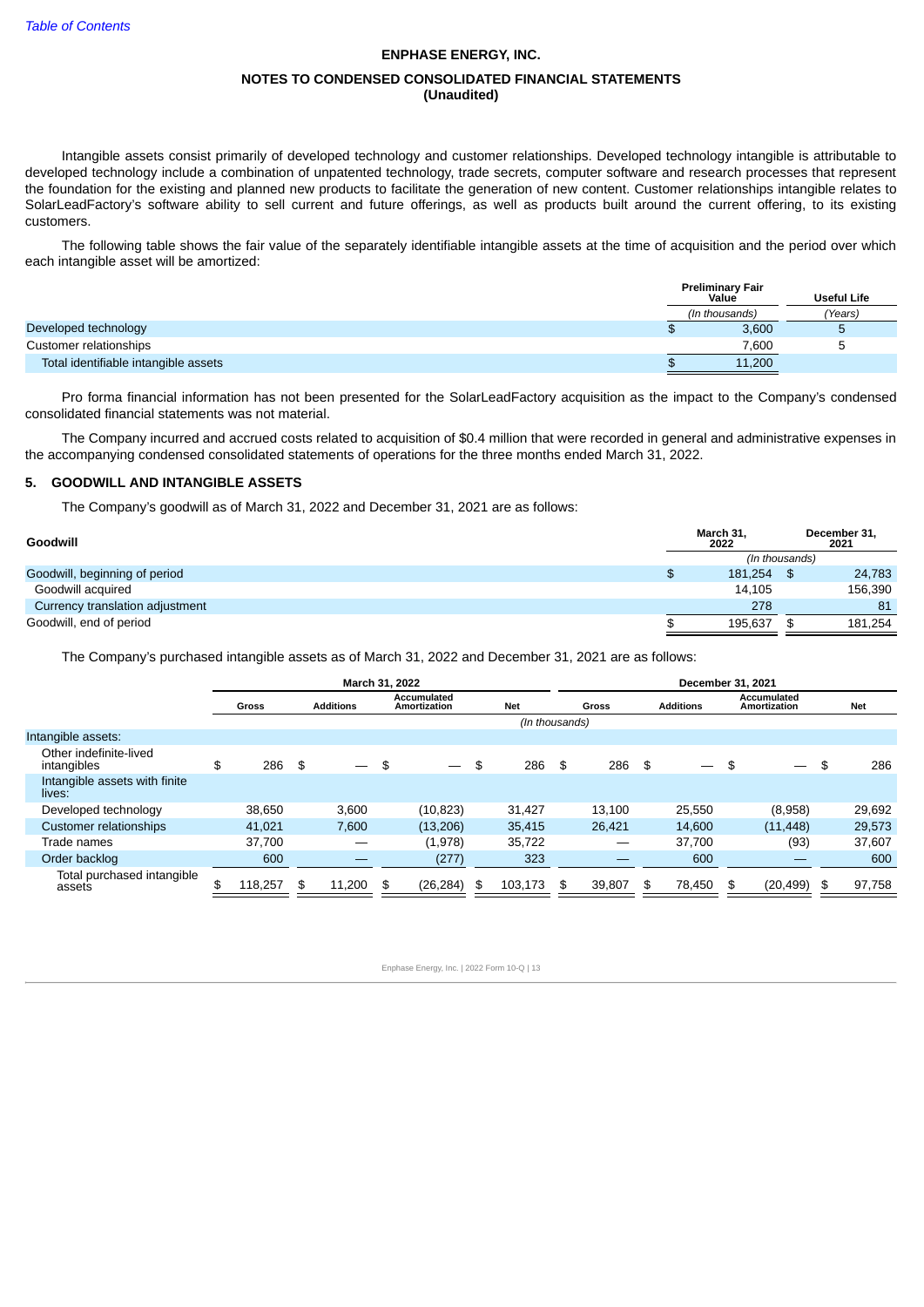# **NOTES TO CONDENSED CONSOLIDATED FINANCIAL STATEMENTS (Unaudited)**

Amortization expense related to finite-lived intangible assets are as follows:

|                            | <b>Three Months Ended</b><br>March 31, |       |                |       |  |  |  |
|----------------------------|----------------------------------------|-------|----------------|-------|--|--|--|
|                            |                                        | 2022  |                | 2021  |  |  |  |
|                            |                                        |       | (In thousands) |       |  |  |  |
| Developed technology       | \$                                     | 1,866 | ъ              | 799   |  |  |  |
| Customer relationships     |                                        | 1,758 |                | 930   |  |  |  |
| Trade names                |                                        | 1,885 |                | 62    |  |  |  |
| Order backlog              |                                        | 277   |                |       |  |  |  |
| Total amortization expense |                                        | 5,786 | ъ              | 1,791 |  |  |  |

Amortization of developed technology is recorded to cost of sales and customer relationships and trade names is recorded to sales and marketing expense.

The expected future amortization expense of intangible assets as of March 31, 2022 is presented below (in thousands):

|                              | March 31,<br>2022 |
|------------------------------|-------------------|
| Fiscal year:                 |                   |
| 2022 (remaining nine months) | \$<br>18,212      |
| 2023                         | 24,096            |
| 2024                         | 21,299            |
| 2025                         | 19,984            |
| 2026                         | 16,425            |
| Thereafter                   | 2,871             |
| Total                        | 102,887           |
|                              |                   |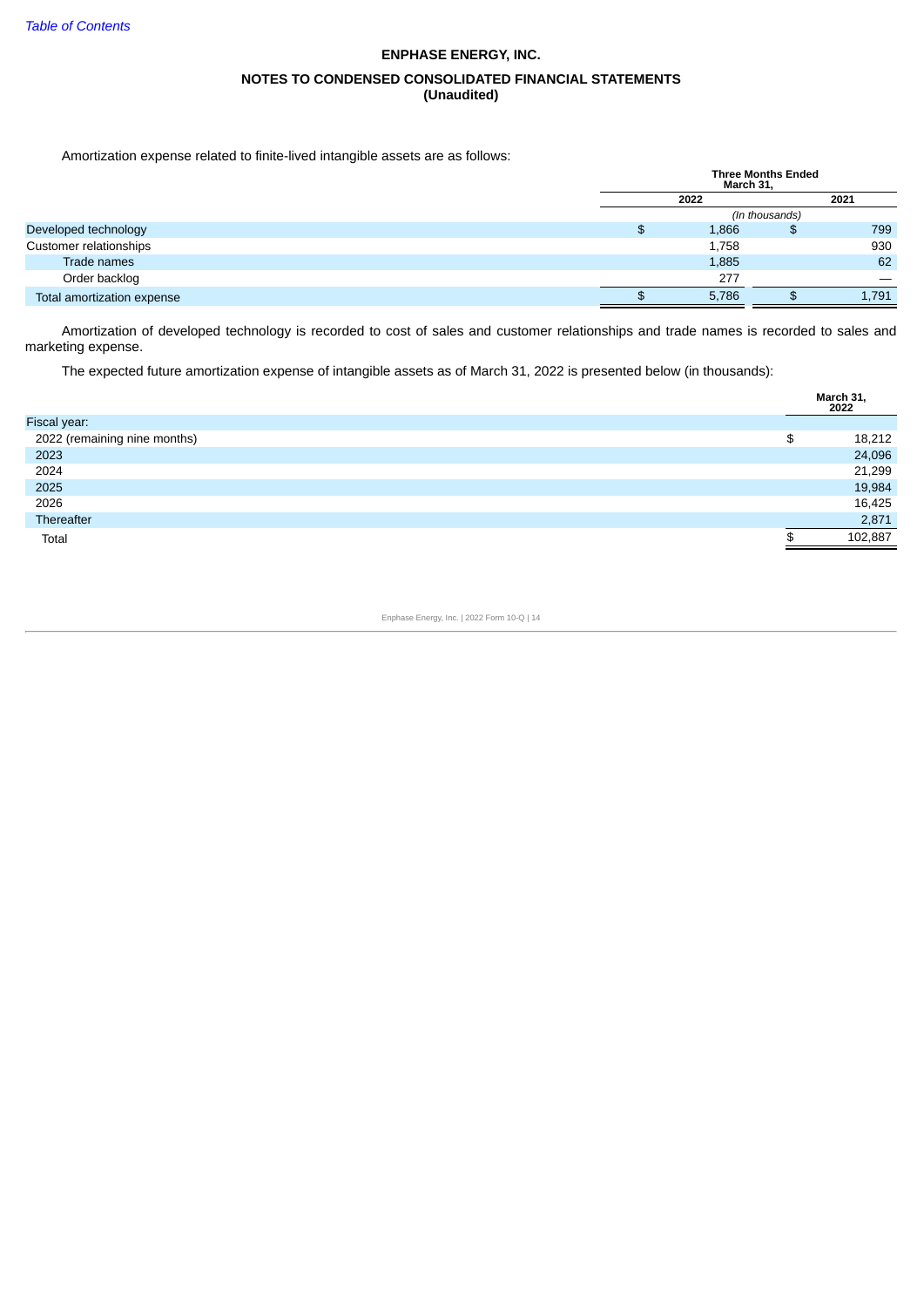# **NOTES TO CONDENSED CONSOLIDATED FINANCIAL STATEMENTS (Unaudited)**

# **6. CASH EQUIVALENTS AND MARKETABLE SECURITIES**

The marketable securities consist of the following (in thousands):

|                                      |    |                       |                                  |                   |    | As of March 31, 2022              |                   |                                            |      |                                        |
|--------------------------------------|----|-----------------------|----------------------------------|-------------------|----|-----------------------------------|-------------------|--------------------------------------------|------|----------------------------------------|
|                                      |    | <b>Amortized Cost</b> | <b>Gross Unrealized</b><br>Gains |                   |    | <b>Gross Unrealized</b><br>Losses | <b>Fair Value</b> | <b>Cash and Cash</b><br><b>Equivalents</b> |      | <b>Marketable</b><br><b>Securities</b> |
| Money market funds                   | \$ | 193.627               | \$                               | $\qquad \qquad -$ | \$ | $\overline{\phantom{m}}$          | 193.627           | \$<br>193,627                              | - \$ |                                        |
| Certificate of Deposit               |    | 6.000                 |                                  |                   |    | $\scriptstyle{(1)}$               | 5.999             |                                            |      | 5.999                                  |
| Commercial paper                     |    | 164.243               |                                  |                   |    | (379)                             | 163.864           |                                            |      | 163,864                                |
| Corporate notes and bonds            |    | 164.858               |                                  |                   |    | (2,860)                           | 161.999           |                                            |      | 161.999                                |
| U.S. Government agency<br>securities |    | 486.902               |                                  |                   |    | (7, 143)                          | 479.759           |                                            |      | 479,759                                |
| Total                                |    | 1.015.630             |                                  |                   | \$ | (10,383)                          | \$<br>1,005,248   | \$<br>193.627                              | - \$ | 811.621                                |

|                                      |                       |                                  |                          |    | As of December 31, 2021           |                   |      |                                            |     |                                        |
|--------------------------------------|-----------------------|----------------------------------|--------------------------|----|-----------------------------------|-------------------|------|--------------------------------------------|-----|----------------------------------------|
|                                      | <b>Amortized Cost</b> | <b>Gross Unrealized</b><br>Gains |                          |    | <b>Gross Unrealized</b><br>Losses | <b>Fair Value</b> |      | <b>Cash and Cash</b><br><b>Equivalents</b> |     | <b>Marketable</b><br><b>Securities</b> |
| Money market funds                   | \$<br>35,789          | -\$                              | $\overline{\phantom{m}}$ | \$ | $\hspace{0.05cm}$                 | \$<br>35,789      | - \$ | 35,789 \$                                  |     |                                        |
| <b>Certificate of Deposit</b>        | 16,001                |                                  |                          |    | (2)                               | 15.999            |      | 6.000                                      |     | 9,999                                  |
| Commercial paper                     | 215.964               |                                  |                          |    | (114)                             | 215,850           |      | 26.997                                     |     | 188,853                                |
| Corporate notes and bonds            | 199.244               |                                  |                          |    | (872)                             | 198,372           |      | 760                                        |     | 197,612                                |
| <b>U.S. Treasuries</b>               | 14,999                |                                  |                          |    | (1)                               | 14,998            |      |                                            |     | 14,998                                 |
| U.S. Government agency<br>securities | 487.743               |                                  |                          |    | (1,870)                           | 485.873           |      |                                            |     | 485.873                                |
| <b>Total</b>                         | 969.740               |                                  | $\overline{\phantom{m}}$ |    | (2,859)                           | \$<br>966.881     |      | 69.546                                     | -\$ | 897,335                                |

The following table summarizes the contractual maturities of the Company's marketable securities as of March 31, 2022 (in thousands):

|                               | <b>Amortized Cost</b> |  | <b>Fair Value</b> |  |  |
|-------------------------------|-----------------------|--|-------------------|--|--|
| Due within one year           | 692.296               |  | 689,588           |  |  |
| Due within one to three years | 323.334               |  | 315.660           |  |  |
| <b>Total</b>                  | 1.015.630             |  | 1,005,248         |  |  |

All available-for-sale securities have been classified as current, based on management's intent and ability to use the funds in current operations.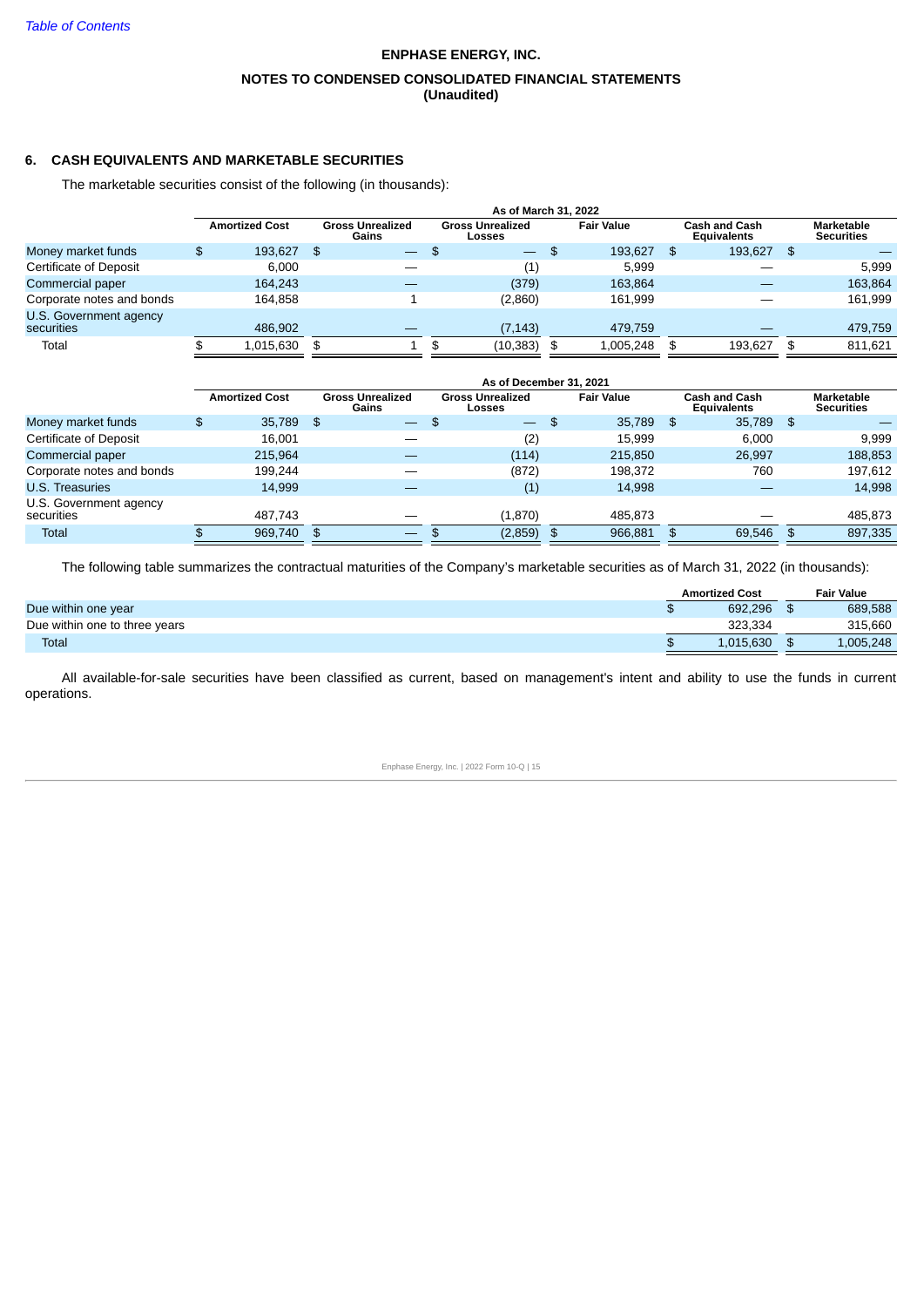# **NOTES TO CONDENSED CONSOLIDATED FINANCIAL STATEMENTS (Unaudited)**

# **7. WARRANTY OBLIGATIONS**

The Company's warranty activities were as follows:

|                                              |      | <b>Three Months Ended</b><br>March 31. |  |           |  |  |  |  |  |
|----------------------------------------------|------|----------------------------------------|--|-----------|--|--|--|--|--|
|                                              | 2022 |                                        |  |           |  |  |  |  |  |
|                                              |      | (In thousands)                         |  |           |  |  |  |  |  |
| Warranty obligations, beginning of period    | \$   | 73,377 \$                              |  | 45,913    |  |  |  |  |  |
| Accruals for warranties issued during period |      | 8,910                                  |  | 3,894     |  |  |  |  |  |
| Changes in estimates                         |      | 4.912                                  |  | 7,655     |  |  |  |  |  |
| <b>Settlements</b>                           |      | (5,881)                                |  | (2,930)   |  |  |  |  |  |
| Increase due to accretion expense            |      | 1,515                                  |  | 943       |  |  |  |  |  |
| Other                                        |      | 746                                    |  | (922)     |  |  |  |  |  |
| Warranty obligations, end of period          |      | 83.579                                 |  | 54,553    |  |  |  |  |  |
| Less: current portion                        |      | (23,960)                               |  | (14, 303) |  |  |  |  |  |
| Non-current                                  |      | 59,619                                 |  | 40,250    |  |  |  |  |  |
|                                              |      |                                        |  |           |  |  |  |  |  |

# **Changes in Estimates**

In the three months ended March 31, 2022, the Company recorded \$4.9 million in warranty expense from change in estimates primarily related to increase in expedited freight costs and replacement costs for IQ batteries. In the three months ended March 31, 2021, the Company recorded a \$6.3 million increase to warranty expense based on continuing analysis of field performance data and diagnostic root-cause failure analysis primarily relating to its prior generation products. The Company also recorded additional warranty expense of \$1.3 million in the three months ended March 31, 2021 related to unit costs for prior generation microinverter replacement mainly driven by tariffs.

# **8. FAIR VALUE MEASUREMENTS**

The accounting guidance defines fair value as the price that would be received from selling an asset or paid to transfer a liability in an orderly transaction between market participants at the measurement date. When determining the fair value measurements for assets and liabilities recorded at fair value, the Company considers the principal or most advantageous market in which it would transact and considers assumptions that market participants would use when pricing the asset or liability, such as inherent risk, transfer restrictions, and risk of nonperformance.

The fair value hierarchy requires an entity to maximize the use of observable inputs and minimize the use of unobservable inputs when measuring fair value. An asset's or liability's categorization within the fair value hierarchy is based upon the lowest level of input that is significant to the fair value measurement. Three levels of inputs may be used to measure fair value:

- Level 1 Valuations based on quoted prices in active markets for identical assets or liabilities that the Company is able to access. Since valuations are based on quoted prices that are readily and regularly available in an active market, valuation of such assets or liabilities do not entail a significant degree of judgment.
- Level 2 Valuations based on one or more quoted prices in markets that are not active or for which all significant inputs are observable, either directly or indirectly.
- Level 3 Valuations based on inputs that are unobservable and significant to the overall fair value measurement.

The following table presents assets and liabilities measured at fair value on a recurring basis using the above input categories: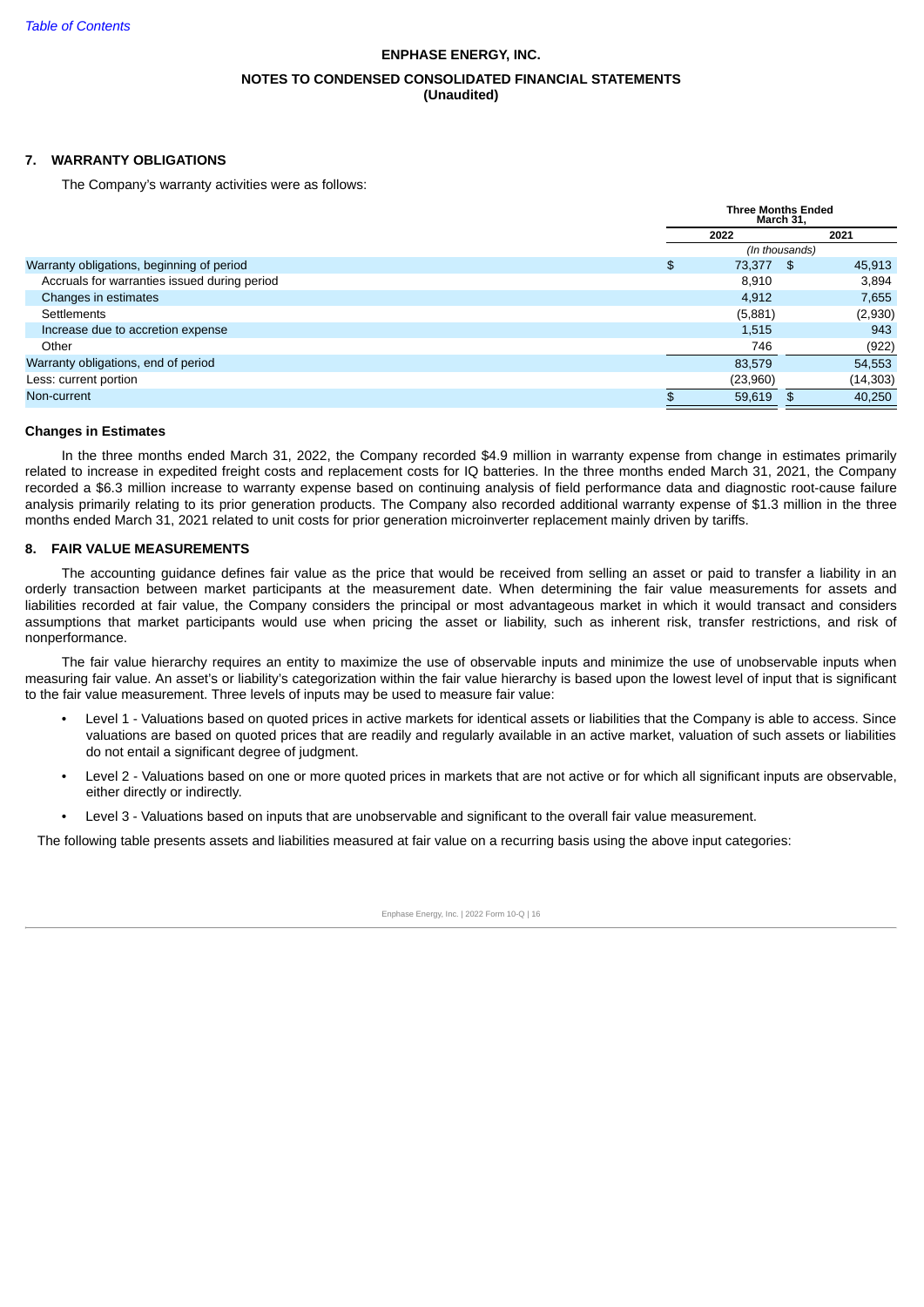# **NOTES TO CONDENSED CONSOLIDATED FINANCIAL STATEMENTS (Unaudited)**

|                                                      |                |         |            | March 31, 2022     |               |                |                | December 31, 2021 |               |                    |    |         |  |  |  |  |
|------------------------------------------------------|----------------|---------|------------|--------------------|---------------|----------------|----------------|-------------------|---------------|--------------------|----|---------|--|--|--|--|
|                                                      |                |         |            |                    |               | (In thousands) |                |                   |               |                    |    |         |  |  |  |  |
|                                                      |                | Level 1 |            | Level <sub>2</sub> |               | Level 3        |                | Level 1           |               | Level <sub>2</sub> |    | Level 3 |  |  |  |  |
| Assets:                                              |                |         |            |                    |               |                |                |                   |               |                    |    |         |  |  |  |  |
| Cash and cash equivalents:                           |                |         |            |                    |               |                |                |                   |               |                    |    |         |  |  |  |  |
| Money market funds                                   | $\mathfrak{L}$ | 193,627 | \$         |                    | \$            |                | \$             | 35,789            | \$            |                    | \$ |         |  |  |  |  |
| Certificate of deposit                               |                |         |            |                    |               |                |                |                   |               | 6,000              |    |         |  |  |  |  |
| Commercial paper                                     |                |         |            |                    |               |                |                |                   |               | 26,997             |    |         |  |  |  |  |
| Corporate notes and bonds                            |                |         |            |                    |               |                |                |                   |               | 760                |    |         |  |  |  |  |
| Marketable securities:                               |                |         |            |                    |               |                |                |                   |               |                    |    |         |  |  |  |  |
| Certificate of deposit                               |                |         |            | 5,999              |               |                |                |                   |               | 9,999              |    |         |  |  |  |  |
| Commercial paper                                     |                |         |            | 163,864            |               |                |                |                   |               | 188,853            |    |         |  |  |  |  |
| Corporate notes and bonds                            |                |         |            | 161,999            |               |                |                |                   |               | 197,612            |    |         |  |  |  |  |
| U.S. Government agencies                             |                |         |            | 479,759            |               |                |                |                   |               | 485,873            |    |         |  |  |  |  |
| U.S. Treasuries                                      |                |         |            |                    |               |                |                |                   |               | 14,998             |    |         |  |  |  |  |
| Other assets                                         |                |         |            |                    |               |                |                |                   |               |                    |    |         |  |  |  |  |
| Investments in debt securities                       |                |         |            |                    |               | 39,926         |                |                   |               |                    |    | 41,042  |  |  |  |  |
| Total assets measured at fair value                  | \$             | 193,627 | $\sqrt{3}$ | 811,621            | $\frac{2}{3}$ | 39,926         | $\mathfrak{L}$ | 35,789            | $\frac{1}{2}$ | 931,092            | \$ | 41,042  |  |  |  |  |
|                                                      |                |         |            |                    |               |                |                |                   |               |                    |    |         |  |  |  |  |
| Liabilities:                                         |                |         |            |                    |               |                |                |                   |               |                    |    |         |  |  |  |  |
| <b>Accrued liabilities</b>                           |                |         |            |                    |               |                |                |                   |               |                    |    |         |  |  |  |  |
| Contingent consideration                             | \$             |         | \$         |                    | \$            |                | \$             |                   | \$            |                    | \$ | 3,710   |  |  |  |  |
| Warranty obligations                                 |                |         |            |                    |               |                |                |                   |               |                    |    |         |  |  |  |  |
| Current                                              |                |         |            |                    |               | 19,412         |                |                   |               |                    |    | 14,612  |  |  |  |  |
| Non-current                                          |                |         |            |                    |               | 42,174         |                |                   |               |                    |    | 36,395  |  |  |  |  |
| Total warranty obligations measured at fair<br>value |                |         |            |                    |               | 61,586         |                |                   |               |                    |    | 51,007  |  |  |  |  |
| Total liabilities measured at fair value             | \$             |         | \$         |                    | \$            | 61,586         | \$             |                   | \$            |                    | \$ | 54,717  |  |  |  |  |

# *Notes due 2028*, *Notes due 2026 and Notes due 2025*

The Company carries the Notes due 2028 and Notes due 2026 at face value less issuance costs on its condensed consolidated balance sheets, and Notes due 2025 (as defined in [Note](#page-19-0) 9, "Debt" below) at face value less unamortized discount and issuance costs, on its condensed consolidated balance sheets. The fair value of the Notes due 2028, Notes due 2026 and Notes due 2025 was \$534.0 million, \$592.7 million and \$245.9 million, respectively, as of March 31, 2022 based on the closing trading prices per \$100 principal amount as of the last day of trading for the period. The Company considers the fair value of the Notes due 2028, Notes due 2026 and Notes due 2025 to be a Level 2 measurement as they are not actively traded.

# *Investments in debt securities*

In January 2021, the Company invested approximately \$25.0 million in a privately-held company. The Company concluded the investment qualifies as an investment in a debt security, as it accrues interest and principal plus accrued interest becomes payable back to the Company at certain dates unless it is converted to equity at a pre-determined price. As the investment includes a conversion option, the Company has elected to account for this investment under the fair value option and any change in fair value of the investment is recognized in "Other income (expense), net" in the Company's condensed consolidated statement of operations for that period. Further, the Company has concluded that the Company's investment in a debt security is considered to be a Level 3 measurement due to the use of significant unobservable inputs in the valuation model. The fair value was determined using discounted cash flow methodology and assumptions include implied yield and change in estimated term of investment being held-to-maturity.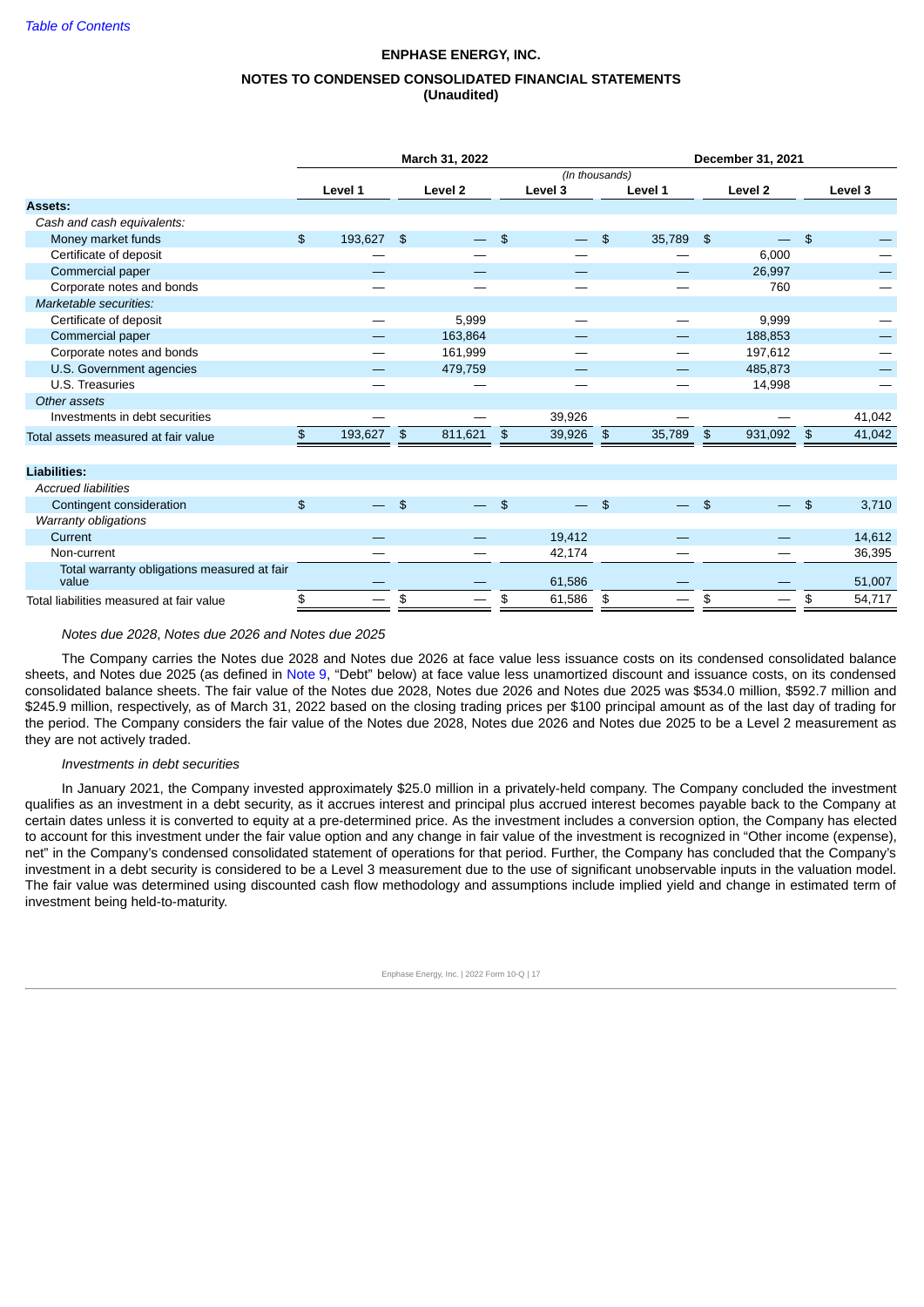# **NOTES TO CONDENSED CONSOLIDATED FINANCIAL STATEMENTS (Unaudited)**

In September 2021, the Company invested approximately \$13.0 million in secured convertible promissory notes issued by the stockholders of a privately-held company. The investment qualifies as an investment in a debt security and will accrete interest and principal plus accrued interest that becomes payable at certain dates unless it is converted to equity at a pre-determined price. As the investment includes a conversion option, the Company has elected to account for this investment under the fair value option and any change in fair value of the investment is recognized in "Other income (expense), net" in the Company's condensed consolidated statement of operations for that period. Further, the Company has concluded that the Company's investment in a debt security is considered a Level 3 measurement due to the use of significant unobservable inputs in the valuation model. Principal plus accrued interest receivable of the investment approximates the fair value.

Investment in debt securities are recorded in "Other Assets" on the accompanying condensed consolidated balance sheet as of March 31, 2022. The changes in the balance in investments in debt securities during the period are as follows:

|                                                                | <b>Three Months Ended</b> | March 31.      |        |
|----------------------------------------------------------------|---------------------------|----------------|--------|
|                                                                | 2021<br>2022              |                |        |
|                                                                |                           | (In thousands) |        |
| Balance at beginning of period                                 | \$<br>41.042              |                |        |
| Investment                                                     |                           |                | 25,000 |
| Fair value adjustments included in other (expense) income, net | (1,116)                   |                | 1,437  |
| Balance at end of period                                       | 39.926                    |                | 26,437 |

#### *Contingent consideration*

The estimated fair value of the contingent consideration incurred in connection with the Company's acquisition of Sofdesk Inc. is considered a Level 3 measurement due to the use of significant unobservable inputs. These unobservable inputs include probability assessment of expected future customer count over the period in which the obligation is expected to be settled. The value was determined using a discounted risk-neutral expected (probability-weighted) cash flow methodology. The resulting expected contingent consideration payment is discounted back to present value using the Company's cost of debt. The fair value of contingent consideration arrangement is reassessed quarterly based on assumptions used in the Company's latest projections and input provided by management. Any change in the fair value estimate, which could include accretion of interest expense due to passage of time as well as any changes in the inputs to the model, is recorded in the Company's condensed consolidated statement of operations for that period.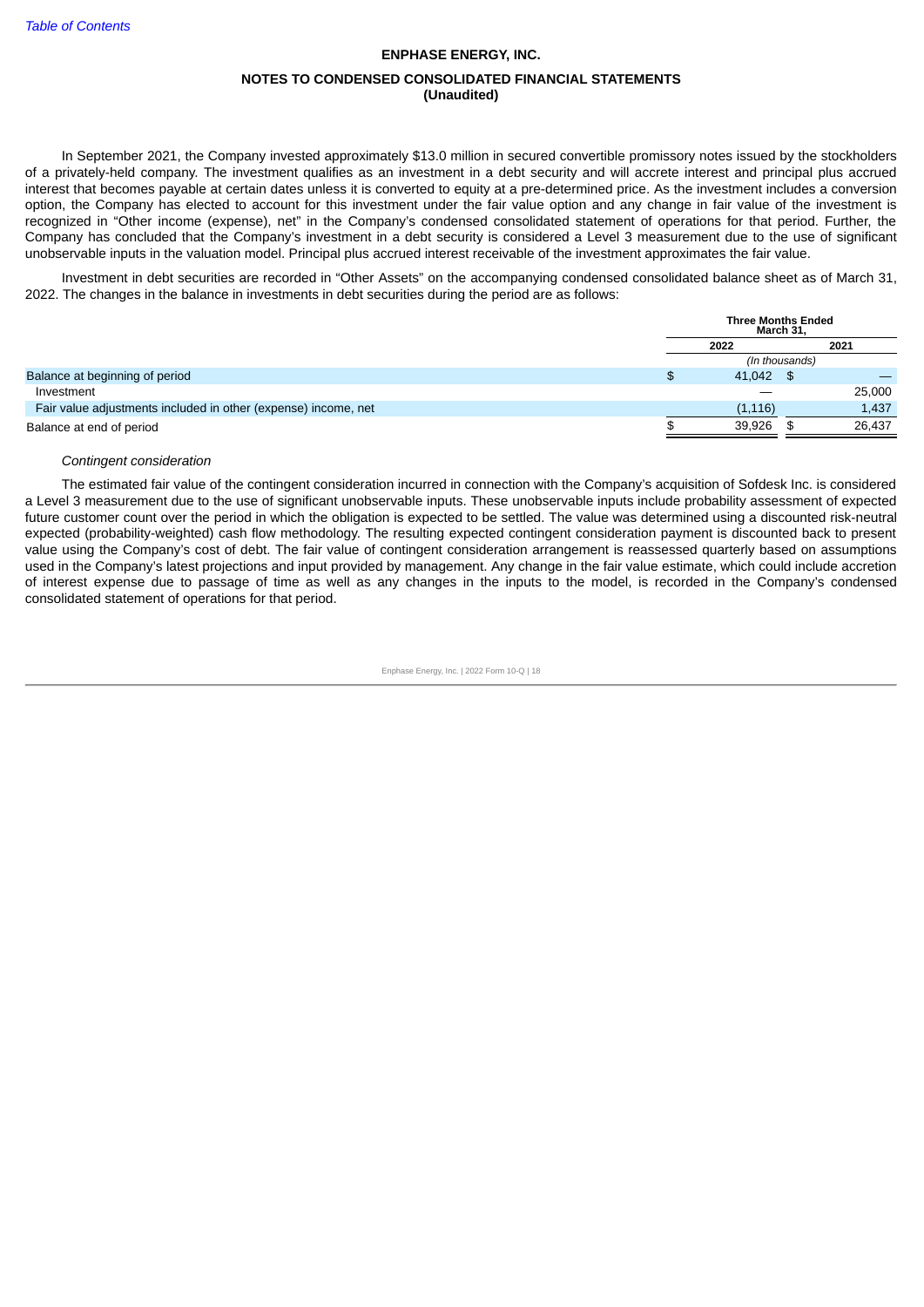# **NOTES TO CONDENSED CONSOLIDATED FINANCIAL STATEMENTS**

**(Unaudited)**

The following table reflects the activity for the Company's contingent consideration liabilities measured at fair value using Level 3 inputs for the three months ended March 31, 2022:

|                                                                |    | <b>Three Months Ended</b><br>March 31. |      |       |  |
|----------------------------------------------------------------|----|----------------------------------------|------|-------|--|
|                                                                |    | 2022                                   | 2021 |       |  |
|                                                                |    | (In thousands)                         |      |       |  |
| Balance at beginning of period                                 | £. | 3,710                                  | - \$ |       |  |
| Addition                                                       |    |                                        |      | 3,500 |  |
| Fair value adjustments included in other income (expense), net |    | 15                                     |      | 40    |  |
| Paid                                                           |    | (3,725)                                |      |       |  |
| Balance at end of period                                       |    |                                        |      | 3.540 |  |

*Warranty obligations.*

# **Fair Value Option for Warranty Obligations Related to Products Sold Since January 1, 2014**

The Company estimates the fair value of warranty obligations by calculating the warranty obligations in the same manner as for sales prior to January 1, 2014 and applying an expected present value technique to that result. The expected present value technique, an income approach, converts future amounts into a single current discounted amount. In addition to the key estimates of failure rates, claim rates and replacement costs, the Company used certain Level 3 inputs which are unobservable and significant to the overall fair value measurement. Such additional assumptions included a discount rate based on the Company's credit-adjusted risk-free rate and compensation comprised of a profit element and risk premium required of a market participant to assume the obligation.

The following table provides information regarding changes in nonfinancial liabilities related to the Company's warranty obligations measured at fair value on a recurring basis using significant unobservable inputs (Level 3) for the periods indicated.

|                                              | <b>Three Months Ended</b><br>March 31. |                |          |  |
|----------------------------------------------|----------------------------------------|----------------|----------|--|
|                                              | 2022<br>2021                           |                |          |  |
|                                              |                                        | (In thousands) |          |  |
| Balance at beginning of period               | \$<br>51,007                           | - \$           | 28,736   |  |
| Accruals for warranties issued during period | 8.770                                  |                | 3,894    |  |
| Changes in estimates                         | 3,899                                  |                | 2,583    |  |
| <b>Settlements</b>                           | (4,056)                                |                | (1, 915) |  |
| Increase due to accretion expense            | 1,515                                  |                | 943      |  |
| Other                                        | 451                                    |                | (922)    |  |
| Balance at end of period                     | 61,586                                 | \$             | 33,319   |  |

### **Quantitative and Qualitative Information about Level 3 Fair Value Measurements**

As of March 31, 2022 and December 31, 2021, the significant unobservable inputs used in the fair value measurement of the Company's liabilities designated as Level 3 are as follows:

|                                              |                            |                                               |                   | <b>Percent Used</b><br>(Weighted Average) |
|----------------------------------------------|----------------------------|-----------------------------------------------|-------------------|-------------------------------------------|
| <b>Item Measured at Fair Value</b>           | <b>Valuation Technique</b> | Description of Significant Unobservable Input | March 31.<br>2022 | December 31.<br>2021                      |
| Warranty obligations for products sold since | Discounted cash flows      | Profit element and risk premium               | 16%               | 15%                                       |
| January 1, 2014                              |                            | Credit-adjusted risk-free rate                | 12%               | 12%                                       |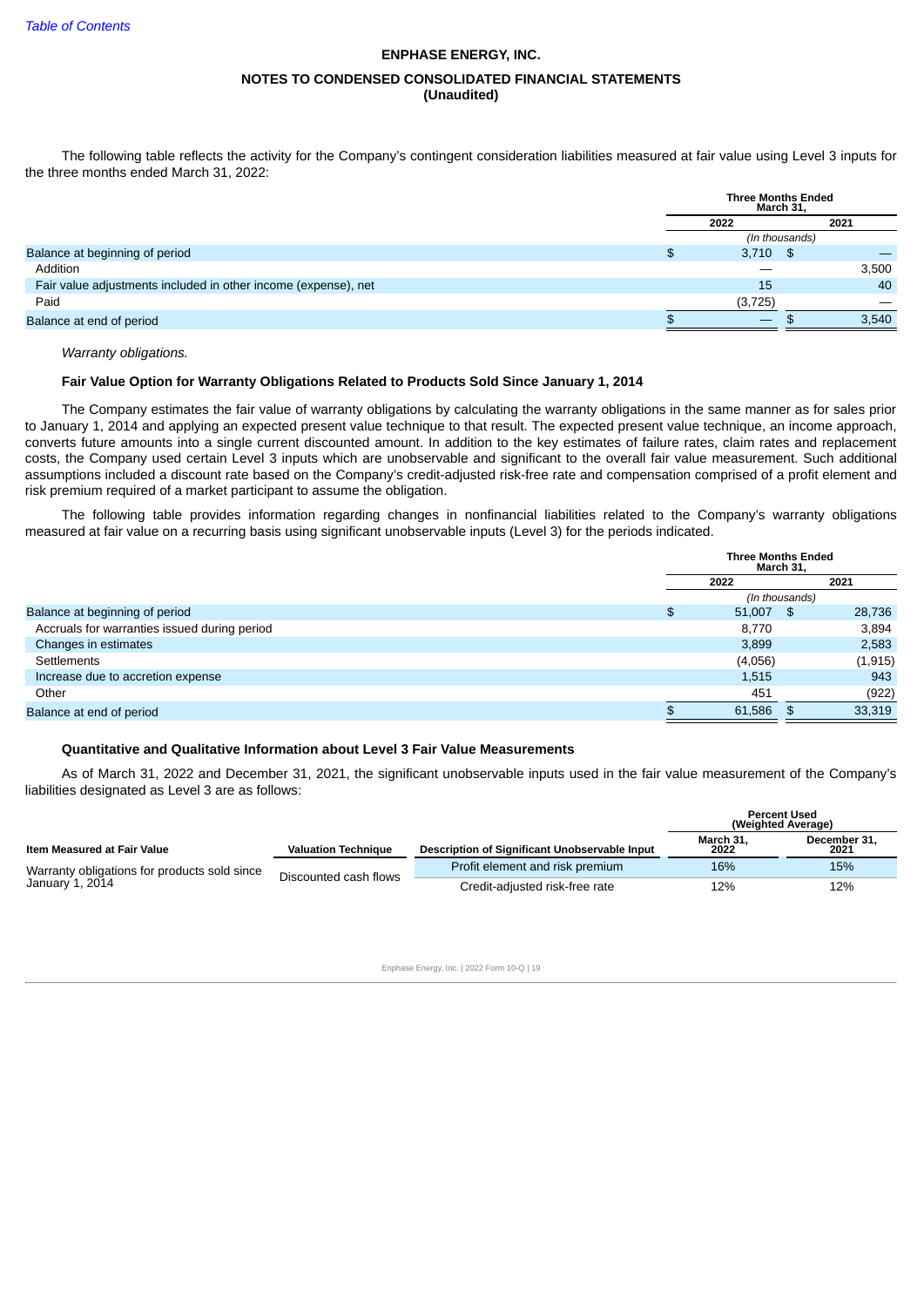# **ENPHASE ENERGY, INC. NOTES TO CONDENSED CONSOLIDATED FINANCIAL STATEMENTS (Unaudited)**

# **Sensitivity of Level 3 Inputs - Warranty Obligations**

Each of the significant unobservable inputs is independent of the other. The profit element and risk premium are estimated based on requirements of a third-party participant willing to assume the Company's warranty obligations. The credit-adjusted risk-free rate ("discount rate") is determined by reference to the Company's own credit standing at the fair value measurement date. Increasing the profit element and risk premium input by 100 basis points would result in no material change to the liability. Decreasing the profit element and risk premium by 100 basis points would result in a \$0.5 million reduction of the liability. Increasing the discount rate by 100 basis points would result in a \$2.8 million reduction of the liability. Decreasing the discount rate by 100 basis points would result in a \$3.1 million increase to the liability.

### <span id="page-19-0"></span>**9. DEBT**

The following table provides information regarding the Company's debt.

|                                                  | March 31.<br>2022 |                | December 31,<br>2021 |  |
|--------------------------------------------------|-------------------|----------------|----------------------|--|
|                                                  |                   | (In thousands) |                      |  |
| Convertible notes                                |                   |                |                      |  |
| Notes due 2028                                   | \$                | 575,000 \$     | 575,000              |  |
| Less: unamortized debt discount                  |                   |                | (143, 636)           |  |
| Less: unamortized debt issuance costs            |                   | (7,684)        | (5, 775)             |  |
| Carrying amount of Notes due 2028 <sup>(1)</sup> |                   | 567,316        | 425,589              |  |
|                                                  |                   |                |                      |  |
| Notes due 2026                                   |                   | 632,500        | 632,500              |  |
| Less: unamortized debt discount                  |                   |                | (104, 755)           |  |
| Less: unamortized debt issuance costs            |                   | (7, 813)       | (6,678)              |  |
| Carrying amount of Notes due 2026 <sup>(1)</sup> |                   | 624,687        | 521,067              |  |
|                                                  |                   |                |                      |  |
| Notes due 2025                                   |                   | 102,175        | 102,175              |  |
| Less: unamortized debt discount                  |                   | (13,535)       | (14, 584)            |  |
| Less: unamortized debt issuance costs            |                   | (1,421)        | (1,539)              |  |
| Carrying amount of Notes due 2025                |                   | 87,219         | 86,052               |  |
|                                                  |                   |                |                      |  |
| Notes due 2023                                   |                   | 5.000          | 5,000                |  |
| Less: unamortized issuance costs                 |                   | (53)           | (62)                 |  |
| Carrying amount of Notes due 2023                |                   | 4,947          | 4,938                |  |
|                                                  |                   |                |                      |  |
| Total carrying amount of debt                    | 1,284,169         |                | 1,037,646            |  |
| Less: current portion of convertible notes       |                   | (87, 219)      | (86,052)             |  |
| Debt. non-current                                | \$                | 1,196,950 \$   | 951,594              |  |

(1) The net carrying amount was increased on January 1, 2022 as a result of the adoption of ASU 2020-06. Refer to Note 2, Summary of Significant Accounting Policies, in this Quarterly Report on Form 10-Q for further information.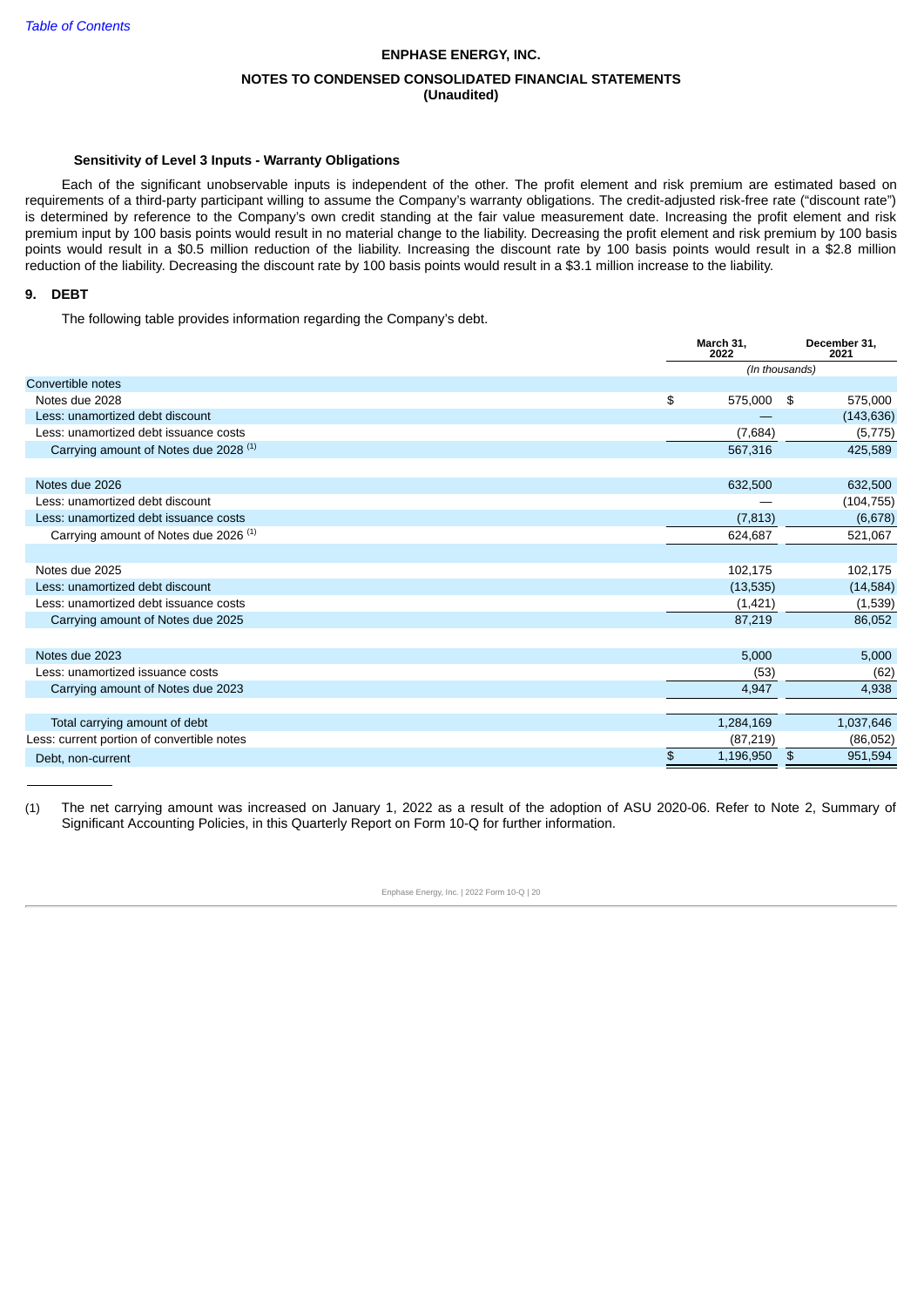### **NOTES TO CONDENSED CONSOLIDATED FINANCIAL STATEMENTS (Unaudited)**

#### **Convertible Senior Notes due 2028**

On March 1, 2021, the Company issued \$575.0 million aggregate principal amount of the Notes due 2028. The Notes due 2028 will not bear regular interest, and the principal amount of the Notes due 2028 will not accrete. The Notes due 2028 are general unsecured obligations and are governed by an indenture between the Company and U.S. Bank National Association, as trustee. The Notes due 2028 will mature on March 1, 2028, unless earlier repurchased by the Company or converted at the option of the holders. The Company received approximately \$566.4 million in net proceeds, after deducting the initial purchasers' discount, from the issuance of the Notes due 2028.

The initial conversion rate for the Notes due 2028 is 3.5104 shares of common stock per \$1,000 principal amount of the Notes due 2028 (which represents an initial conversion price of approximately \$284.87 per share). The conversion rate for the Notes due 2028 will be subject to adjustment upon the occurrence of certain specified events but will not be adjusted for any accrued and unpaid special interest, if any. In addition, if a make-whole fundamental change or a redemption with respect to the Notes due 2028 occurs prior to the maturity date, under certain circumstances as specified in the relevant indenture, the Company will increase the conversion rate for the Notes due 2028 by a number of additional shares of the Company's common stock for a holder that elects to convert its notes in connection with such make-whole fundamental change or redemption. Upon conversion, the Company will settle conversions of the Notes due 2028 through payment or delivery, as the case may be, of cash, shares of its common stock or a combination of cash and shares of its common stock, at the Company's election.

The Company may not redeem the Notes due 2028 prior to September 6, 2024. The Company may redeem for cash all or any portion of the Notes due 2028, at the Company's election, on or after September 6, 2024, if the last reported sale price of the Company's common stock has been greater than or equal to 130% of the conversion price then in effect for the Notes due 2028 (i.e. \$370.33, which is 130% of the current conversion price for the Notes due 2028) for at least 20 trading days (whether or not consecutive) during any 30 consecutive trading day period ending on, and including, the trading day immediately preceding the date on which the Company provides notice of redemption. The redemption price will equal 100% of the principal amount of the Notes due 2028 to be redeemed, plus accrued and unpaid special interest, if any to, but excluding, the relevant redemption date. No sinking fund is provided for the Notes due 2028.

The Notes due 2028 may be converted on any day prior to the close of business on the business day immediately preceding September 1, 2027, in multiples of \$1,000 principal amount, at the option of the holder only under any of the following circumstances: (1) during any calendar quarter commencing after the calendar quarter ending on June 30, 2021 (and only during such calendar quarter), if the last reported sale price of the Company's common stock for at least 20 trading days (whether or not consecutive) during a period of 30 consecutive trading days ending on, and including, the last trading day of the immediately preceding calendar quarter is greater than or equal to 130% of the conversion price for the Notes due 2028 (i.e., \$370.33 which is 130% of the current conversion price for the Notes due 2028) on each applicable trading day; (2) during the five business day period after any five consecutive trading day period (the "Measurement Period") in which the "trading price" (as defined in the relevant indenture) per \$1,000 principal amount of notes for each trading day of the Measurement Period was less than 98% of the product of the last reported sale price of the Company's common stock and the conversion rate for the Notes due 2028 on each such trading day; (3) if the Company calls any or all of the Notes due 2028 for redemption, at any time prior to the close of business on the scheduled trading day immediately preceding the redemption date; or (4) upon the occurrence of specified corporate events. On and after September 1, 2027 until the close of business on the second scheduled trading day immediately preceding the maturity date of March 1, 2028, holders of the Notes due 2028 may convert their notes at any time, regardless of the foregoing circumstances. Upon the occurrence of a fundamental change (as defined in the relevant indenture), holders may require the Company to repurchase all or a portion of their Notes due 2028 for cash at a price equal to 100% of the principal amount of the notes to be repurchased plus any accrued and unpaid special interest, if any, to, but excluding, the fundamental change repurchase date.

In accounting for the issuance of the Notes due 2028 on March 1, 2021, the Company separated the Notes due 2028 into liability and equity components. The carrying amount of the liability component of approximately \$415.0 million was calculated by using a discount rate of 4.77%, which was the Company's borrowing rate on the date of the issuance of the Notes due 2028 for a similar debt instrument without the conversion feature. The carrying amount of the equity component of approximately \$160.0 million, representing the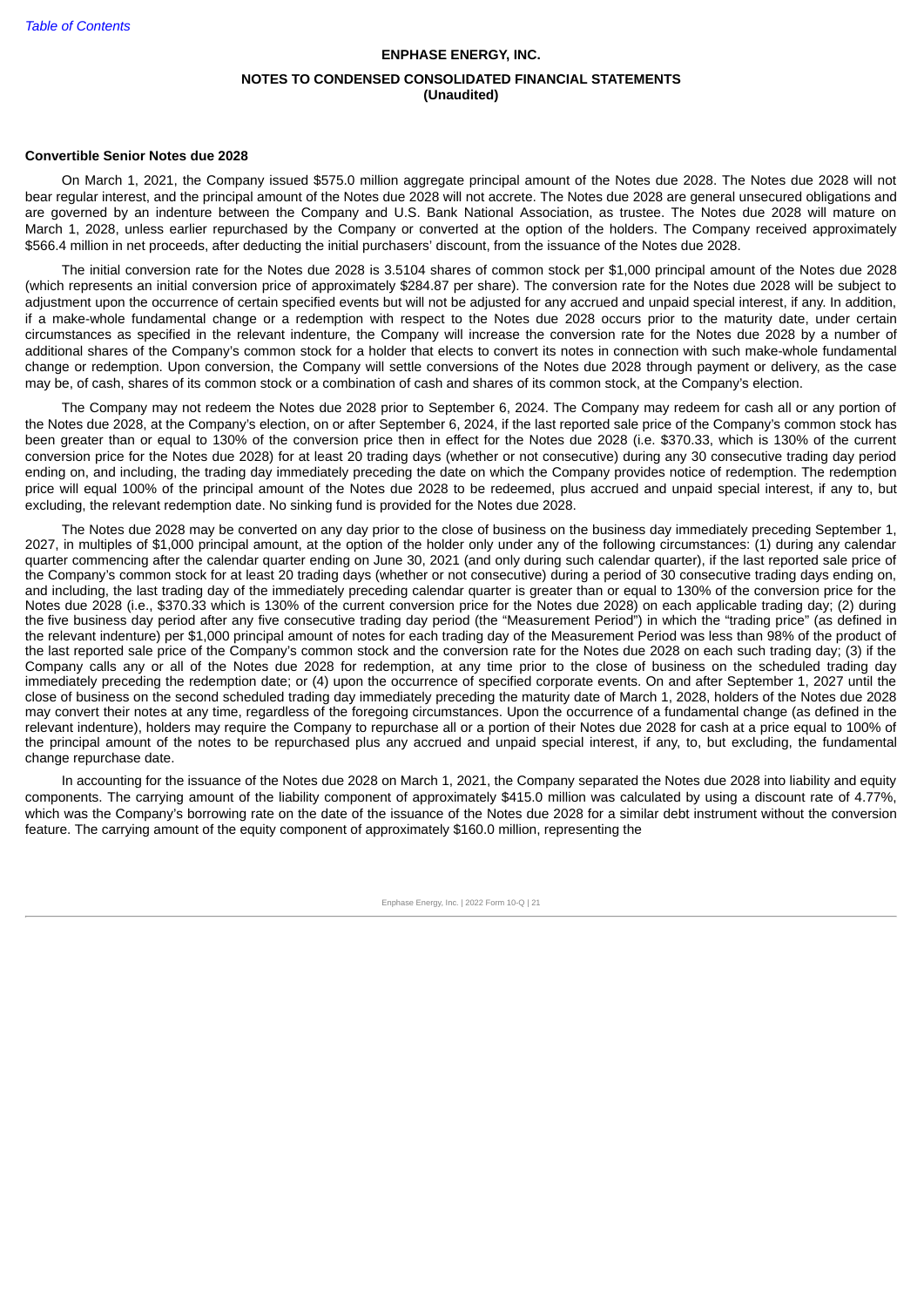# **NOTES TO CONDENSED CONSOLIDATED FINANCIAL STATEMENTS (Unaudited)**

conversion option, was determined by deducting the fair value of the liability component from the par value of the Notes due 2028. The equity component of the Notes due 2028 was included in additional paid-in capital in the condensed consolidated balance sheet through December 31, 2021 and was not remeasured. The difference between the principal amount of the Notes due 2028 and the liability component (the "debt discount") was amortized to interest expense using the effective interest method over the term of the Notes due 2028 through December 31, 2021.

Through December 31, 2021, the Company separated the Notes due 2028 into liability and equity components which resulted in a tax basis difference associated with the liability component that represents a temporary difference. The Company recognized the deferred taxes of \$40.1 million for the tax effect of that temporary difference as an adjustment to the equity component included in additional paid-in capital in the condensed consolidated balance sheet.

Debt issuance costs for the issuance of the Notes due 2028 were approximately \$9.1 million, consisting of initial purchasers' discount and other issuance costs. In accounting for the transaction costs, the Company allocated the total amount incurred to the liability and equity components using the same proportions as the proceeds from the Notes due 2028. Transaction costs attributable to the liability component were approximately \$6.6 million, which were recorded as debt issuance cost (presented as contra debt in the condensed consolidated balance sheet) and are being amortized to interest expense over the term of the Notes due 2028. The transaction costs attributable to the equity component were approximately \$2.5 million and were netted with the equity component in stockholders' equity.

Following the adoption of ASU 2020-06 as of January 1, 2022, the Company no longer records the conversion feature of Notes due 2028 in equity. Instead, the Company combined the previously separated equity component with the liability component, which together is now classified as debt, thereby eliminating the subsequent amortization of the debt discount as interest expense. Similarly, the portion of issuance costs previously allocated to equity was reclassified to the carrying amount of Notes due 2028 and is amortized over the remaining term of the notes. Accordingly, the Company recorded a net decrease to additional paid-in capital by approximately \$117.3 million, net of tax to remove the equity component separately recorded for the conversion features associated with the Notes due 2028 and equity component associated with the issuance costs, an increase of approximately \$141.3 million in the carrying value of Notes due 2028 to reflect the full principal amount of the Notes due 2028, net of issuance costs, a decrease to deferred tax liability of approximately \$36.0 million, and a decrease to accumulated deficit of approximately \$12.0 million, net of tax in the Company's consolidated balance sheet with no impact on the Company's consolidated statements of operations. As of March 31, 2022, the unamortized deferred issuance cost for the Notes due 2028 was \$7.7 million on the condensed consolidated balance sheet.

The following table presents the total amount of interest cost recognized in the statement of operations relating to the Notes due 2028:

|                                     | <b>Three Months Ended</b><br>March 31, |                |       |
|-------------------------------------|----------------------------------------|----------------|-------|
|                                     | 2022                                   |                | 2021  |
|                                     |                                        | (In thousands) |       |
| Amortization of debt discount       |                                        | - 11           | 1,611 |
| Amortization of debt issuance costs | 316                                    |                | 79    |
| Total interest cost recognized      | 316                                    | - \$           | 1,690 |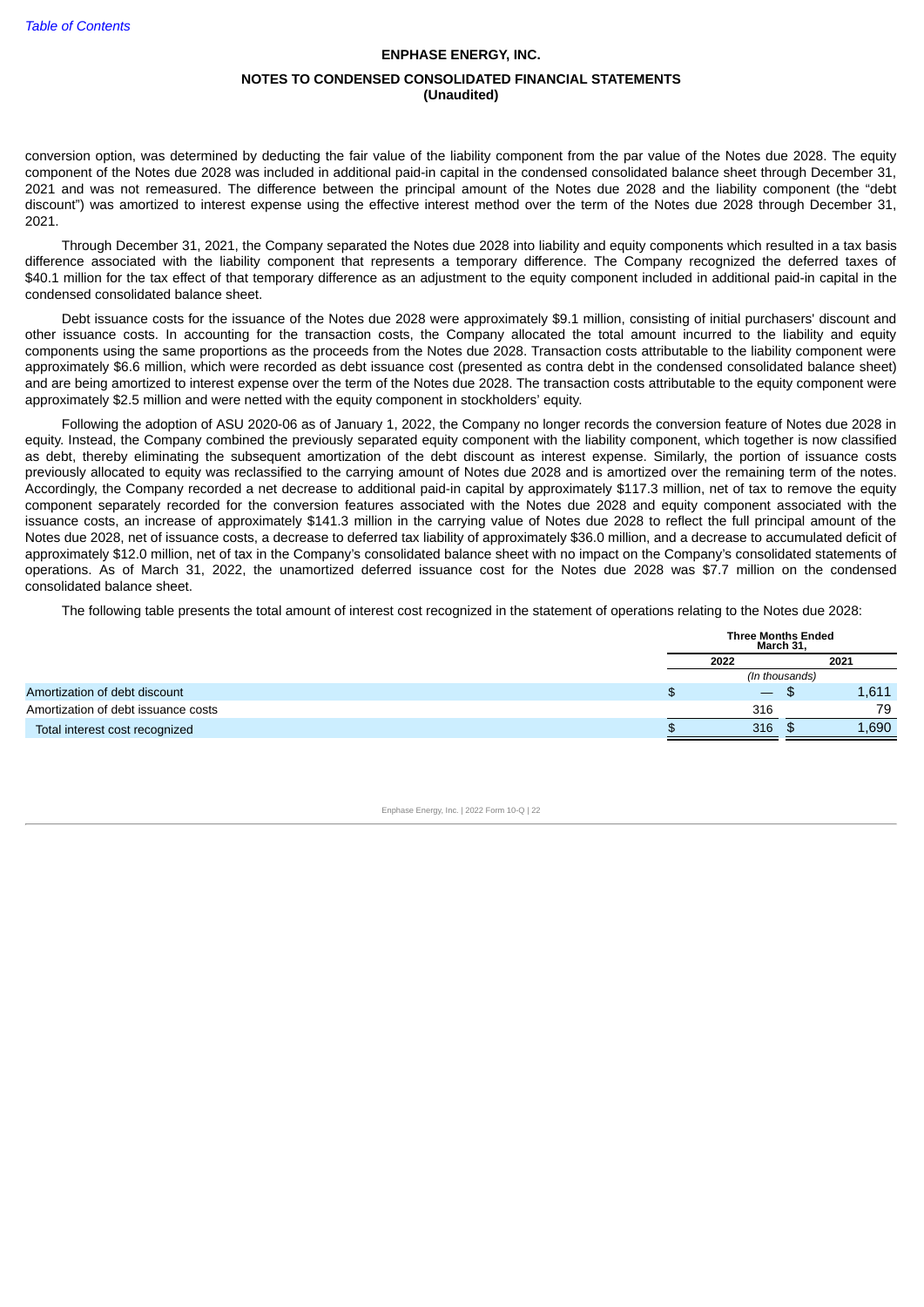# **NOTES TO CONDENSED CONSOLIDATED FINANCIAL STATEMENTS (Unaudited)**

### **Notes due 2028 Hedge and Warrant Transactions**

In connection with the offering of the Notes due 2028, the Company entered into privately-negotiated convertible note hedge transactions ("Notes due 2028 Hedge") pursuant to which the Company has the option to purchase a total of approximately 2.0 million shares of its common stock (subject to anti-dilution adjustments), which is the same number of shares initially issuable upon conversion of the Notes due 2028, at a price of \$284.87 per share, which is the initial conversion price of the Notes due 2028. The total cost of the convertible note hedge transactions was approximately \$161.6 million. The convertible note hedge transactions are expected generally to reduce potential dilution to the Company's common stock upon any conversion of the Notes due 2028 and/or offset any cash payments the Company is required to make in excess of the principal amount of converted notes, as the case may be.

Additionally, the Company separately entered into privately-negotiated warrant transactions (the "2028 Warrants") whereby the Company sold warrants to acquire approximately 2.0 million shares of the Company's common stock (subject to anti-dilution adjustments) at an initial strike price of \$397.91 per share. The Company received aggregate proceeds of approximately \$123.4 million from the sale of the 2028 Warrants. If the market value per share of the Company's common stock, as measured under the 2028 Warrants, exceeds the strike price of the 2028 Warrants, the 2028 Warrants will have a dilutive effect on the Company's earnings per share, unless the Company elects, subject to certain conditions, to settle the 2028 Warrants in cash. Taken together, the purchase of the Notes due 2028 Hedge and the sale of the 2028 Warrants are intended to reduce potential dilution from the conversion of the Notes due 2028 and to effectively increase the overall conversion price from \$284.87 to \$397.91 per share. The 2028 Warrants are only exercisable on the applicable expiration dates in accordance with the Notes due 2028 Hedge. Subject to the other terms of the 2028 Warrants, the first expiration date applicable to the Notes due 2028 Hedge is June 1, 2028, and the final expiration date applicable to the Notes due 2028 Hedge is July 27, 2028.

Given that the transactions meet certain accounting criteria, the Notes due 2028 Hedge and the 2028 Warrants transactions are recorded in stockholders' equity, and they are not accounted for as derivatives and are not remeasured each reporting period.

### **Convertible Senior Notes due 2026**

On March 1, 2021, the Company issued \$575.0 million aggregate principal amount of the Notes due 2026. In addition, on March 12, 2021, the Company issued an additional \$57.5 million aggregate principal amount of the Notes due 2026 pursuant to the initial purchasers' full exercise of the over-allotment option for additional Notes due 2026. The Notes due 2026 will not bear regular interest, and the principal amount of the Notes due 2026 will not accrete. The Notes due 2026 are general unsecured obligations and are governed by an indenture between the Company and U.S. Bank National Association, as trustee. The Notes due 2026 will mature on March 1, 2026, unless earlier repurchased by the Company or converted at the option of the holders. The Company received approximately \$623.0 million in net proceeds, after deducting the initial purchasers' discount, from the issuance of the Notes due 2026.

The initial conversion rate for the Notes due 2026 is 3.2523 shares of common stock per \$1,000 principal amount of the Notes due 2026 (which represents an initial conversion price of approximately \$307.47 per share). The conversion rate for the Notes due 2026 will be subject to adjustment upon the occurrence of certain specified events but will not be adjusted for accrued and unpaid interest. In addition, if a make-whole fundamental change or a redemption with respect to the Notes due 2026 occurs prior to the maturity date, under certain circumstances as specified in the relevant indenture, the Company will increase the conversion rate for the Notes due 2026 by a number of additional shares of the Company's common stock for a holder that elects to convert its notes in connection with such make-whole fundamental change or redemption. Upon conversion, the Company will settle conversions of Notes due 2026 through payment or delivery, as the case may be, of cash, shares of its common stock or a combination of cash and shares of its common stock, at the Company's election.

The Company may not redeem the Notes due 2026 prior to the September 6, 2023. The Company may redeem for cash all or any portion of the Notes due 2026, at the Company's election, on or after September 6, 2023, if the last reported sale price of the Company's common stock has been greater than or equal to 130% of the conversion price then in effect for the Notes due 2026 (i.e., \$399.71, which is 130% of the current conversion price for the Notes due 2026) for at least 20 trading days (whether or not consecutive) during a period of 30 consecutive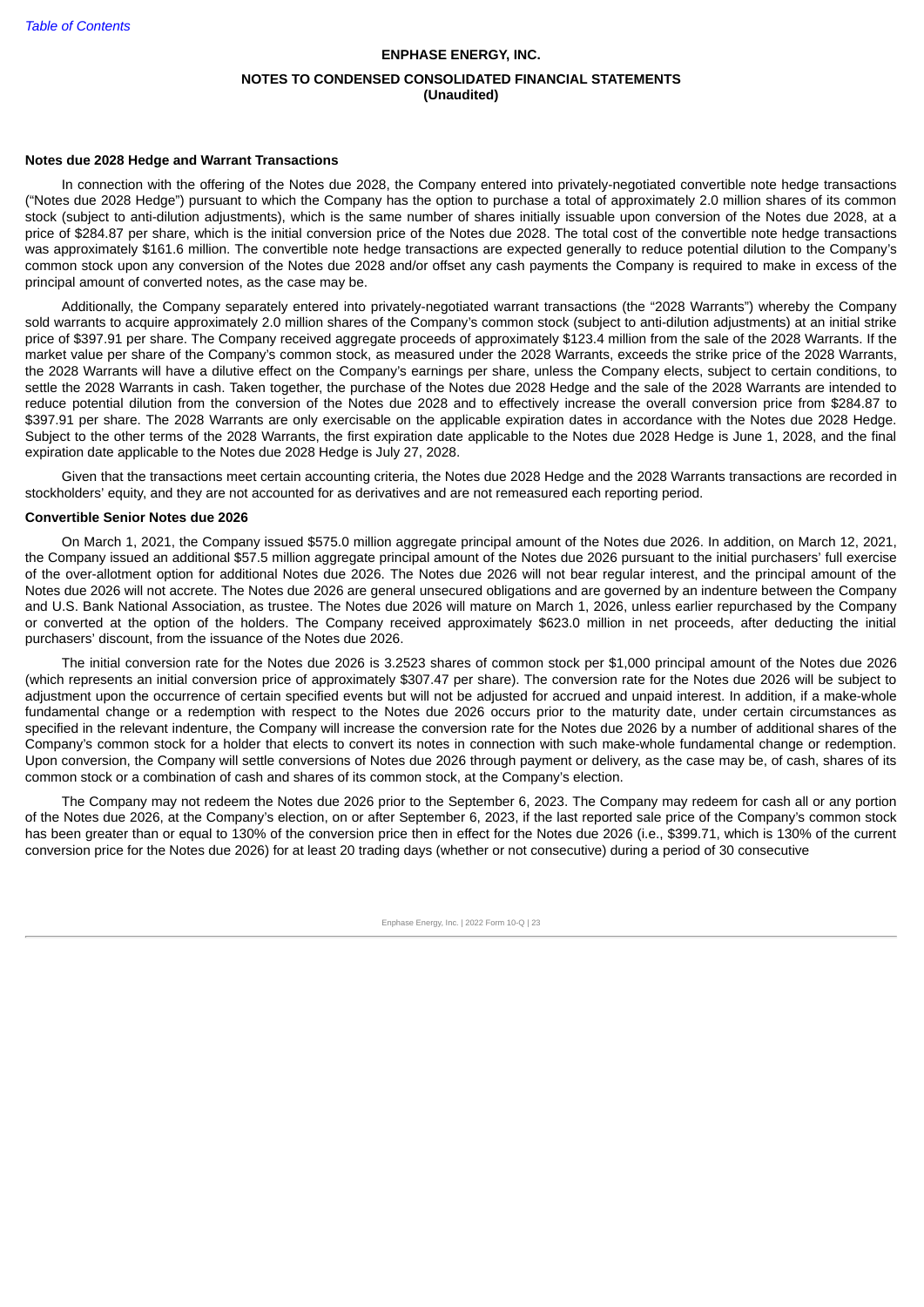# **NOTES TO CONDENSED CONSOLIDATED FINANCIAL STATEMENTS (Unaudited)**

trading day period ending on, and including, the trading day immediately preceding the date on which the Company provides notice of redemption. The redemption price will equal 100% of the principal amount of the Notes due 2026 to be redeemed, plus accrued and unpaid special interest, if any, to, but excluding, the relevant redemption date for the Notes due 2026. The redemption price will be increased as described in the relevant indentures by a number of additional shares of the Company in connection with such optional redemption by the Company. No sinking fund is provided for the Notes due 2026.

The Notes due 2026 may be converted on any day prior to the close of business on the business day immediately preceding September 1, 2025, in multiples of \$1,000 principal amount, at the option of the holder only under any of the following circumstances: (1) during any calendar quarter commencing after the calendar quarter ending on June 30, 2021 (and only during such calendar quarter), if the last reported sale price of the Company's common stock for at least 20 trading days (whether or not consecutive) during a period of 30 consecutive trading days ending on, and including, the last trading day of the immediately preceding calendar quarter is greater than or equal to 130% of the conversion price of the Notes due 2026 (i.e., \$399.71, which is 130% of the current conversion price for the Notes due 2026) on each applicable trading day; (2) during the five business day period after any five consecutive trading day period (the "measurement period") in which the "trading price" (as defined in the relevant indenture) per \$1,000 principal amount of notes for each trading day of the measurement period was less than 98% of the product of the last reported sale price of the Company's common stock and the conversion rate for Notes due 2026 on each such trading day; (3) if the Company calls any or all of the Notes due 2026 for redemption, at any time prior to the close of business on the scheduled trading day immediately preceding the redemption date; or (4) upon the occurrence of specified corporate events. On and after September 1, 2025 until the close of business on the second scheduled trading day immediately preceding the maturity date of March 1, 2026, holders of the Notes due 2026 may convert their notes at any time, regardless of the foregoing circumstances. Upon the occurrence of a fundamental change (as defined in the relevant indenture), holders may require the Company to repurchase all or a portion of their Notes due 2026 for cash at a price equal to 100% of the principal amount of the notes to be repurchased plus any accrued and unpaid special interest, if any, to, but excluding, the fundamental change repurchase date.

In accounting for the issuance of the Notes due 2026 on March 1, 2021, the Company separated the Notes due 2026 into liability and equity components. The carrying amount of the liability component of approximately \$509.0 million was calculated by using a discount rate of 4.44%, which was the Company's borrowing rate on the date of the issuance of the Notes due 2026 for a similar debt instrument without the conversion feature. The carrying amount of the equity component of approximately \$123.5 million, representing the conversion option, was determined by deducting the fair value of the liability component from the par value of the Notes due 2026. The equity component of the Notes due 2026 was included in additional paid-in capital in the condensed consolidated balance sheet through December 31, 2021 and was not remeasured. The difference between the principal amount of the Notes due 2026 and the liability component (the "debt discount") was amortized to interest expense using the effective interest method over the term of the Notes due 2026 through December 31, 2021.

Through December 31, 2021, the Company separated the Notes due 2026 into liability and equity components which resulted in a tax basis difference associated with the liability component that represents a temporary difference. The Company recognized the deferred taxes of \$31.0 million for the tax effect of that temporary difference as an adjustment to the equity component included in additional paid-in capital in the condensed consolidated balance sheet.

Debt issuance costs for the issuance of the Notes due 2026 were approximately \$10.0 million, consisting of initial purchasers' discount and other issuance costs. In accounting for the transaction costs, the Company allocated the total amount incurred to the liability and equity components using the same proportions as the proceeds from the Notes due 2026. Transaction costs attributable to the liability component were approximately \$8.0 million, which were recorded as debt issuance cost (presented as contra debt in the condensed consolidated balance sheet) and are being amortized to interest expense over the term of the Notes due 2026. The transaction costs attributable to the equity component were approximately \$2.0 million and were netted with the equity component in stockholders' equity.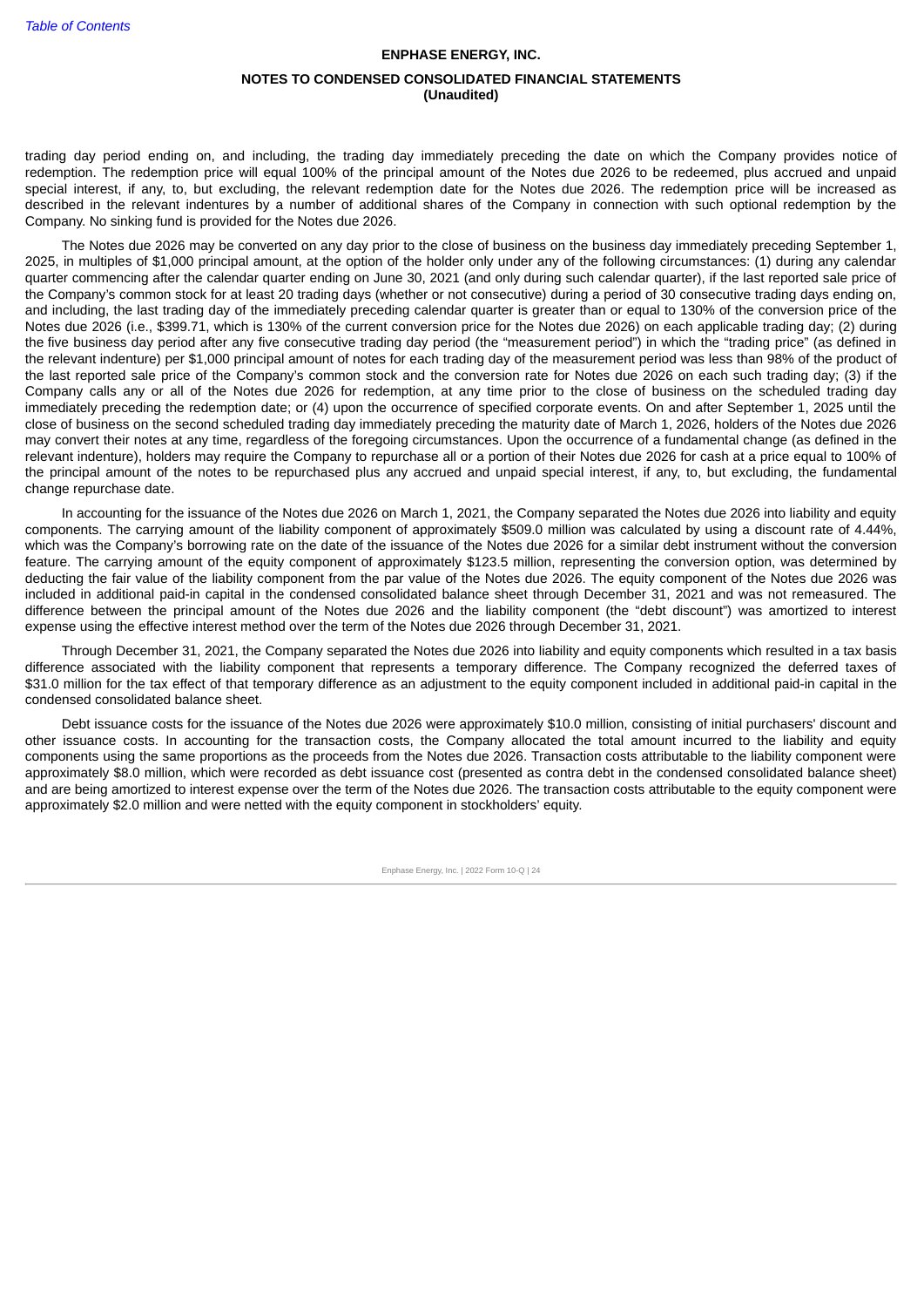### **NOTES TO CONDENSED CONSOLIDATED FINANCIAL STATEMENTS (Unaudited)**

Following the adoption of ASU 2020-06 as of January 1, 2022, the Company no longer records the conversion feature of Notes due 2026 in equity. Instead, the Company combined the previously separated equity component with the liability component, which together is now classified as debt, thereby eliminating the subsequent amortization of the debt discount. Similarly, the portion of issuance costs previously allocated to equity was reclassified to the carrying amount debt and is amortized over the remaining term of the notes. Accordingly, the Company recorded a net decrease to additional paid-in capital by approximately \$90.6 million, net of tax to remove the equity component separately recorded for the conversion features associated with the Notes due 2026 and equity component associated with the issuance costs, an increase of approximately \$103.2 million in the carrying value of its Notes due 2026 to reflect the full principal amount of the Notes due 2026 outstanding net of issuance costs, a decrease to deferred tax liability of approximately \$26.3 million, and a decrease to accumulated deficit of approximately \$13.7 million, net of tax in the Company's consolidated balance sheet with no impact on the Company's consolidated statements of operations. As of March 31, 2022, the unamortized deferred issuance cost for the Notes due 2026 was \$7.8 million on the condensed consolidated balance sheet.

The following table presents the total amount of interest cost recognized in the statement of operations relating to the Notes due 2026:

|                                     | <b>Three Months Ended</b><br>March 31. |       |
|-------------------------------------|----------------------------------------|-------|
|                                     | 2022                                   | 2021  |
|                                     | (In thousands)                         |       |
| Amortization of debt discount       | — \$                                   | 1,786 |
| Amortization of debt issuance costs | 485                                    | 135   |
| Total interest cost recognized      | 485 \$                                 | 1,921 |

#### **Notes due 2026 Hedge and Warrant Transactions**

In connection with the offering of the Notes due 2026 (including in connection with the issuance of additional Notes due 2026 upon the initial purchasers' exercise of their over-allotment option), the Company entered into privately-negotiated convertible note hedge transactions (the "Notes due 2026 Hedge") pursuant to which the Company has the option to purchase a total of approximately 2.1 million shares of its common stock (subject to anti-dilution adjustments), which is the same number of shares initially issuable upon conversion of the Notes due 2026, at a price of \$307.47 per share, which is the initial conversion price of the Notes due 2026. The total cost of the Notes due 2026 Hedge was approximately \$124.6 million. The Notes due 2026 Hedge are expected generally to reduce potential dilution to the Company's common stock upon any conversion of the Notes due 2026 and/or offset any cash payments the Company is required to make in excess of the principal amount of converted notes, as the case may be.

Additionally, the Company separately entered into privately-negotiated warrant transactions, including in connection with the issuance of additional Notes due 2026 upon the initial purchasers' exercise of their over-allotment option (the "2026 Warrants"), whereby the Company sold warrants to acquire approximately 2.1 million shares of the Company's common stock (subject to anti-dilution adjustments) at an initial strike price of \$397.91 per share. The Company received aggregate proceeds of approximately \$97.4 million from the sale of the 2026 Warrants. If the market value per share of the Company's common stock, as measured under the 2026 Warrants, exceeds the strike price of the 2026 Warrants, the 2026 Warrants will have a dilutive effect on the Company's earnings per share, unless the Company elects, subject to certain conditions, to settle the 2026 Warrants in cash. Taken together, the purchase of the Notes due 2026 Hedge and the sale of the 2026 Warrants are intended to reduce potential dilution from the conversion of the Notes due 2026 and to effectively increase the overall conversion price from \$307.47 to \$397.91 per share. The 2026 Warrants are only exercisable on the applicable expiration dates in accordance with the 2026 Warrants. Subject to the other terms of the 2026 Warrants, the first expiration date applicable to the Warrants is June 1, 2026, and the final expiration date applicable to the 2026 Warrants is July 27, 2026.

Given that the transactions meet certain accounting criteria, the Notes due 2026 hedge and the 2026 Warrants transactions are recorded in stockholders' equity, and they are not accounted for as derivatives and are not remeasured each reporting period.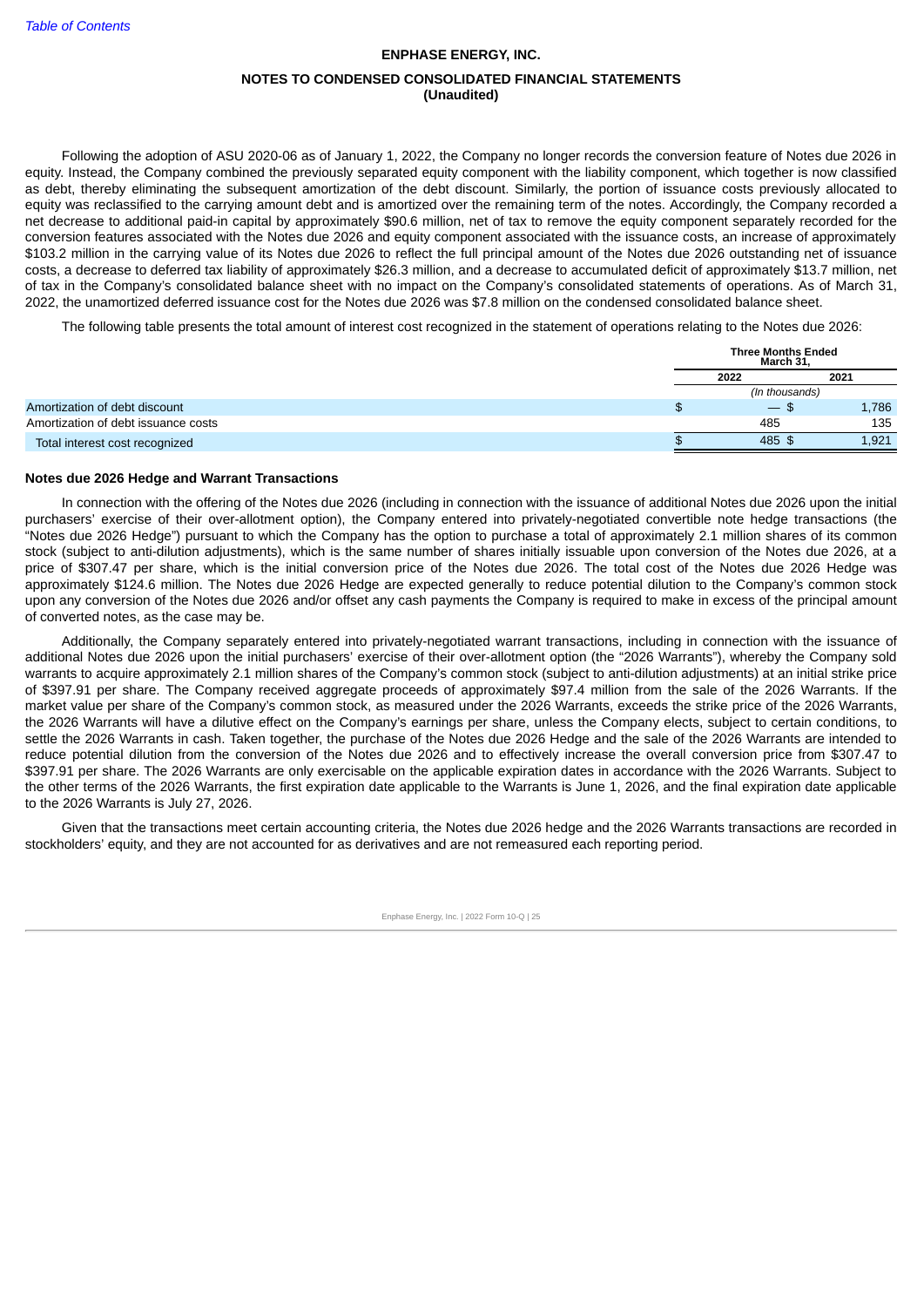# **ENPHASE ENERGY, INC. NOTES TO CONDENSED CONSOLIDATED FINANCIAL STATEMENTS (Unaudited)**

### **Convertible Senior Notes due 2025**

On March 9, 2020, the Company issued \$320.0 million Notes due 2025. The Notes due 2025 are general unsecured obligations and bear interest at an annual rate of 0.25% per year, payable semi-annually on March 1 and September 1 of each year, beginning September 1, 2020. The Notes due 2025 are governed by an indenture between the Company and U.S. Bank National Association, as trustee. The Notes due 2025 will mature on March 1, 2025, unless earlier repurchased by the Company or converted at the option of the holders. The Company may not redeem the notes prior to the maturity date, and no sinking fund is provided for the notes. The Notes due 2025 may be converted, under certain circumstances as described below, based on an initial conversion rate of 12.2637 shares of common stock per \$1,000 principal amount (which represents an initial conversion price of \$81.54 per share). The conversion rate for the Notes due 2025 will be subject to adjustment upon the occurrence of certain specified events but will not be adjusted for accrued and unpaid interest. In addition, upon the occurrence of a make-whole fundamental change (as defined in the relevant indenture), the Company will, in certain circumstances, increase the conversion rate by a number of additional shares for a holder that elects to convert its notes in connection with such make-whole fundamental change. The Company received approximately \$313.0 million in net proceeds, after deducting the initial purchasers' discount, from the issuance of the Notes due 2025.

The Notes due 2025 may be converted prior to the close of business on the business day immediately preceding September 1, 2024, in multiples of \$1,000 principal amount, at the option of the holder only under the following circumstances: (1) during any calendar quarter commencing after the calendar quarter ending on June 30, 2020 (and only during such calendar quarter), if the last reported sale price of the Company's common stock for at least 20 trading days (whether or not consecutive) during a period of 30 consecutive trading days ending on, and including, the last trading day of the immediately preceding calendar quarter is greater than or equal to 130% of the conversion price on each applicable trading day; (2) during the five business day period after any five consecutive trading day period (the "measurement period") in which the "trading price" (as defined in the relevant indenture) per \$1,000 principal amount of notes for each trading day of the measurement period was less than 98% of the product of the last reported sale price of the Company's common stock and the conversion rate on each such trading day; or (3) upon the occurrence of specified corporate events. On and after September 1, 2024 until the close of business on the second scheduled trading day immediately preceding the maturity date of March 1, 2025, holders may convert their notes at any time, regardless of the foregoing circumstances. Upon the occurrence of a fundamental change (as defined in the relevant indenture), holders may require the Company to repurchase all or a portion of their Notes due 2025 for cash at a price equal to 100% of the principal amount of the notes to be repurchased plus any accrued and unpaid interest to, but excluding, the fundamental change repurchase date.

As of March 31, 2022 and December 31, 2021, the sale price of the Company's common stock was greater than or equal to \$106.00 (130% of the notes conversion price) for at least 20 trading days (whether consecutive or not) during a period of 30 consecutive trading days preceding the quarter-ended March 31, 2022 and December 31, 2021. As a result, as of January 1, 2022, the Notes due 2025 are convertible at the holders' option through June 30, 2022. Accordingly, the Company classified the net carrying amount of the Notes due 2025 of \$87.2 million and \$86.1 million as Debt, current on the condensed consolidated balance sheet as of March 31, 2022 and December 31, 2021, respectively. From April 1, 2022 through the date this Quarterly Report on Form 10-Q is available to be issued, the Company has not received any requests for conversion of the Notes due 2025.

For the period from March 9, 2020, the issuance date, through May 19, 2020, the number of authorized and unissued shares of the Company's common stock that are not reserved for other purposes was less than the maximum number of underlying shares that would be required to settle the Notes due 2025 into equity. Accordingly, unless and until the Company had a number of authorized shares that were not issued or reserved for any other purpose that equaled or exceeded the maximum number of underlying shares (the "Share Reservation Condition"), the Company would have been required to pay to the converting holder in respect of each \$1,000 principal amount of notes being converted solely in cash in an amount equal to the sum of the daily conversion values for each of the 20 consecutive trading days during the related observation period. However, following satisfaction of the Share Reservation Condition, the Company could settle conversions of notes through payment or delivery, as the case may be, of cash, shares of the Company's common stock or a combination of cash and shares of its common stock, at the Company's election. As further discussed below, the Company satisfied the Share Reservation Condition during May 2020.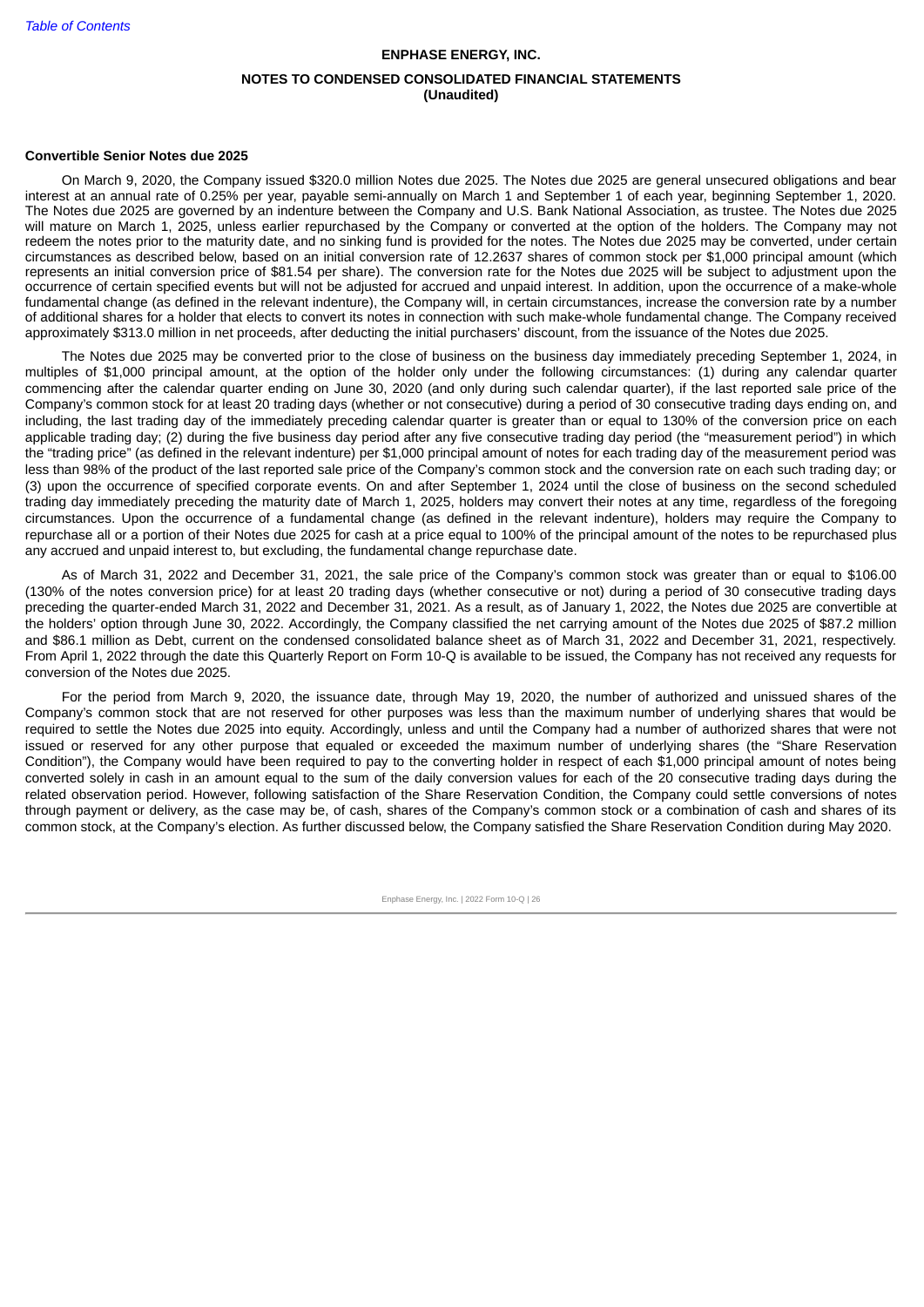# **NOTES TO CONDENSED CONSOLIDATED FINANCIAL STATEMENTS (Unaudited)**

In accounting for the issuance of the Notes due 2025, on March 9, 2020, the conversion option of the Notes due 2025 was deemed an embedded derivative requiring bifurcation from the Notes due 2025 (the "host contract") and separate accounting as an embedded derivative liability, as a result of the Company not having the necessary number of authorized but unissued shares of its common stock available to settle the conversion option of the Notes due 2025 in shares. The proceeds from the Notes due 2025 were first allocated to the embedded derivative liability and the remaining proceeds were then allocated to the host contract. On March 9, 2020, the carrying amount of the embedded derivative liability of \$68.7 million representing the conversion option was determined using the Binomial Lattice model and the remaining \$251.3 million was allocated to the host contract. The difference between the principal amount of the Notes due 2025 and the fair value of the host contract (the "debt discount") is amortized to interest expense using the effective interest method over the term of the Notes due 2025.

On May 20, 2020, at the Company's annual meeting of stockholders, the stockholders approved an amendment to the Amended and Restated Certificate of Incorporation to increase the number of authorized shares of the Company's common stock, par value \$0.00001 per share, from 150,000,000 shares to 200,000,000 shares (the "Amendment"). The Amendment became effective upon filing with the Secretary of State of Delaware on May 20, 2020. As a result, the Company satisfied the Share Reservation Condition. The Company may now settle the Notes due 2025 and warrants issued in conjunction with the Notes due 2025 (the "2025 Warrants") through payment or delivery, as the case may be, of cash, shares of its common stock or a combination of cash and shares of its common stock, at the Company's election. Accordingly, on May 20, 2020, the embedded derivative liability was remeasured at a fair value of \$116.3 million and was then reclassified to additional paid-in-capital in the condensed consolidated balance sheet in the second quarter of 2020 and is no longer remeasured as long as it continues to meet the conditions for equity classification. The Company recorded the change in the fair value of the embedded derivative in other expense, net in the condensed consolidated statement of operations during the year ended December 31, 2020.

The Company separated the Notes due 2025 into liability and equity components which resulted in a tax basis difference associated with the liability component that represents a temporary difference. The Company recognized the deferred taxes of \$0.2 million for the tax effect of that temporary difference as an adjustment to the equity component included in additional paid-in capital in the condensed consolidated balance sheet.

Debt issuance costs for the issuance of the Notes due 2025 were approximately \$7.6 million, consisting of initial purchasers' discount and other issuance costs. In accounting for the transaction costs, the Company allocated the total amount incurred to the Notes due 2025 host contract. Transaction costs were recorded as debt issuance cost (presented as contra debt in the condensed consolidated balance sheet) and are being amortized to interest expense over the term of the Notes due 2025.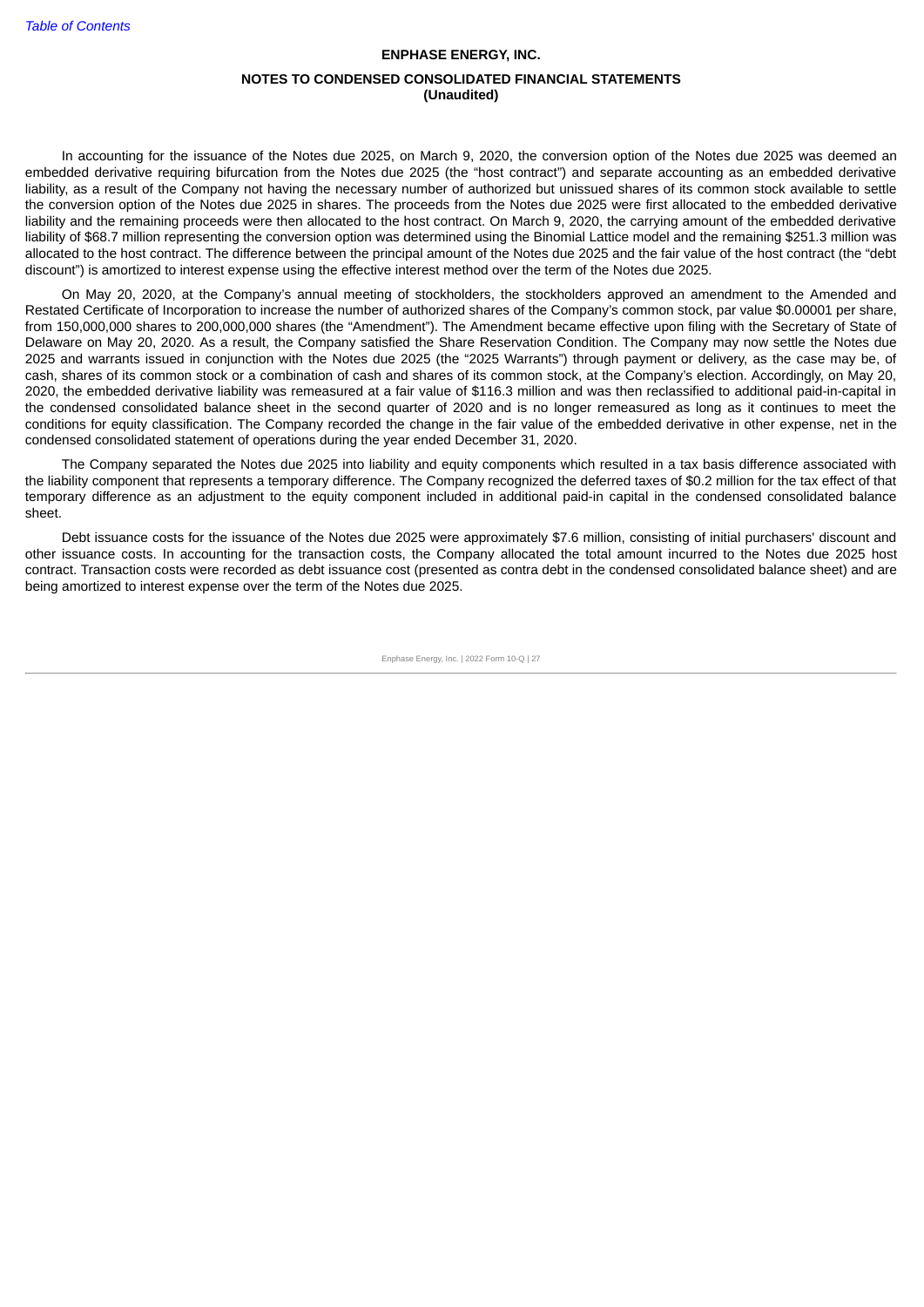# **ENPHASE ENERGY, INC. NOTES TO CONDENSED CONSOLIDATED FINANCIAL STATEMENTS**

#### **(Unaudited)**

#### *Partial repurchase of Notes due 2025*

Concurrently with the offering of the Notes due 2026 and Notes due 2028, the Company entered into separately- and privately-negotiated transactions to repurchase approximately \$217.7 million aggregate principal amount of the Notes due 2025. The Company paid \$217.7 million in cash and issued approximately 1.67 million shares of its common stock to the holders of the repurchased notes with an aggregate fair value of \$302.7 million, representing the conversion value in excess of the principal amount of the Notes due 2025, which were fully offset by shares received from the Company's settlement of the associated note hedging arrangements discussed below. The total amount of \$217.7 million paid to partially settle the repurchases of the Notes due 2025 was allocated between the liability and equity components of the amount extinguished by determining the fair value of the liability component immediately prior to the note repurchases and allocating that portion of the conversion price to the liability component in the amount of \$184.5 million. The residual of the conversion price of \$4.3 million of the repurchased Notes due 2025, net of inducement loss of \$37.5 million for additional shares issued, was allocated to the equity component of the repurchased Notes due 2025 as an increase of additional paid-in capital. The fair value of the note settlement for such repurchases was calculated using a discount rate of 4.35%, representing an estimate of the Company's borrowing rate at the date of repurchase with a remaining expected life of approximately 4.1 years. As part of the settlement of the repurchase of the Notes due 2025, the Company wrote-off the \$38.5 million unamortized debt discount and \$4.1 million debt issuance cost apportioned to the principal amount of Notes due 2025 repurchased. The Company recorded a loss on partial settlement of the repurchased Notes due 2025 of \$9.4 million in Other income (expense), net in the three months ended March 31, 2022, representing the difference between the consideration attributed to the liability component and the sum of the net carrying amount of the liability component and unamortized debt issuance costs. Further, the Company also recorded loss on inducement of \$37.5 million in Other income (expense), net in the three months ended March 31, 2022, representing the difference between the fair value of the shares that would have been issued under the original conversion terms with respect to the repurchased Notes due 2025.

During the second quarter of 2021, \$0.1 million in aggregate principal amount of the Notes due 2025 were converted, and the principal amount of the converted Notes due 2025 was repaid in cash. In connection with such conversions during the second quarter of 2021, the Company also issued 485 shares of its common stock to the holders of the converted Notes due 2025, with an aggregate fair value of \$0.1 million, representing the conversion value in excess of the principal amount of the Notes due 2025, which were fully offset by shares received from the settlements of the associated note hedging arrangements. Following the repurchase transactions summarized above, as of March 31, 2022, \$102.2 million aggregate principal amount of the Notes due 2025 remained outstanding.

The following table presents the total amount of interest cost recognized relating to the Notes due 2025:

|                                     |      | <b>Three Months Ended</b> | March 31,      |       |  |
|-------------------------------------|------|---------------------------|----------------|-------|--|
|                                     | 2022 |                           |                | 2021  |  |
|                                     |      |                           | (In thousands) |       |  |
| Contractual interest expense        |      | 64                        | ∣ \$           | 150   |  |
| Amortization of debt discount       |      | 1,049                     |                | 2,389 |  |
| Amortization of debt issuance costs |      | 118                       |                | 294   |  |
| Total interest cost recognized      |      | 1,231                     |                | 2,833 |  |

The derived effective interest rate on the Notes due 2025 host contract was determined to be 5.18%, which remains unchanged from the date of issuance. The remaining unamortized debt discount was \$13.5 million as of March 31, 2022, and will be amortized over approximately 2.9 years from March 31, 2022.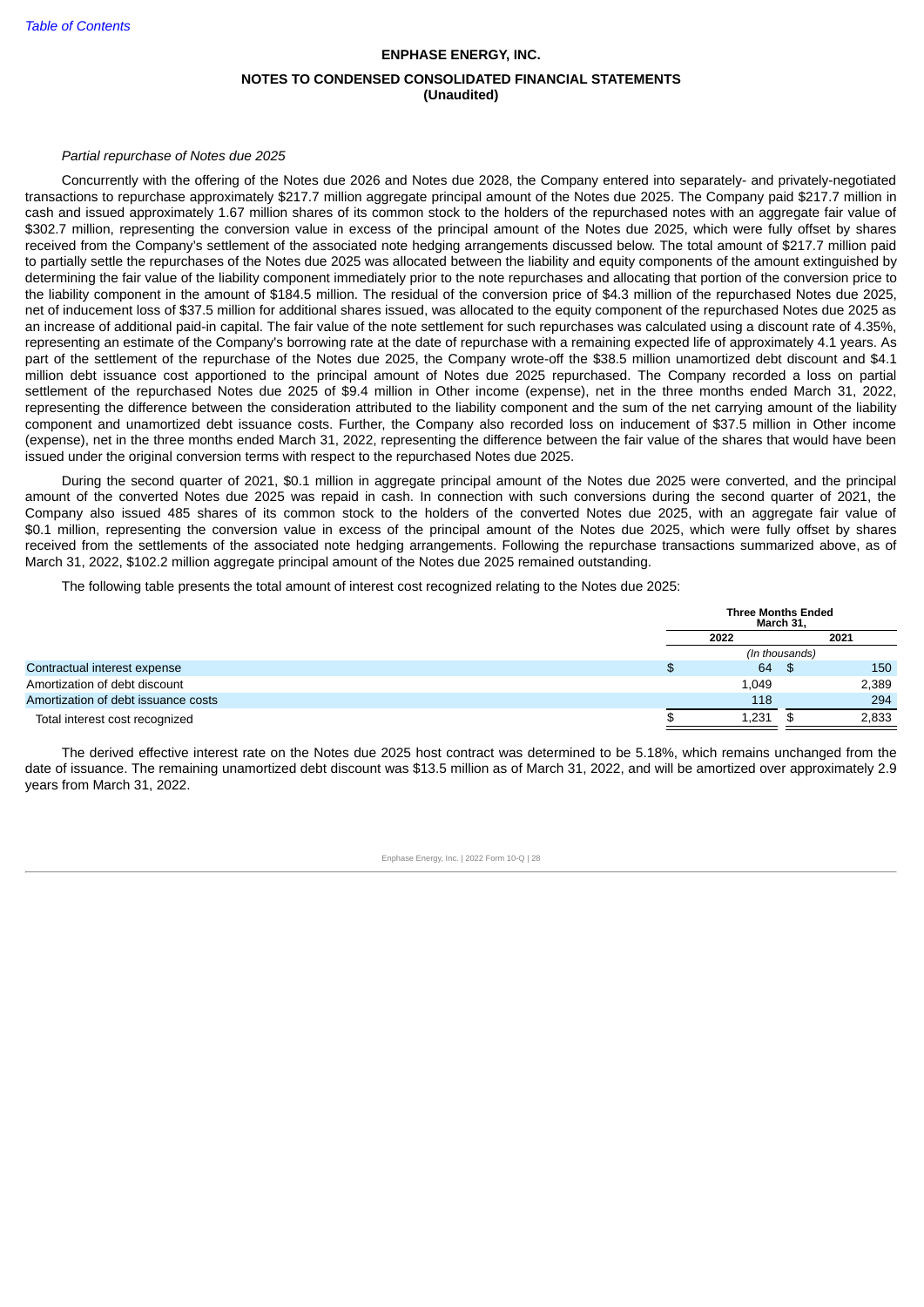# **ENPHASE ENERGY, INC. NOTES TO CONDENSED CONSOLIDATED FINANCIAL STATEMENTS**

# **(Unaudited)**

### **Notes due 2025 Hedge and Warrant Transactions**

In connection with the offering of the Notes due 2025, the Company entered into privately-negotiated convertible note hedge transactions (the "Notes due 2025 Hedge") pursuant to which the Company has the option to purchase a total of approximately 3.9 million shares of its common stock (subject to anti-dilution adjustments), which is the same number of shares initially issuable upon conversion of the notes, at a price of \$81.54 per share, which is the initial conversion price of the Notes due 2025. The total cost of the convertible note hedge transactions was approximately \$89.1 million. The convertible note hedge transactions are expected generally to reduce potential dilution to the Company's common stock upon any conversion of the Notes due 2025 and/or offset any cash payments the Company is required to make in excess of the principal amount of converted notes, as the case may be.

Additionally, the Company separately entered into privately-negotiated warrant transactions in connection with the offering of the Notes due 2025 whereby the Company sold the 2025 Warrants to acquire approximately 3.9 million shares of the Company's common stock (subject to antidilution adjustments) at an initial strike price of \$106.94 per share. The Company received aggregate proceeds of approximately \$71.6 million from the sale of the 2025 Warrants. If the market value per share of the Company's common stock, as measured under the 2025 Warrants, exceeds the strike price of the 2025 Warrants, the 2025 Warrants will have a dilutive effect on the Company's earnings per share, unless the Company elects, subject to certain conditions, to settle the 2025 Warrants in cash. Taken together, the purchase of the convertible note hedges in connection with the Notes due 2025 Hedge and the sale of the 2025 Warrants are intended to reduce potential dilution from the conversion of the Notes due 2025 and to effectively increase the overall conversion price from \$81.54 to \$106.94 per share. The 2025 Warrants are only exercisable on the applicable expiration dates in accordance with the agreements relating to each of the 2025 Warrants. Subject to the other terms of the 2025 Warrants, the first expiration date applicable to the 2025 Warrants is June 1, 2025, and the final expiration date applicable to the 2025 Warrants is September 23, 2025.

During the first quarter of 2021, in connection with the repurchase of \$217.7 million aggregate principal amount of the Notes due 2025 summarized above, the Company entered into partial unwind agreements with respect to certain of the Notes due 2025 Hedge and the 2025 Warrants. In connection with these unwind transactions, the Company received shares of the Company's common stock as a termination payment for the portion of the Notes due 2025 Hedge that were unwound, and the Company issued shares of its common stock as a termination payment for the portion of the 2025 Warrants that were unwound. As a result of the unwind agreements for the Notes due 2025 Hedge and the 2025 Warrants, the Company received 1.9 million of the Company's common stock from the Notes due 2025 Hedge settlement and issued 1.8 million of the Company's common stock from the 2025 Warrants that were unwound. Following the unwind transactions summarized above, as of March 31, 2022, options to purchase approximately 1.3 million shares of common stock remained outstanding under the Notes due 2025 Hedge, and 2025 Warrants exercisable to purchase approximately 1.3 million shares remained outstanding.

For the period from March 9, 2020, the issuance date of the Notes due 2025 Hedge and 2025 Warrants, through May 19, 2020, the number of authorized and unissued shares of the Company's common stock that are not reserved for other purposes was less than the maximum number of underlying shares that will be required to settle the Notes due 2025 through the delivery of shares of the Company's common stock. Accordingly, the Notes due 2025 Hedge and 2025 Warrants could only be settled on net cash settlement basis. As a result, the Notes due 2025 Hedge and 2025 Warrants were classified as a Convertible notes hedge asset and 2025 Warrants liability, respectively, in the condensed consolidated balance sheet and the change in fair value of derivatives was included in other expense, net in the condensed consolidated statement of operations.

On May 20, 2020, at the Company's annual meeting of stockholders, the stockholders approved the Amendment and satisfied the Share Reservation Condition (as discussed above), and as a result, the Convertible notes hedge asset and the 2025 Warrants liabilities were remeasured at a fair value of \$117.1 million and \$96.4 million, respectively, and were then reclassified to additional paid-in-capital in the condensed consolidated balance sheet in the second quarter of 2020 and is no longer remeasured as long as they continue to meet the conditions for equity classification. The change in the fair value of the Convertible notes hedge asset and the 2025 Warrants liability were recorded in other expense, net in the condensed consolidated statements of operations during the three months ended March 31, 2021.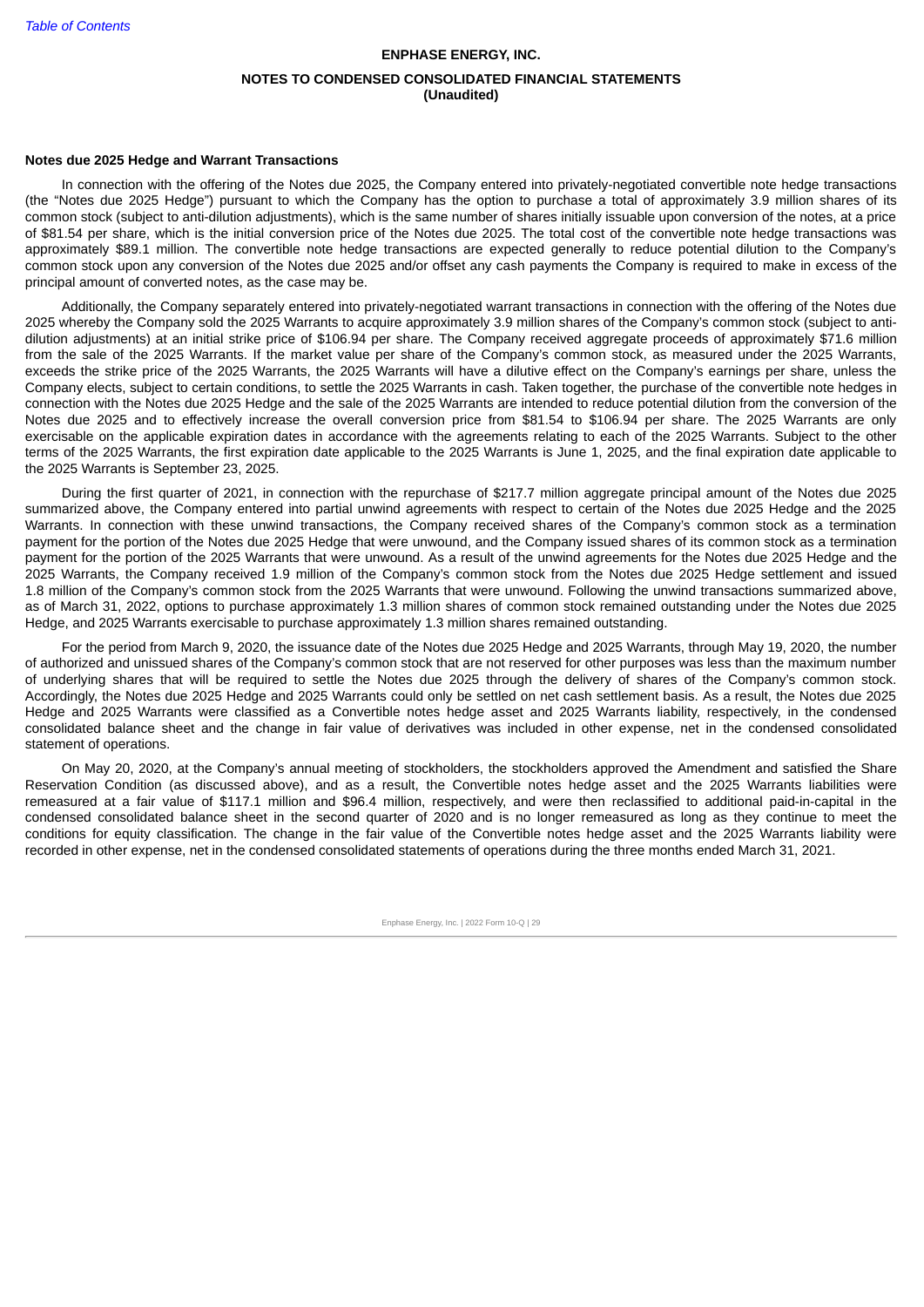# **ENPHASE ENERGY, INC. NOTES TO CONDENSED CONSOLIDATED FINANCIAL STATEMENTS**

#### **(Unaudited)**

#### **Convertible Senior Notes due 2023**

In August 2018, the Company sold \$65.0 million aggregate principal amount of 4.0% convertible senior notes due 2023 (the "Notes due 2023") in a private placement. On May 30, 2019, the Company entered into separately and privately-negotiated transactions with certain holders of the Notes due 2023 resulting in the repurchase and exchange, as of June 5, 2019, of \$60.0 million aggregate principal amount of the notes in consideration for the issuance of 10,801,080 shares of common stock and separate cash payments totaling \$6.0 million. As of both March 31, 2022 and December 31, 2021, \$5.0 million aggregate principal amount of the Notes due 2023 remained outstanding.

The remaining outstanding Notes due 2023 are general unsecured obligations and bear interest at a rate of 4.0% per year, payable semiannually on February 1 and August 1 of each year. The Notes due 2023 are governed by an indenture between the Company and U.S. Bank National Association, as trustee. The remaining outstanding Notes due 2023 will mature on August 1, 2023, unless earlier repurchased by the Company or converted at the option of the holders. The Company may not redeem the remaining Notes due 2023 prior to the maturity date, and no sinking fund is provided for such notes. The remaining Notes due 2023 are convertible, at a holder's election, in multiples of \$1,000 principal amount, into shares of the Company's common stock based on the applicable conversion rate. The initial conversion rate for such notes is 180.018 shares of common stock per \$1,000 principal amount of notes (which is equivalent to an initial conversion price of approximately \$5.56 per share). The conversion rate and the corresponding conversion price are subject to adjustment upon the occurrence of certain events but will not be adjusted for any accrued and unpaid interest. Holders of the remaining Notes due 2023 who convert their notes in connection with a make-whole fundamental change (as defined in the applicable indenture) are, under certain circumstances, entitled to an increase in the conversion rate. Additionally, in the event of a fundamental change, holders of the remaining Notes due 2023 may require the Company to repurchase all or a portion of their notes at a price equal to 100% of the principal amount of notes, plus any accrued and unpaid interest, including any additional interest to, but excluding, the repurchase date. Holders may convert all or any portion of their Notes due 2023 at their option at any time prior to the close of business on the business day immediately preceding the maturity date, in multiples of \$1,000 principal amount.

The following table presents the amount of interest cost recognized relating to the contractual interest coupon and the amortization of debt issuance costs of the Notes due 2023.

|                                     | <b>Three Months Ended</b> | March 31,      |    |
|-------------------------------------|---------------------------|----------------|----|
|                                     | 2022<br>2021              |                |    |
|                                     |                           | (In thousands) |    |
| Contractual interest expense        | 50                        | - \$           | 50 |
| Amortization of debt issuance costs | 10                        |                | 10 |
| Total interest costs recognized     | 60                        |                | 60 |

# <span id="page-29-0"></span>**10. COMMITMENTS AND CONTINGENCIES**

### **Operating Leases**

The Company leases office facilities under noncancelable operating leases that expire on various dates through 2032, some of which may include options to extend the leases for up to 12 years.

The components of lease expense are presented as follows:

|  | <b>Three Months Ended</b><br>March 31,<br>2021<br>2022 |                |       |
|--|--------------------------------------------------------|----------------|-------|
|  |                                                        |                |       |
|  |                                                        | (In thousands) |       |
|  | 1,937                                                  |                | 1,631 |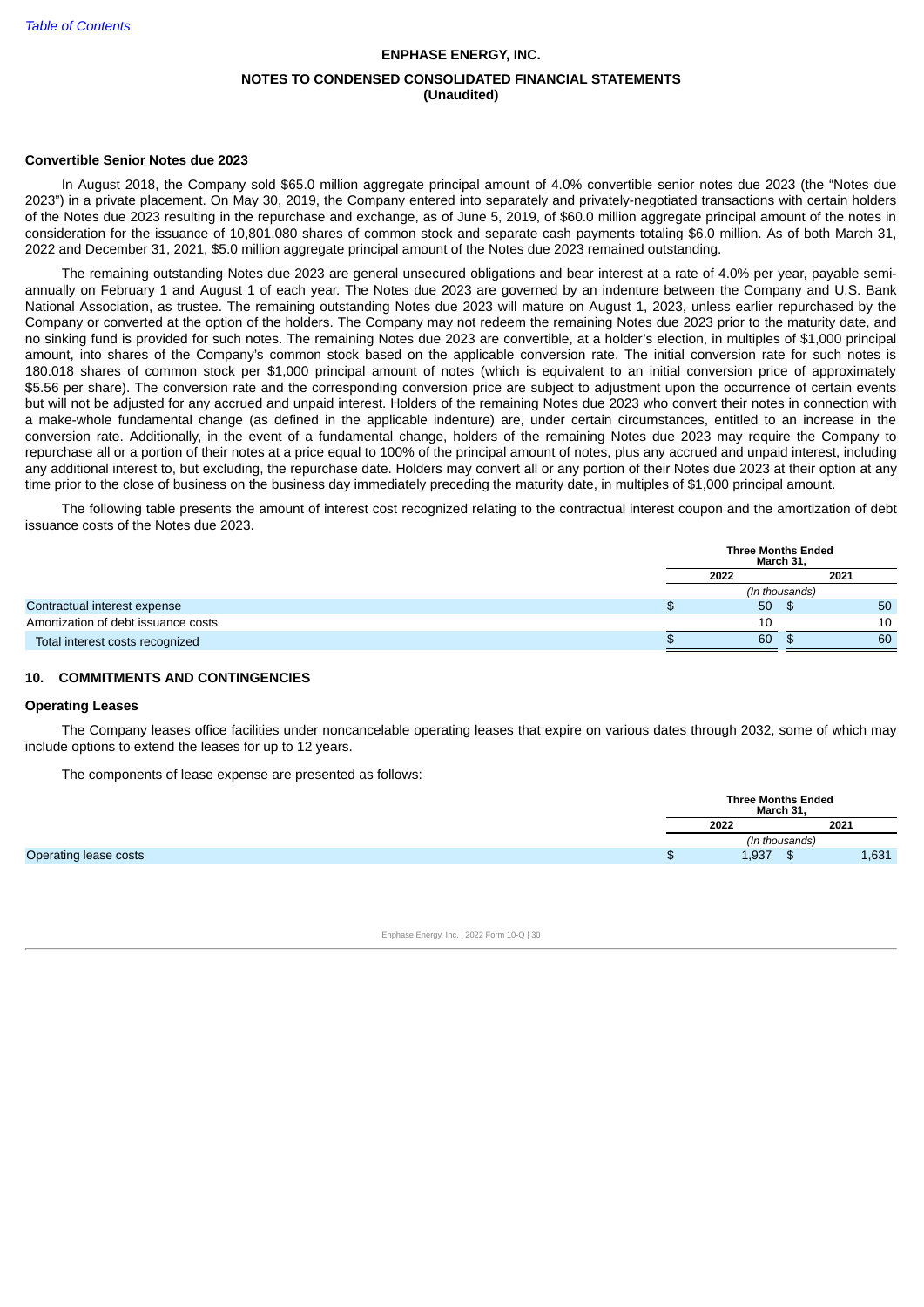# **NOTES TO CONDENSED CONSOLIDATED FINANCIAL STATEMENTS (Unaudited)**

The components of lease liabilities are presented as follows:

|                                                              | March 31.<br>2022                          |       | December 31,<br>2021 |
|--------------------------------------------------------------|--------------------------------------------|-------|----------------------|
|                                                              | (In thousands except years and percentage) | data) |                      |
| Operating lease liabilities, current (Accrued liabilities)   | \$<br>$3,722$ \$                           |       | 3,830                |
| Operating lease liabilities, non-current (Other liabilities) | 17.591                                     |       | 11,920               |
| Total operating lease liabilities                            | 21.313                                     | - SS  | 15.750               |
|                                                              |                                            |       |                      |
| Supplemental lease information:                              |                                            |       |                      |
| Weighted average remaining lease term                        | 5.9 years                                  |       | 5.9 years            |
| Weighted average discount rate                               | 6.4%                                       |       | 7.4%                 |

Supplemental cash flow and other information related to operating leases, are as follows:

|                                                                         | <b>Three Months Ended</b><br>March 31. |            |                |       |
|-------------------------------------------------------------------------|----------------------------------------|------------|----------------|-------|
|                                                                         |                                        | 2022       |                | 2021  |
|                                                                         |                                        |            | (In thousands) |       |
| Cash paid for amounts included in the measurement of lease liabilities: |                                        |            |                |       |
| Operating cash flows from operating leases                              | \$                                     | $1.518$ \$ |                | 1,361 |
|                                                                         |                                        |            |                |       |
| Non-cash investing activities:                                          |                                        |            |                |       |
| Lease liabilities arising from obtaining right-of-use assets            | \$                                     | $6.742$ \$ |                |       |

Undiscounted cash flows of operating lease liabilities as of March 31, 2022 are as follows:

|                                | <b>Lease Amounts</b> |
|--------------------------------|----------------------|
|                                | (In thousands)       |
| Year:                          |                      |
| 2022 (remaining nine months)   | \$<br>3,815          |
| 2023                           | 5,262                |
| 2024                           | 4,362                |
| 2025                           | 3,632                |
| 2026                           | 2,637                |
| Thereafter                     | 5,845                |
| Total lease payments           | 25,553               |
| Less: imputed lease interest   | (4, 240)             |
| <b>Total lease liabilities</b> | 21,313               |
|                                |                      |

# **Purchase Obligations**

The Company has contractual obligations related to component inventory that its contract manufacturers procure on its behalf in accordance with its production forecast as well as other inventory related purchase commitments. As of March 31, 2022, these purchase obligations totaled approximately \$398.6 million.

# **Litigation**

From time-to-time, the Company may be involved in litigation relating to claims arising out of its operations, the ultimate disposition of which could have a material adverse effect on its operations, financial condition or cash flows. The Company is not currently involved in any material legal proceedings; however, the Company may be involved in material legal proceedings in the future. Such matters are subject to uncertainty and there can be no assurance that such legal proceedings will not have a material effect on its business, results of operations, financial position or cash flows.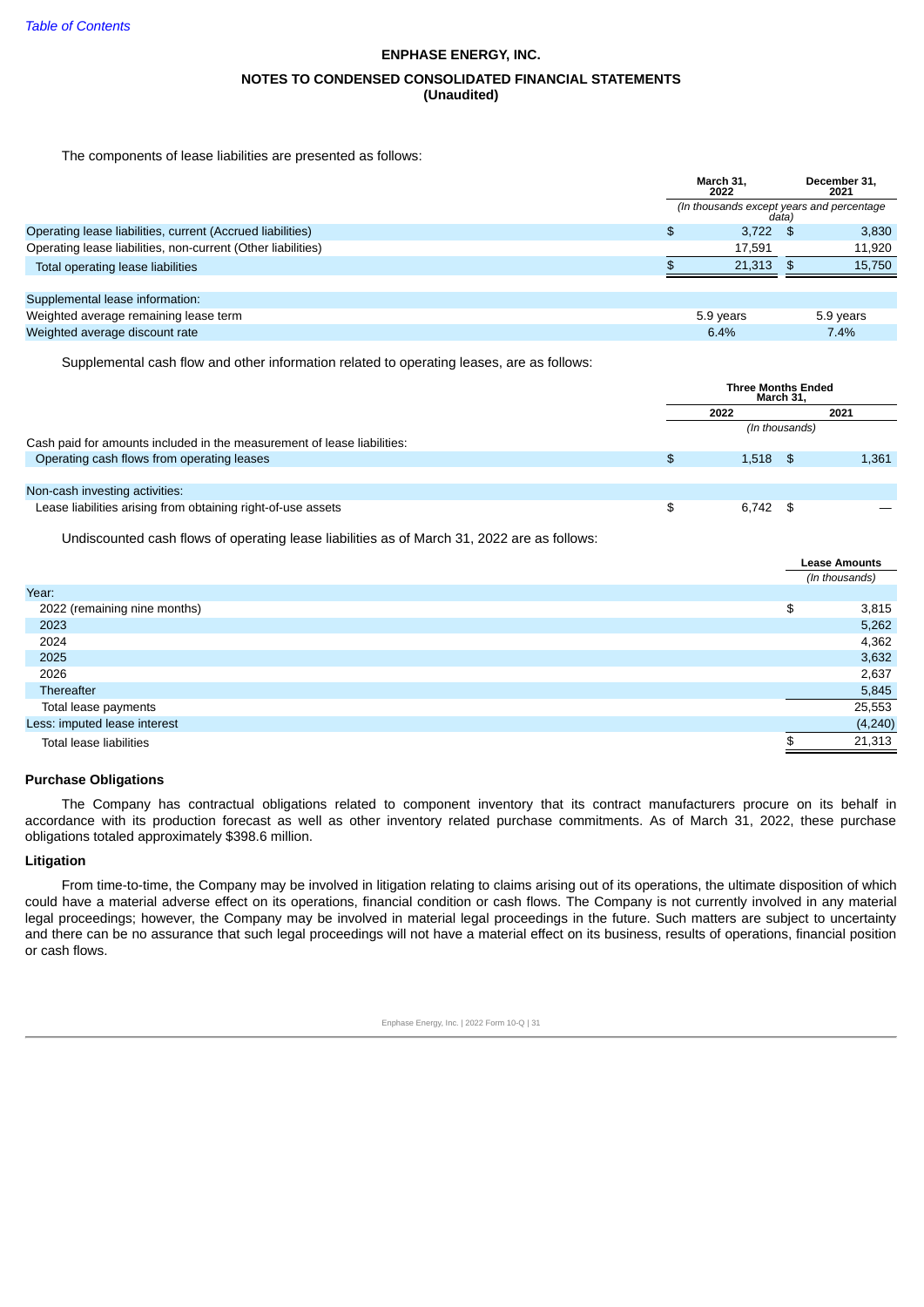# **NOTES TO CONDENSED CONSOLIDATED FINANCIAL STATEMENTS (Unaudited)**

#### **11. STOCK-BASED COMPENSATION**

### **Stock-based Compensation Expense**

Stock-based compensation expense for all stock-based awards, which includes stock options, restricted stock units ("RSUs") and performance-based stock units ("PSUs"), expected to vest is measured at fair value on the date of grant and recognized ratably over the requisite service period.

In addition, as part of certain business acquisitions, the Company is obligated to issue shares of common stock of the Company as payment subject to achievement of certain targets. For such payments, the Company records stock-based compensation classified as post-combination expense ratably over the measurement period presuming the targets will be met.

The following table summarizes the components of total stock-based compensation expense included in the condensed consolidated statements of operations for the periods presented.

|                            |     | <b>Three Months Ended</b> | March 31,      |        |
|----------------------------|-----|---------------------------|----------------|--------|
|                            |     | 2021<br>2022              |                |        |
|                            |     |                           | (In thousands) |        |
| Cost of revenues           | \$  | 2,507                     | \$.            | 982    |
| Research and development   |     | 13,729                    |                | 5,749  |
| Sales and marketing        |     | 13,057                    |                | 3,537  |
| General and administrative |     | 18,504                    |                | 4,576  |
| Total                      | -JD | 47.797                    |                | 14,844 |

The following table summarizes the various types of stock-based compensation expense for the periods presented.

|                                                        | <b>Three Months Ended</b> | March 31,      |        |  |
|--------------------------------------------------------|---------------------------|----------------|--------|--|
|                                                        | 2021<br>2022              |                |        |  |
|                                                        |                           | (In thousands) |        |  |
| Stock options, RSUs and PSUs                           | 44.112                    | - \$           | 13,840 |  |
| Employee stock purchase plan                           | 1,382                     |                | 1,004  |  |
| Post combination expense accrual (Accrued liabilities) | 2,303                     |                |        |  |
| Total                                                  | 47.797                    |                | 14.844 |  |

As of March 31, 2022, there was approximately \$231.2 million of total unrecognized stock-based compensation expense related to unvested equity awards, which are expected to be recognized over a weighted-average period of 2.9 years.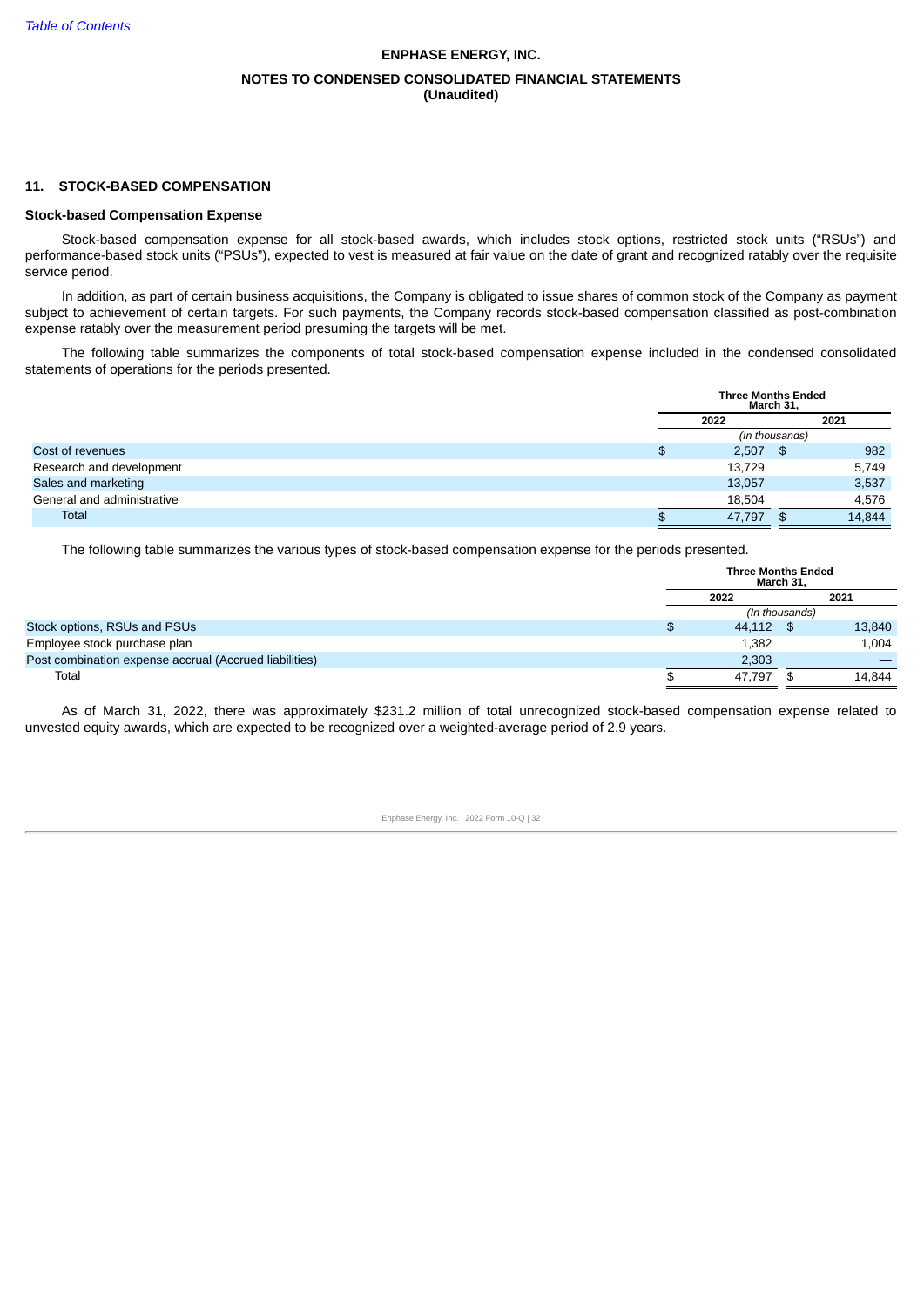# **NOTES TO CONDENSED CONSOLIDATED FINANCIAL STATEMENTS (Unaudited)**

# **Equity Awards Activity**

# *Stock Options*

The following is a summary of stock option activity.

|                                               | Number of<br>Shares<br>Outstanding | Weighted-<br>Average<br><b>Exercise Price</b><br>per Share | Weighted-<br>Average<br>Remaining<br>Contractual<br>Term | Aggregate<br><b>Intrinsic</b><br>Value $(1)$ |
|-----------------------------------------------|------------------------------------|------------------------------------------------------------|----------------------------------------------------------|----------------------------------------------|
|                                               | (In thousands)                     |                                                            | (Years)                                                  | (In thousands)                               |
| Outstanding at December 31, 2021              | 2,264                              | \$<br>1.90                                                 |                                                          |                                              |
| Granted                                       |                                    |                                                            |                                                          |                                              |
| Exercised                                     | (194)                              | 2.09                                                       |                                                          | \$<br>42,091                                 |
| Canceled                                      |                                    |                                                            |                                                          |                                              |
| Outstanding at March 31, 2022                 | 2,070                              | \$<br>1.89                                                 | 2.6                                                      | \$<br>413,757                                |
| Vested and expected to vest at March 31, 2022 | 2,070                              | \$<br>1.89                                                 | 2.6                                                      | \$<br>413,757                                |
| Exercisable at March 31, 2022                 | 2,070                              | \$<br>1.89                                                 | 2.6                                                      | \$<br>413,757                                |

(1) The intrinsic value of options exercised is based upon the value of the Company's stock at exercise. The intrinsic value of options outstanding, vested and expected to vest, and exercisable as of March 31, 2022 is based on the closing price of the last trading day during the period ended March 31, 2022. The Company's stock fair value used in this computation was \$201.78 per share.

The following table summarizes information about stock options outstanding at March 31, 2022.

|       |                                 |                            | <b>Options Outstanding</b>                |                                                  | <b>Options Exercisable</b> |     |                                                  |  |
|-------|---------------------------------|----------------------------|-------------------------------------------|--------------------------------------------------|----------------------------|-----|--------------------------------------------------|--|
|       | <b>Range of Exercise Prices</b> | Number of<br><b>Shares</b> | Weighted-<br>Average<br>Remaining<br>Life | Weighted-<br>Average<br><b>Exercise</b><br>Price | Number of<br><b>Shares</b> |     | Weighted-<br>Average<br><b>Exercise</b><br>Price |  |
|       |                                 | (In thousands)             | (Years)                                   |                                                  | (In thousands)             |     |                                                  |  |
|       | $$0.70 \longrightarrow $1.11$   | 486                        | 3.1                                       | \$<br>0.85                                       | 486                        | -\$ | 0.85                                             |  |
|       | $$1.29 \rightarrow $1.29$       | 1.000                      | 2.5                                       | 1.29                                             | 1.000                      |     | 1.29                                             |  |
|       | $$1.31 - $1.90$                 | 422                        | 2.0                                       | 1.33                                             | 422                        |     | 1.33                                             |  |
|       | $$1.92$ -814.58                 | 151                        | 3.1                                       | 6.30                                             | 151                        |     | 6.30                                             |  |
|       | $$64.17 \rightarrow $64.17$     | 11                         | 5.1                                       | 64.17                                            | 11                         |     | 64.17                                            |  |
| Total |                                 | 2,070                      | 2.6                                       | \$<br>1.89                                       | 2,070                      | \$  | 1.89                                             |  |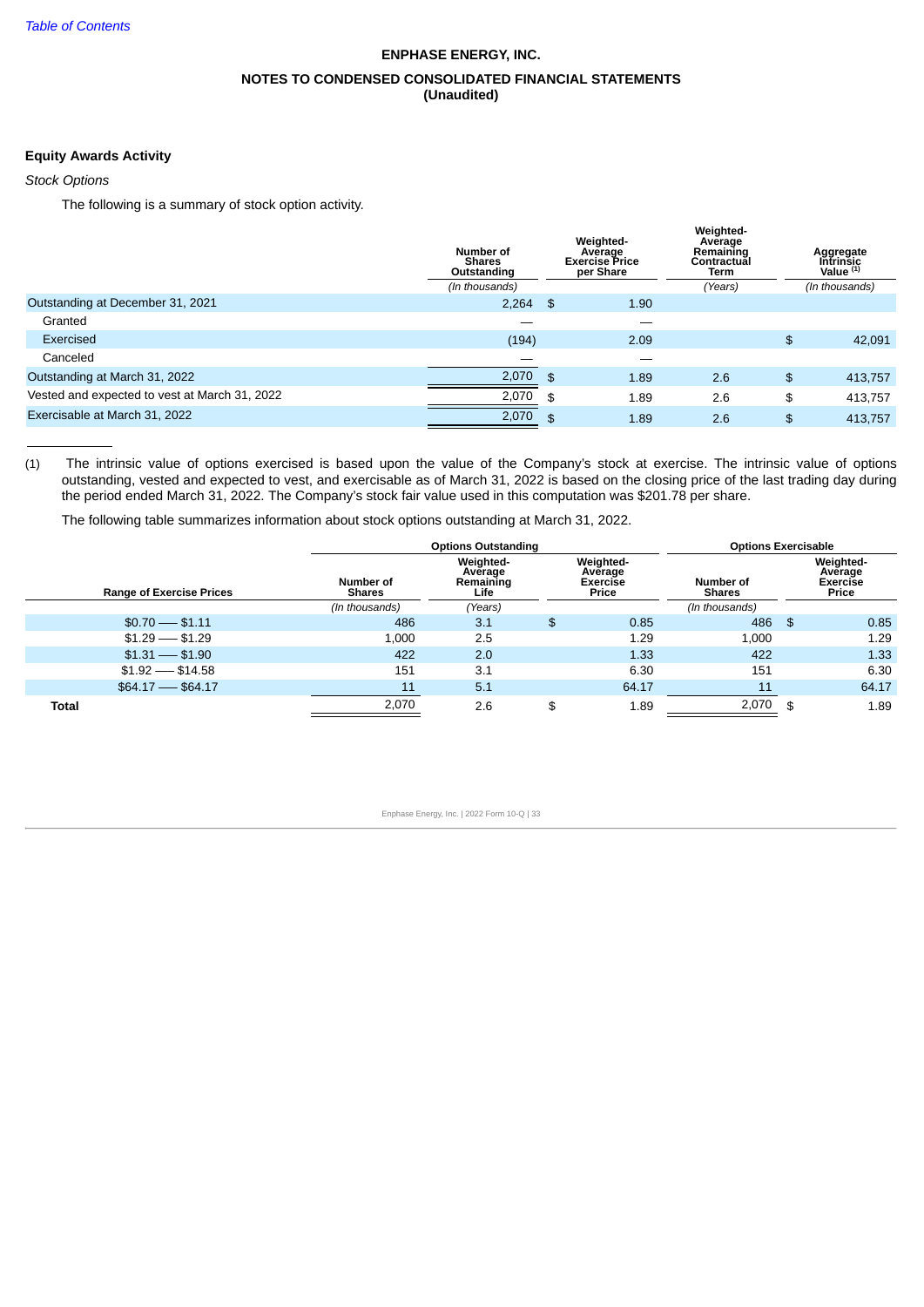# **NOTES TO CONDENSED CONSOLIDATED FINANCIAL STATEMENTS (Unaudited)**

### *Restricted Stock Units*

The following is a summary of RSU activity.

|                                    | Number of<br><b>Shares</b><br>Outstanding | Weighted-<br>Average<br><b>Fair Value</b><br>per Share at<br><b>Grant Date</b> | Weighted-<br>Average<br>Remaining<br>Contractual<br>Term | Aggregate<br>Intrinsic<br>Value <sup>(1)</sup> |
|------------------------------------|-------------------------------------------|--------------------------------------------------------------------------------|----------------------------------------------------------|------------------------------------------------|
|                                    | (In thousands)                            |                                                                                | (Years)                                                  | (In thousands)                                 |
| Outstanding at December 31, 2021   | 2,786                                     | \$<br>100.73                                                                   |                                                          |                                                |
| Granted                            | 153                                       | 150.81                                                                         |                                                          |                                                |
| Vested                             | (639)                                     | 70.19                                                                          |                                                          | \$<br>102,631                                  |
| Canceled                           | (43)                                      | 120.94                                                                         |                                                          |                                                |
| Outstanding at March 31, 2022      | 2,257                                     | 112.40                                                                         | 1.3                                                      | \$<br>455,509                                  |
| Expected to vest at March 31, 2022 | 2,257                                     | \$<br>112.40                                                                   | 1.3                                                      | \$<br>455,509                                  |

(1) The intrinsic value of RSUs vested is based upon the value of the Company's stock when vested. The intrinsic value of RSUs outstanding and expected to vest as of March 31, 2022 is based on the closing price of the last trading day during the period ended March 31, 2022. The Company's stock fair value used in this computation was \$201.78 per share.

### *Performance Stock Units*

The following is a summary of PSU activity.

|                                  | Number of<br><b>Shares</b><br>Outstanding | <b>Weighted-</b><br>Average<br><b>Fair Value</b><br>per Share at<br><b>Grant Date</b> |        | Weighted-<br>Average<br>Remaining<br>Contractual<br>Term | Aggregate<br>Intrinsic<br>Value $(1)$ |
|----------------------------------|-------------------------------------------|---------------------------------------------------------------------------------------|--------|----------------------------------------------------------|---------------------------------------|
|                                  | (In<br>thousands)                         |                                                                                       |        | (Years)                                                  | (In thousands)                        |
| Outstanding at December 31, 2021 | 445                                       | \$                                                                                    | 169.82 |                                                          |                                       |
| Granted                          | 27                                        |                                                                                       | 160.09 |                                                          |                                       |
| Vested                           | (303)                                     |                                                                                       | 168.88 |                                                          | \$<br>51,393                          |
| Canceled                         | (169)                                     |                                                                                       | 169.93 |                                                          |                                       |
| Outstanding at March 31, 2022    |                                           | \$                                                                                    |        | 0.0                                                      | \$                                    |
|                                  |                                           |                                                                                       |        |                                                          |                                       |

(1) The intrinsic value of PSUs vested is based upon the value of the Company's stock when vested. The intrinsic value of PSUs outstanding and expected to vest as of March 31, 2022 is based on the closing price of the last trading day during the period ended March 31, 2022. The Company's stock fair value used in this computation was \$201.78 per share.

# **12. INCOME TAXES**

For the three months ended March 31, 2022, the Company's income tax provision of \$5.6 million on a net income before income taxes of \$57.4 million was calculated using the annualized effective tax rate method and was primarily due to projected tax expense in the U.S. and foreign jurisdictions that are profitable, partially offset by tax deduction from employee stock compensation as a discrete event.

For the three months ended March 31, 2021, the Company's income tax benefit of \$33.4 million on a net loss before income taxes of \$1.7 million was calculated using the annualized effective tax rate method and was primarily due to tax deduction from employee stock compensation as a discrete event, partially offset by projected tax expense in the U.S. and foreign jurisdictions that are profitable.

For the three months ended March 31, 2022 and 2021, in accordance with FASB guidance for interim reporting of income tax, the Company has computed its benefit (provision) for income taxes based on a projected annual effective tax rate while excluding loss jurisdictions which cannot be benefited.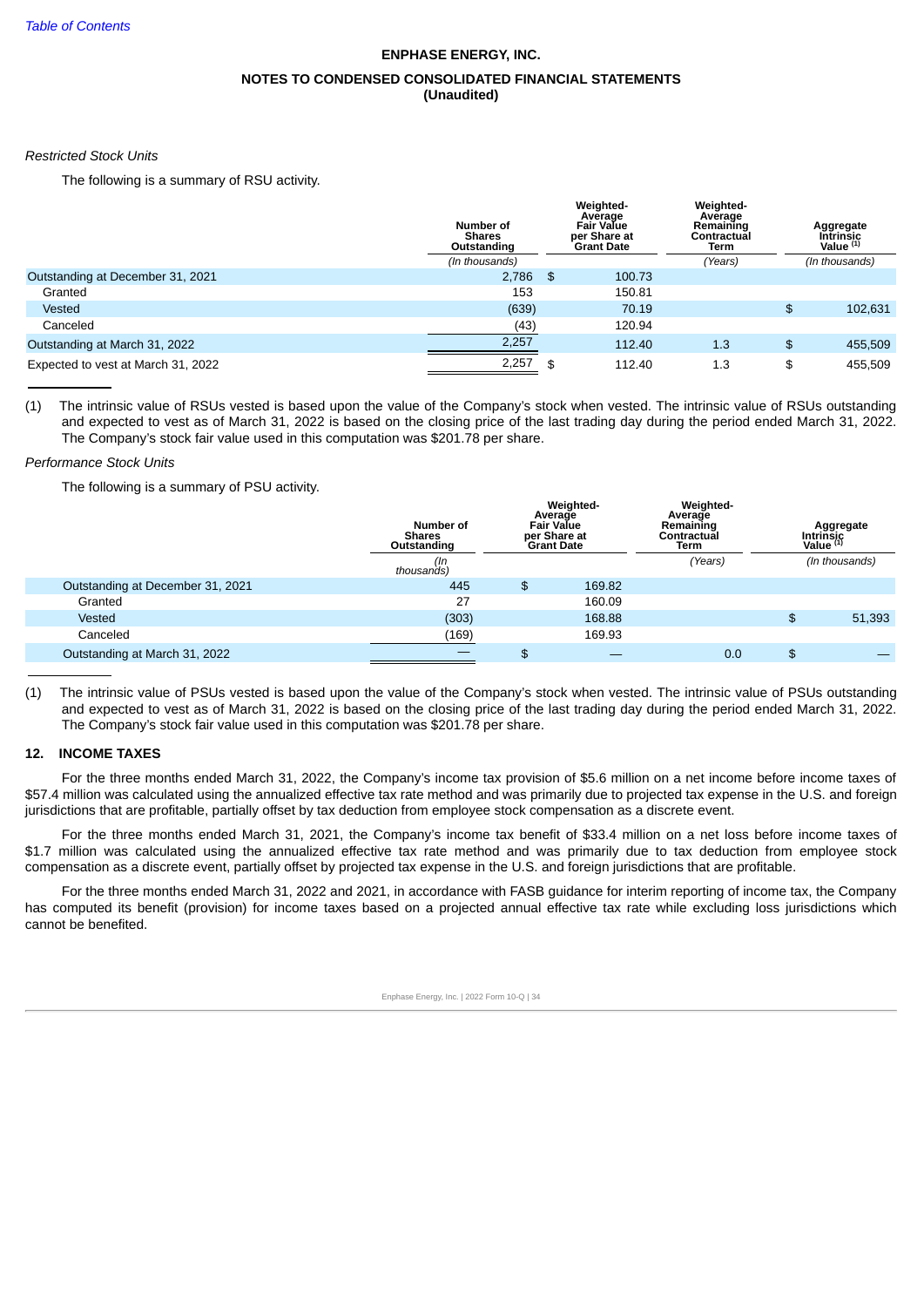# **ENPHASE ENERGY, INC. NOTES TO CONDENSED CONSOLIDATED FINANCIAL STATEMENTS (Unaudited)**

# **13. NET INCOME PER SHARE**

Basic net income per share is computed by dividing net income by the weighted average number of shares of common stock outstanding during the period. Diluted net income per share is computed in a similar manner, but it also includes the effect of potential common shares outstanding during the period, when dilutive. Potential common shares include stock options, RSUs, PSUs, shares to be purchased under the Company's 2011 Employee Stock Purchase Plan, the Notes due 2023, 1.0% convertible senior notes due 2024 (the "Notes due 2024"), Notes due 2025, Notes due 2026, Notes due 2028, and warrant transactions in connection with the offering of the Notes due 2024 (the "2024 Warrants"), 2025 Warrants, 2026 Warrants and the 2028 Warrants. See [Note](#page-19-0) 9, "Debt," for additional information about the Company's outstanding notes.

The following table presents the computation of basic and diluted net income per share for the periods presented.

|                                                                    | <b>Three Months Ended</b><br>March 31, |                |         |
|--------------------------------------------------------------------|----------------------------------------|----------------|---------|
|                                                                    | 2022                                   |                | 2021    |
|                                                                    | (In thousands, except per share data)  |                |         |
| <b>Numerator:</b>                                                  |                                        |                |         |
| Net income                                                         | \$<br>51,821 \$                        |                | 31,698  |
| Convertible Senior Notes interest and financing costs, net         | 1,559                                  |                | 44      |
| Adjusted net income                                                | \$<br>53,380                           | \$             | 31,742  |
|                                                                    |                                        |                |         |
| Denominator:                                                       |                                        |                |         |
| Shares used in basic per share amounts:                            |                                        |                |         |
| Weighted average common shares outstanding                         | 134,327                                |                | 131,303 |
|                                                                    |                                        |                |         |
| Shares used in diluted per share amounts:                          |                                        |                |         |
| Weighted average common shares outstanding                         | 134,327                                |                | 131,303 |
| Effect of dilutive securities:                                     |                                        |                |         |
| Employee stock-based awards                                        | 3,661                                  |                | 5,735   |
| Notes due 2023                                                     | 900                                    |                | 900     |
| Notes due 2024                                                     |                                        |                | 2,984   |
| 2024 Warrants                                                      |                                        |                | 2,506   |
| Notes due 2025                                                     | 1,253                                  |                | 1,713   |
| 2025 Warrants                                                      | 401                                    |                | 1,301   |
| Notes due 2026                                                     | 2,057                                  |                |         |
| Notes due 2028                                                     | 2,018                                  |                |         |
| Weighted average common shares outstanding for diluted calculation | 144,617                                |                | 146,442 |
|                                                                    |                                        |                |         |
| Basic and diluted net income per share                             |                                        |                |         |
| Net income per share, basic                                        | \$<br>0.39                             | \$             | 0.24    |
| Net income per share, diluted                                      | \$<br>0.37                             | $\mathfrak{L}$ | 0.22    |

For the three months ended March 31, 2022, the dilutive effect of potentially dilutive common shares is reflected in diluted earnings per share by application of the treasury stock method for stock options, RSUs, PSUs, the 2025 Warrants, the 2026 Warrants and the 2028 Warrants. To the extent these potential common shares are antidilutive, they are excluded from the calculation of diluted net income per share.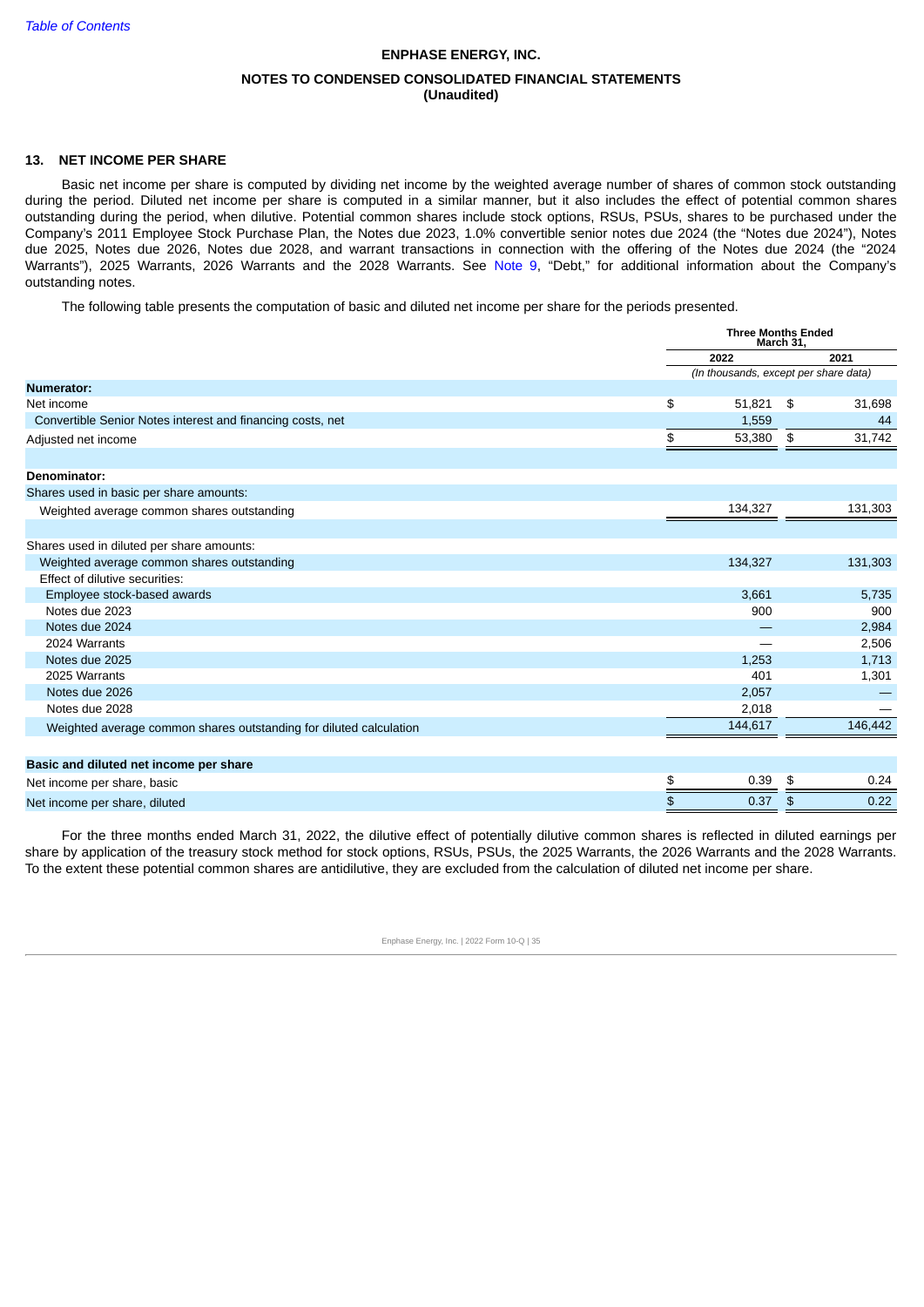# **NOTES TO CONDENSED CONSOLIDATED FINANCIAL STATEMENTS (Unaudited)**

For the three months ended March 31, 2022, due to adoption of ASU 2020-06 on January 1, 2022, the Company is no longer utilizing the treasury stock method for earnings per share impact for the Notes due 2025, Notes due 2026 and Notes due 2028. Instead, the Company is applying the if-converted method when reporting the number of potentially dilutive shares of common stock as the Company may at its election, settle its Convertible Senior Notes through payment or delivery, as the case may be, in cash, shares of its common stock or a combination of cash and shares of its common stock. Under this method, diluted earnings per share is determined by assuming that all of the Convertible Senior Notes were converted into shares of the Company's common stock at the beginning of the reporting period.

Further, the Company under the relevant sections of the indentures, irrevocably may elect to settle principal in cash and any excess in cash or shares of the Company's common stock for its Notes due 2025, Notes due 2026 and Notes due 2028. If and when the Company makes such election, there will be no adjustment to the net income and the Company will use the average share price for the period to determine the potential number of shares to be issued based upon assumed conversion to be included in the diluted share count.

For the three months ended March 31, 2021, the dilutive effect of potentially dilutive common shares is reflected in diluted earnings per share by application of the treasury stock method for stock options, RSUs, PSUs, the Notes due 2024, the 2024 Warrants, the Notes due 2025, the 2025 Warrants, the Notes due 2026, the 2026 Warrants, the Notes due 2028 and the 2028 Warrants. To the extent these potential common shares are antidilutive, they are excluded from the calculation of diluted net income per share.

The following outstanding shares of common stock equivalents were excluded from the calculation of the diluted net income per share attributable to common stockholders because their effect would have been antidilutive.

|                             |       | <b>Three Months Ended</b><br>March 31, |
|-----------------------------|-------|----------------------------------------|
|                             | 2022  | 2021                                   |
|                             |       | (In thousands)                         |
| Employee stock-based awards | 359   | 54                                     |
| Notes due 2028              |       | 569                                    |
| 2028 Warrants               | 3,093 | 1,070                                  |
| Notes due 2026              |       | 682                                    |
| 2026 Warrants               | 3,152 | 1,070                                  |
| Total                       | 6,604 | 3,445                                  |
|                             |       |                                        |

#### **14. RELATED PARTY**

<span id="page-35-0"></span>In 2018, a member of the Company's board of directors and one of its principal stockholders, Thurman John Rodgers, purchased \$5.0 million aggregate principal amount of the Notes due 2023 in a concurrent private placement. As of both March 31, 2022 and December 31, 2021, \$5.0 million aggregate principal amount of the Notes due 2023 were outstanding. For additional information related to this purchase, see [Note](#page-19-0) 9, "Debt," for additional information related to this purchase.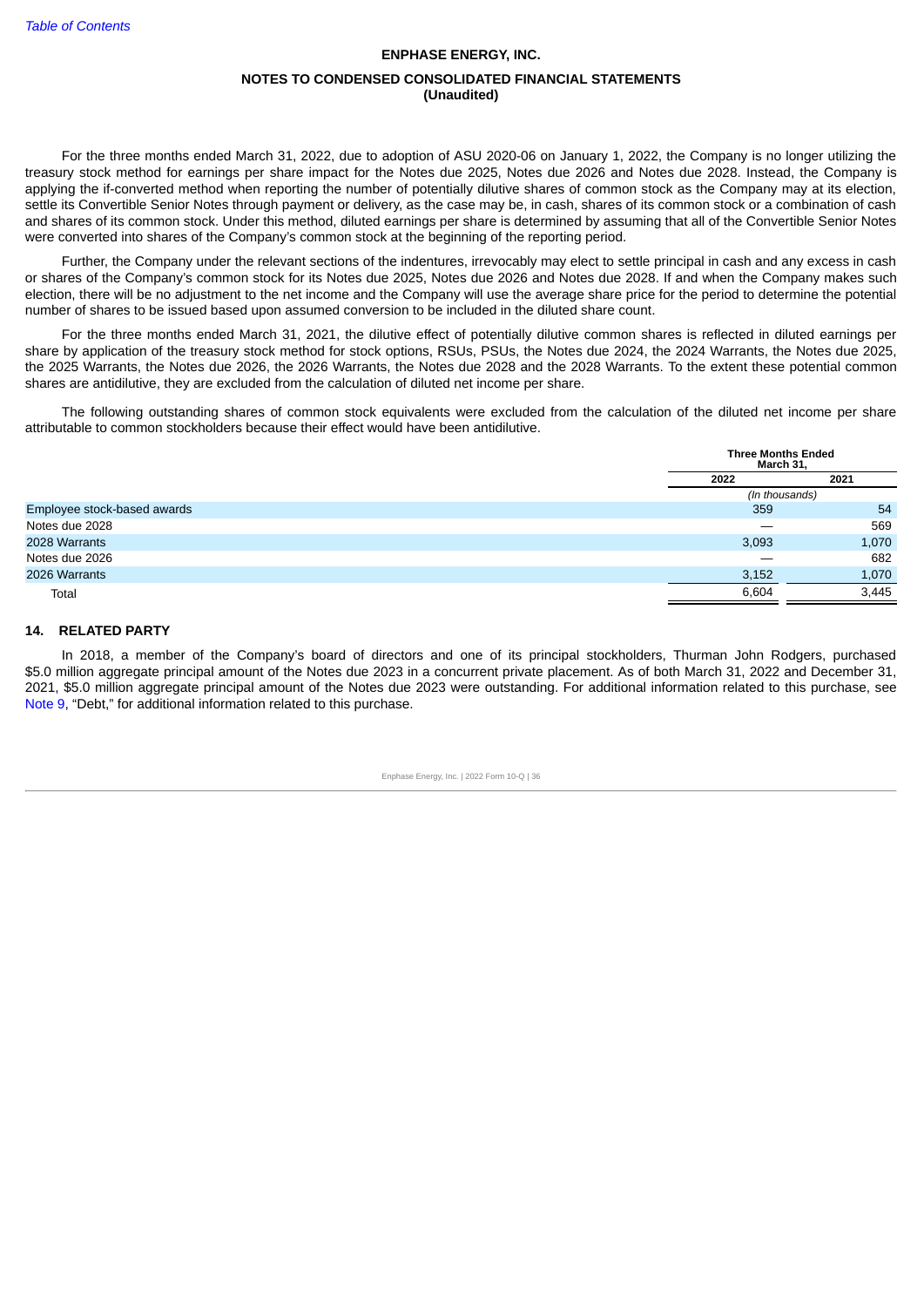### **Item 2. Management's Discussion and Analysis of Financial Condition and Results of Operations**

#### **Forward-Looking Statements**

The following discussion and analysis of our financial condition and results of operations should be read together with our condensed consolidated financial statements and related notes appearing elsewhere in this Quarterly Report on Form 10-Q. This discussion contains forward-looking statements reflecting our current expectations and involves risks and uncertainties. In some cases, you can identify forwardlooking statements by terminology such as "may," "will," "should," "expect," "plan," "anticipate," "believe," "estimate," "predict," "intend," "potential" or "continue" or the negative of these terms or other comparable terminology. Such statements, include but are not limited to statements regarding our expectations as to future financial performance; expense levels; liquidity sources; the capabilities and performance of our technology and products and planned changes; timing of new product releases; our business strategies, including anticipated trends; growth and developments in markets in which we target; the anticipated market adoption of our current and future products; performance in operations, including component supply management; product quality and customer service; risks related to the ongoing COVID-19 pandemic; geo-political events, such as the conflict in Ukraine; and the anticipated benefits and risks relating to our recent acquisitions. You should be aware that the forward-looking statements contained in this report are based on our current views and assumptions, and are subject to known and unknown risks, uncertainties and other factors that may cause actual events or results to differ materially. For a discussion identifying some of the important factors that could cause actual results to vary materially from those anticipated in the forward-looking statements, see below, those discussed in the section entitled "Risk Factors" herein and those included in our Annual Report on Form 10-K for the year ended December 31, 2021 filed on February 11, 2022 (the "Form 10-K"). Unless the context requires otherwise, references in this report to "Enphase," "we," "us" and "our" refer to Enphase Energy, Inc. *and its consolidated subsidiaries.*

#### **Business Overview**

We are a global energy technology company. We deliver smart, easy-to-use solutions that manage solar generation, storage and communication on one platform. We revolutionized the solar industry with our microinverter technology and we produce a fully integrated solarplus-storage solution. As of March 31, 2022, we have shipped more than 45 million microinverters, and approximately 2.0 million Enphase residential and commercial systems have been deployed in more than 135 countries.

The Enphase® Energy System™, powered by IQ® Microinverters and IQ™ Batteries, our current generation integrated solar, storage and energy management offering, enables self-consumption and delivers our core value proposition of yielding more energy, simplifying design and installation, and improving system uptime and reliability. The IQ family of microinverters, like all of our previous microinverters, is fully compliant with NEC 2014 and 2017 rapid shutdown requirements. Unlike string inverters, this capability is built-in, with no additional equipment necessary.

The Enphase Energy System brings a high technology, networked approach to solar generation plus energy storage, by leveraging our design expertise across power electronics, semiconductors and cloud-based software technologies. Our integrated approach to energy solutions maximizes a home's energy potential while providing advanced monitoring and remote maintenance capabilities. The Enphase Energy System with IQ uses a single technology platform for seamless management of the whole solution, enabling rapid commissioning with the Enphase® Installer App; consumption monitoring with IQ™ Gateway with IQ Combiner+™, Enphase® App, a cloud-based energy management platform, and our IQ™ Battery. System owners can use the Enphase App to monitor their home's solar generation, energy storage and consumption from any web-enabled device. Unlike some of our competitors, who utilize a traditional inverter, or offer separate components of solutions, we have built-in system redundancy in both photovoltaic generation and energy storage, eliminating the risk that comes with a single point of failure. Further, the nature of our cloud-based, monitored system allows for remote firmware and software updates, enabling cost-effective remote maintenance and ongoing utility compliance.

In March 2022, we completed the acquisition of SolarLeadFactory, LLC. ("SolarLeadFactory"), a privately-held company. SolarLeadFactory provides high quality leads to solar installers. As part of the purchase price, we paid approximately \$26.1 million in cash on March 14, 2022. In addition to the purchase price paid, we are obligated to pay up to approximately \$10.0 million in shares of our common stock in the second quarter of 2023 subject to achievement of certain operational and employment targets.

Further details on the above acquisition may be found in [Note](#page-11-0) 4, "Business Combinations," in the notes to the condensed consolidated financial statements included in Part I, Item 1 of this Quarterly Report on Form 10-Q.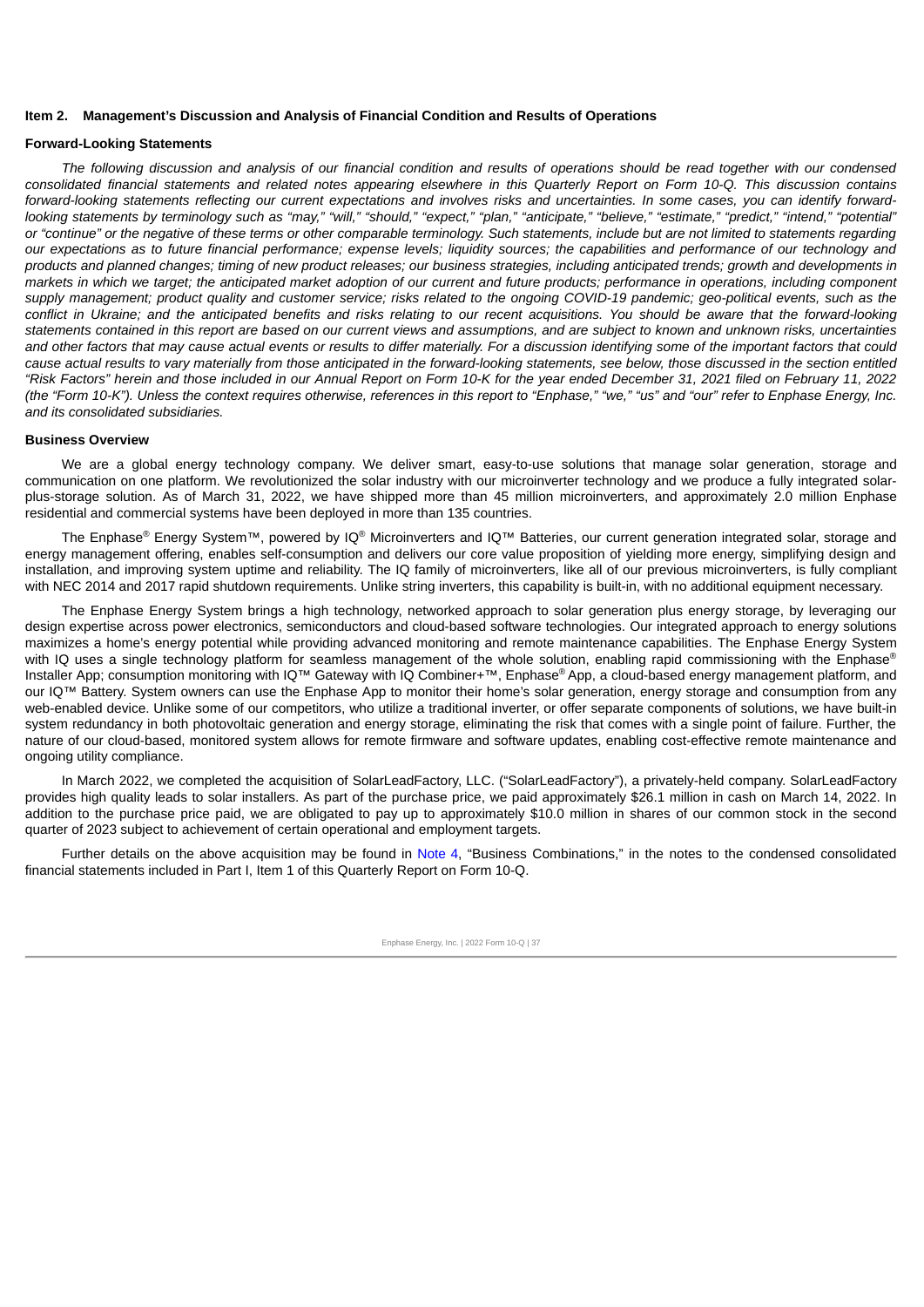#### **Impact of the COVID-19 Pandemic**

We continue to monitor, evaluate and respond to developments relating to the COVID-19 pandemic, which has resulted in, and is expected to continue to result in manufacturing or supply chain problems, disruptions in local and global economies, volatility in the global financial markets, overall reductions in demand, delays in payment, restrictions on the shipment of our products, or other ramifications. We have reopened some of our offices, but a majority of our employees continue to work remotely. We continue to take meaningful precautions in accordance with relevant guidelines to protect the health and safety of our employees. The extent of the continuing impact of COVID-19 on our operational and financial performance will depend on various developments, including the duration and spread of the virus and its variants, impact on our end-customers' spending, volume of sales, impact on our partners, suppliers and employees, and actions that may be taken by governmental authorities. If the COVID-19 pandemic or its adverse effects become more severe or prevalent or are prolonged in the locations where we, our customers, suppliers or manufacturers conduct business, or we experience more pronounced disruptions in our business or operations, or in economic activity and demand for our products and services generally, our business and results of operations in future periods could be materially adversely affected. Further information relating to the risks and uncertainties related to the ongoing COVID-19 pandemic may be found in Part I, Item 1A "Risk Factors" of the Form 10-K.

#### **Supply Chain Constraints**

Due to increased demand across a range of industries, the global supply chain and the semiconductor industry have experienced significant disruptions in recent periods. We have seen supply chain challenges and logistics constraints increase, including component shortages, which have, in certain cases, caused delays in critical components and inventory, longer lead times, and have resulted in increased costs.

We continue to work to mitigate the effects from supply chain constraints. Given the dynamic nature of these circumstances on our ongoing business, results of operations and overall financial performance, the full impact of COVID-19 and other macroeconomic factors, including the conflict in Ukraine, cannot be reasonably estimated at this time. In the event we are unable to mitigate the impact of delays and/or price increases in raw materials, electronic components and freight, it could delay the manufacturing and installation of our products, which would adversely impact our cash flows and results of operations, including revenue and gross margin.

### **Products**

Our Enphase IQ™ Battery storage systems, with usable and scalable capacity of 10.1 kWh and 3.4 kWh, based on Ensemble OS™ energy management technology, which powers the world's first grid-independent microinverter-based storage system to customers in North America, have been shipping since the second quarter of 2020. The Enphase IQ Battery storage systems feature our embedded grid-forming microinverters that enable the Always-On capability that keeps homes powered when the grid goes down, and the ability to save money when the grid is up. These systems are now compatible with both new and existing Enphase IO solar systems with M-series™, IO6™ and IO7™ microinverters. In January 2021, we announced expanded compatibility of the Enphase® Energy System™ with our M-series microinverters and string inverters. The expanded compatibility provides approximately 300,000 additional Enphase system owners with the possibility of achieving grid-agnostic energy resilience through the Enphase Upgrade Program. The program provides solar installers the opportunity to renew engagements with the installed base of Enphase system owners through microinverter, solar, and energy storage upgrades, and reflects our continued commitment to reliability, service, and long-term customer relationships. We currently ship our Enphase IQ Battery storage systems to customers in North America, Germany and Belgium and plan to introduce Enphase IQ Batteries in other European countries throughout 2022.

During the second quarter of 2021, we introduced IQ™ Load Controller for our Enphase IQ Battery storage systems. Load control allows homeowners to decide what gets power in their home in the event of a grid outage, with the ability to choose up to four loads. These loads will be on when the grid is present and shed automatically in the event of a grid failure. We began shipping our IQ Load Controller, which includes updated features, in December 2021.

On October 21, 2021, we announced that our Enphase Energy System integrates with most leading models of home standby AC generators, providing enhanced performance and a glitch-free transition for homeowners during power outages. Homeowners can also monitor real-time power flow, start and stop their generator remotely, set quiet hours to prevent their generator from operating until their batteries fall below a designated threshold, and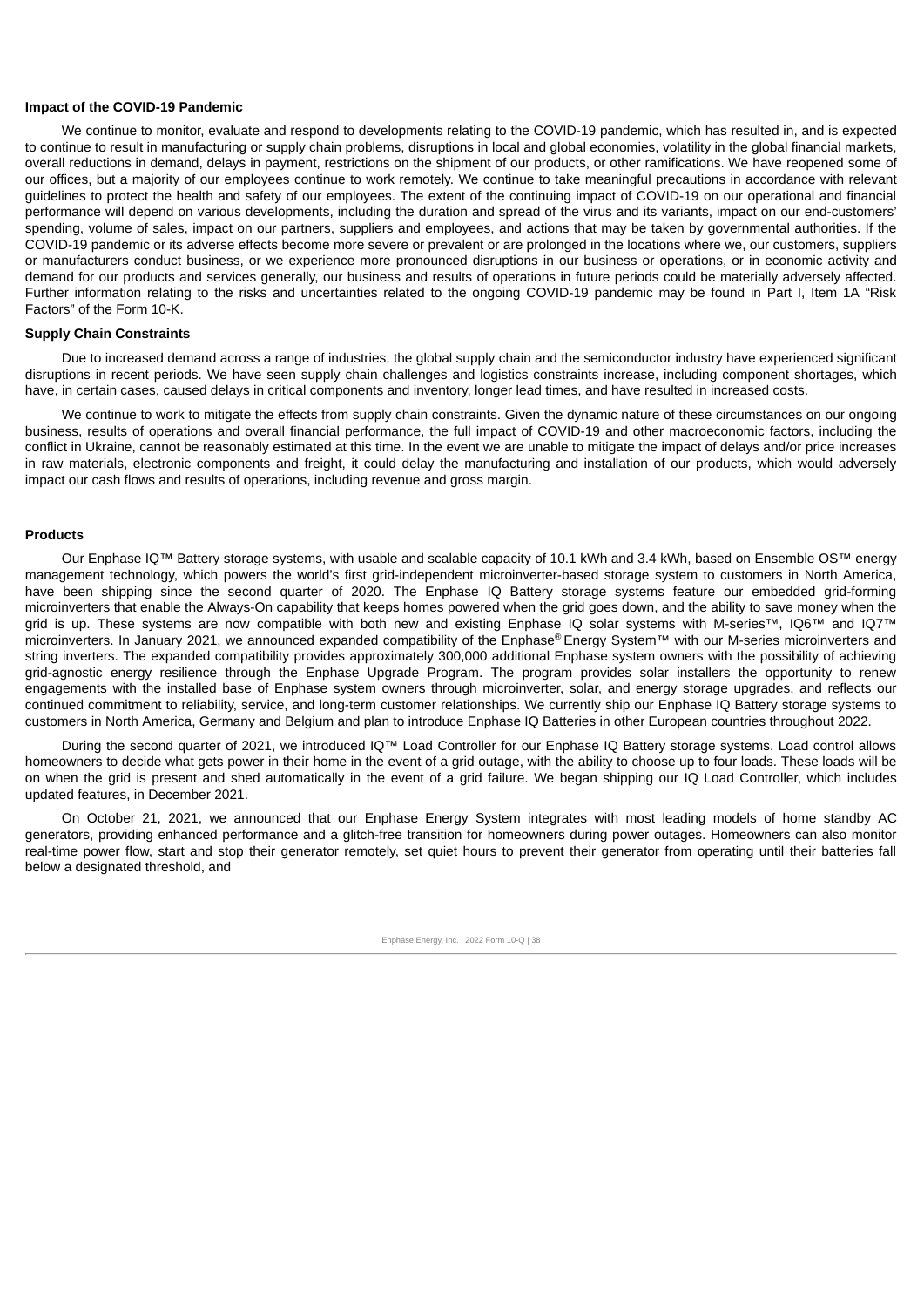control it all with the Enphase® App. The new feature functions without a generator automatic transfer switch and is designed to eliminate the power glitches that reset home electronic appliances when switching to generator power.

We began shipping our Enphase Energy System with IO8™ microinverters in the fourth quarter of 2021 to customers in North America. Our investment in custom application specific integrated circuit chips has resulted in a software-defined microinverter smart enough to form a microgrid. Many homeowners often assume that their solar systems will function if the sun is shining, even during a power outage. This has unfortunately not been true until the introduction of IQ8. Now, with IQ8 homeowners can realize the true promise of solar — to make and use their own power. IQ8 solar microinverters can provide Sunlight Backup™ during an outage, even without a battery.

In 2021, we announced our participation in the ConnectedSolutions program which is an incentive program implemented by two utilities in the Northeast region of the U.S. to reduce electrical demand during high-use periods. Enphase Storage customers in Connecticut, Massachusetts and Rhode Island can sign-up, monitor, track money earned, and control participation in the program using the Enphase App. We announced during the third quarter of 2021 our participation in Hawaiian Electric's Battery Bonus grid services program. This program offers a new incentive for homeowners on the island of Oahu to install a new home battery. During the fourth quarter of 2021, we announced our participation in the Arizona Public Service ("APS") residential battery services program. The APS program offers homeowners who install Enphase IQ Batteries in its service territory the chance to participate and earn money through one-time, upfront incentives. In addition, we announced during the first quarter of 2022 that the Vermont-based utility Green Mountain Power ("GMP") will offer Enphase Energy Systems to its customers in a cutting-edge battery lease grid services pilot program. Homeowners can also enroll in GMP's "Bring Your Own Device" grid services program, which enables customers with their own Enphase Energy Systems to participate and earn an up-front incentive. These grid services programs enable utilities to leverage the IQ Battery instead of turning on polluting peaker plants, while generating an income stream for the IQ Battery owner. Facilitating grid services participation for our customers intended to reduce the lifetime cost of IQ Batteries and help drive increased demand.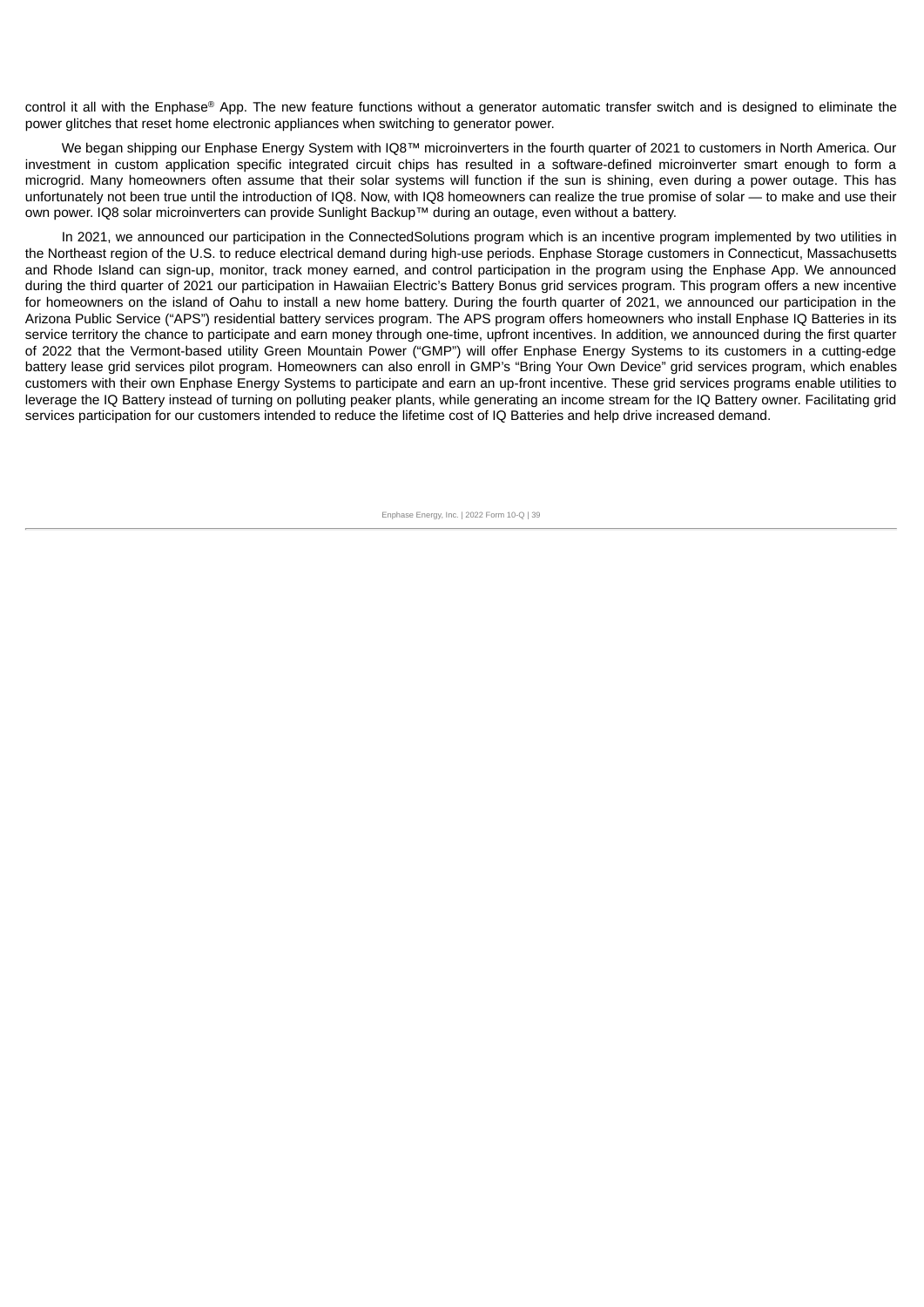# **Results of Operations**

# *Net Revenues*

|              | <b>Three Months Ended</b>          | March 31. |         |          | Change in |  |      |
|--------------|------------------------------------|-----------|---------|----------|-----------|--|------|
|              | 2022                               |           | 2021    |          | %         |  |      |
|              | (In thousands, except percentages) |           |         |          |           |  |      |
| Net revenues | 441,292                            |           | 301,754 | ᠊ᡮ<br>۰D | 139,538   |  | 46 % |

Net revenues increased by 46%, or \$139.5 million, in the three months ended March 31, 2022, as compared to the same period in 2021, driven primarily by a 16% increase in microinverter units volume shipped and a 187% increase in Enphase IQ Battery Megawatt-hour ("MWh") shipped. In the three months ended March 31, 2022, consumer demand increased and component supply improved as we sold approximately 2.8 million microinverter units as compared to approximately 2.5 million units in the three months ended March 31, 2021. In the three months ended March 31, 2022, we also increased shipments of our Enphase IQ Batteries to customers in the United States and Europe to 120.4 MWh as compared to 42.0 MWh shipped in the same period in 2021. The increase in net revenues was also due to a favorable product mix as we sold more IQ8™ and IQ7+™ microinverters relative to IQ7™ microinverters in the three months ended March 31, 2022. The average selling price of our microinverter products increased in the three months ended March 31, 2022, as compared to the same period in 2021, primarily driven by product mix and increased prices for our product offerings in the second half of 2021 to partially offset the impact of higher logistics costs and component costs from global supply chain pricing pressures.

### *Cost of Revenues and Gross Margin*

|                  | <b>Three Months Ended</b><br>March 31. |    |                                    |  |        | Change in |  |  |
|------------------|----------------------------------------|----|------------------------------------|--|--------|-----------|--|--|
|                  | 2022                                   |    | 2021                               |  |        | %         |  |  |
|                  |                                        |    | (In thousands, except percentages) |  |        |           |  |  |
| Cost of revenues | 264.319                                | ٠F | 178,805                            |  | 85,514 | 48 %      |  |  |
| Gross profit     | 176.973                                | \$ | 122.949                            |  | 54.024 | 44 %      |  |  |
| Gross margin     | 40.1%                                  |    | 40.7%                              |  |        | (0.6)%    |  |  |

Cost of revenues increased by 48%, or \$85.5 million, in the three months ended March 31, 2022, as compared to the same period in 2021, primarily due to higher volume of microinverter units sold, higher shipment costs of our products due to supply chain disruptions and constraints globally. The increase was also due to \$1.3 million higher amortization of developed technology and \$1.5 million higher stock-based compensation.

Gross margin decreased by 0.6 percentage points in the three months ended March 31, 2022, as compared to the same period in 2021. The decrease was primarily due to product mix between Enphase IQ Battery and microinverter units sold, higher shipment costs of our products due to supply chain disruptions globally in combination with semiconductor supply constraints, \$1.3 million higher amortization of developed technology and \$1.5 million higher stock-based compensation. The decrease was partially offset by an increase in average selling prices as a result of changes in our customer mix and price increases to our products, as well as cost management efforts.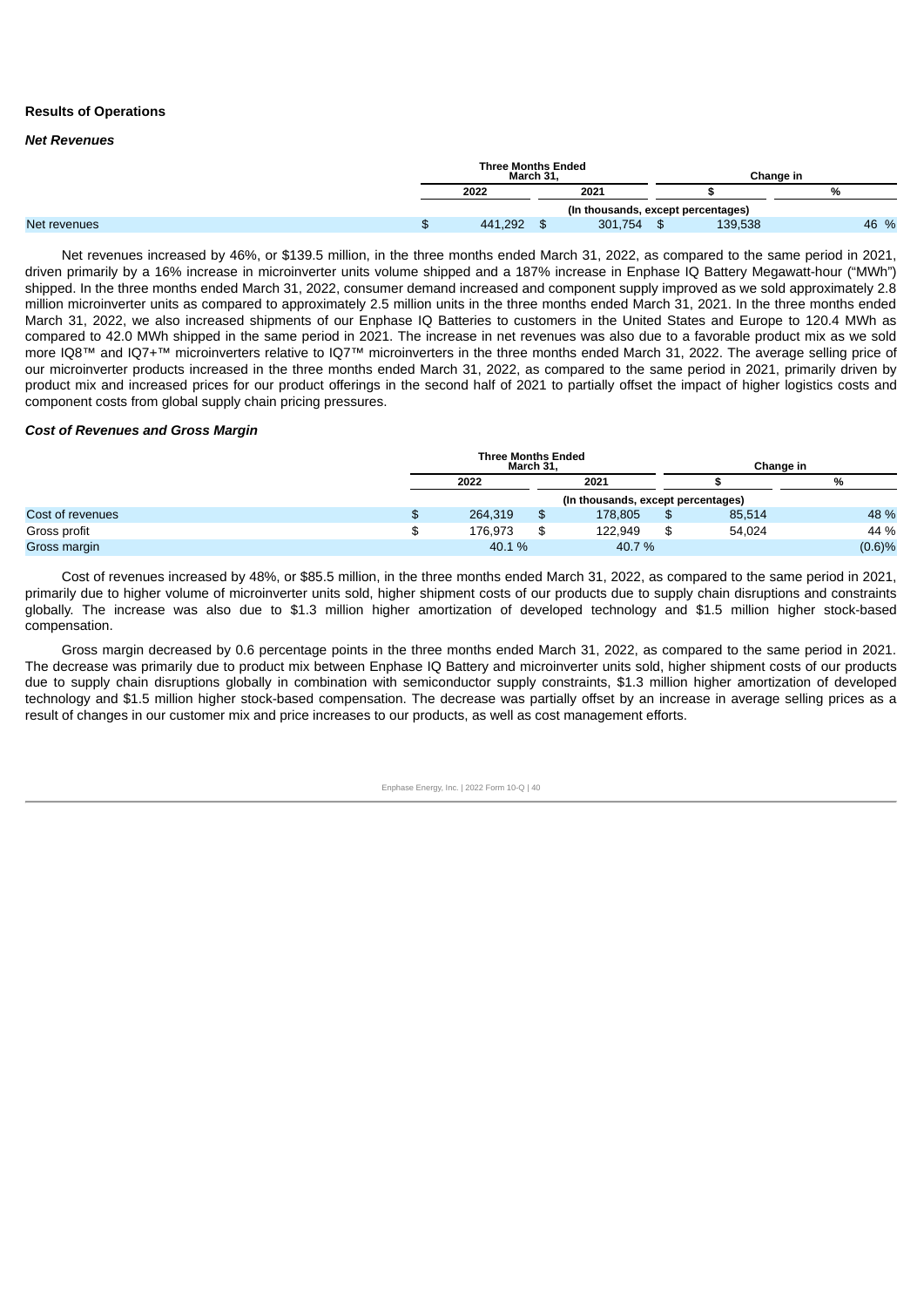#### *Research and Development*

|                            | <b>Three Months Ended</b><br>March 31. |  |                                    | Change in |      |  |
|----------------------------|----------------------------------------|--|------------------------------------|-----------|------|--|
|                            | 2022                                   |  | 2021                               |           | %    |  |
|                            |                                        |  | (In thousands, except percentages) |           |      |  |
| Research and development   | 35.719                                 |  | 21.818                             | 13,901    | 64 % |  |
| Percentage of net revenues | 8 %                                    |  | 7 %                                |           |      |  |

Research and development expense increased by 64%, or \$13.9 million, in the three months ended March 31, 2022, as compared to the same period in 2021. The increase was primarily due to \$12.1 million of higher personnel-related expenses and \$1.9 million of outside consulting services and equipment expense associated with our investment in the development, introduction and qualification of new product innovation. The increase in personnel-related expenses was primarily due to hiring and retention programs for employees in New Zealand, India and the United States, which increased total compensation costs, including stock-based compensation. The amount of research and development expenses may fluctuate from period to period due to the differing levels and stages of development activity.

### *Sales and Marketing*

|                            | <b>Three Months Ended</b><br>March 31. |  |                                    |  | Change in |       |  |
|----------------------------|----------------------------------------|--|------------------------------------|--|-----------|-------|--|
|                            | 2022                                   |  | 2021                               |  |           | %     |  |
|                            |                                        |  | (In thousands, except percentages) |  |           |       |  |
| Sales and marketing        | 41.344                                 |  | 19.622                             |  | 21.722    | 111 % |  |
| Percentage of net revenues | 9 %                                    |  | 7 %                                |  |           |       |  |

Sales and marketing expense increased by 111%, or \$21.7 million, in the three months ended March 31, 2022, as compared to the same period in 2021. The increase was primarily due to \$17.4 million of higher personnel-related expenses from increased headcount as a result of our efforts to improve customer experience, to provide 24/7 support along with a field service desk for installers and Enphase system owners globally, and to support our business growth in the United States and international expansion in Europe. In addition, annual retention programs for employees also resulted in the increase in total compensation costs, including stock-based compensation. The increase in sales and marketing expense in the three months ended March 31, 2022, as compared to the same period in 2021, was also attributable to \$2.3 million higher amortization of intangible assets acquired through business combinations.

#### *General and Administrative*

|                            | <b>Three Months Ended</b><br>March 31. |        |    | Change in                          |        |      |
|----------------------------|----------------------------------------|--------|----|------------------------------------|--------|------|
|                            |                                        | 2022   |    | 2021                               |        | %    |
|                            |                                        |        |    | (In thousands, except percentages) |        |      |
| General and administrative |                                        | 38.086 | \$ | 20,123                             | 17,963 | 89 % |
| Percentage of net revenues |                                        | 9 %    |    | 7 %                                |        |      |

General and administrative expense increased by 89%, or \$18.0 million, in the three months ended March 31, 2022, as compared to the same period in 2021. The increase was primarily due to \$17.9 million of higher personnel-related expenses as a result of retention programs for employees increasing total compensation costs, including stock-based compensation and post business combination employment-related expense, \$2.0 million of investments in technological infrastructure and other operational and facilities costs to support scalability of our business growth and \$0.6 million of higher legal and professional services, partially offset by a decrease of \$2.6 million of acquisition-related costs.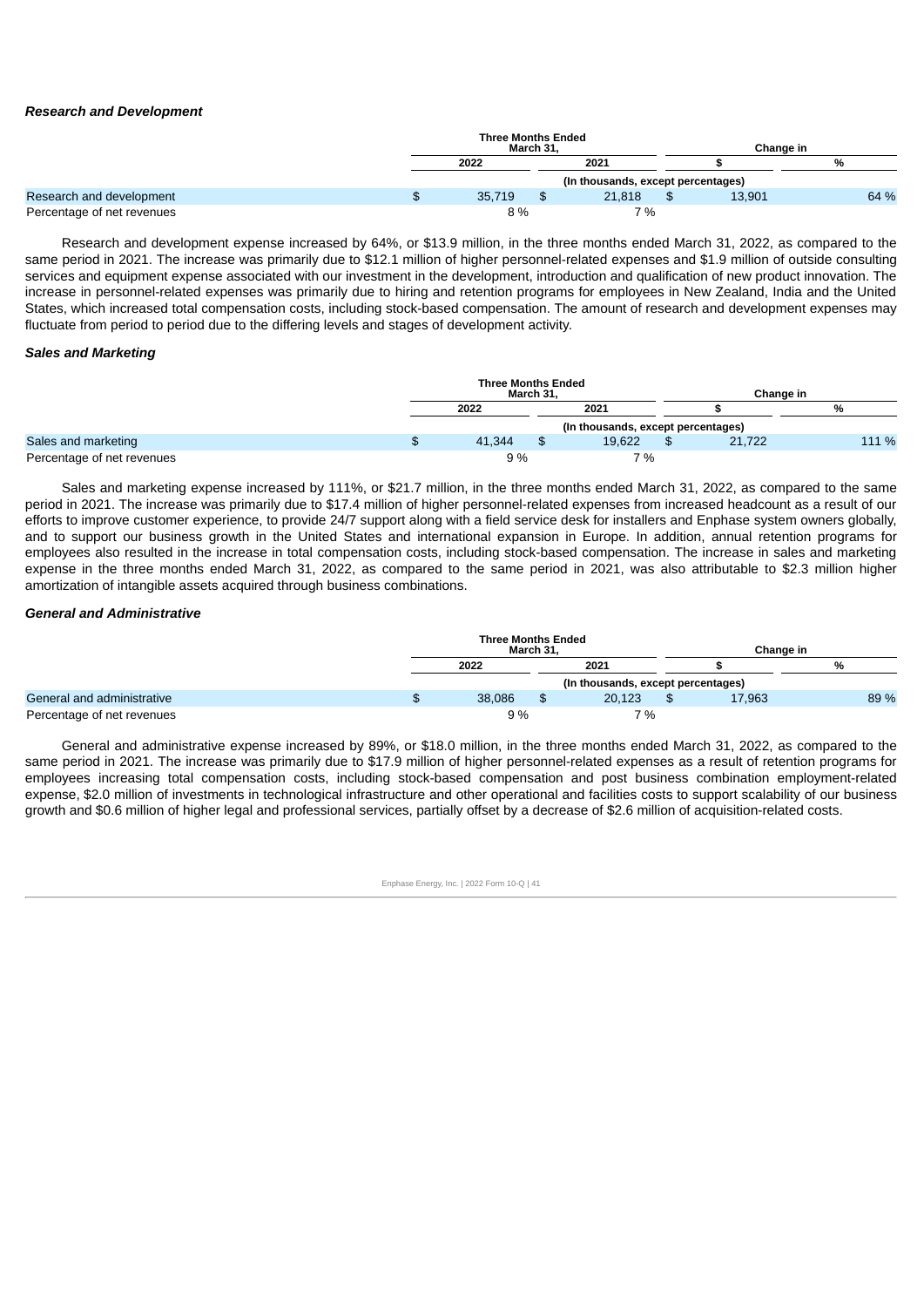# *Other Income (Expense), Net*

|                                                 | <b>Three Months Ended</b><br>March 31, |      |                                    |      |         | Change in |
|-------------------------------------------------|----------------------------------------|------|------------------------------------|------|---------|-----------|
|                                                 | 2022                                   |      | 2021                               |      |         | %         |
|                                                 |                                        |      | (In thousands, except percentages) |      |         |           |
| Interest income                                 | \$<br>460                              | - \$ | 73                                 | - \$ | 387     | 530 %     |
| Interest expense                                | (2,736)                                |      | (7,329)                            |      | 4,593   | (63)%     |
| Other (expense) income, net                     | (2, 141)                               |      | 573                                |      | (2,714) | (474)%    |
| Loss on partial settlement of convertible notes |                                        |      | (56, 369)                          |      | 56,369  | (100)%    |
| Total other expense, net                        | $(4,417)$ \$                           |      | $(63,052)$ \$                      |      | 58,635  | (93)%     |

Interest income of \$0.5 million in the three months ended March 31, 2022 increased, as compared to \$0.1 million for the three months ended March 31, 2021, was primarily due to an increase in interest rates earned on cash, cash equivalents and marketable securities and a higher average cash, cash equivalents and marketable securities balance earning interest in the three months ended March 31, 2022, as compared to the same period in 2021.

#### *Cash interest expense*

Cash interest expense in the three months ended March 31, 2022 and 2021 totaled \$0.7 million and \$0.2 million, respectively. Cash interest expense in the three months ended March 31, 2022 primarily includes \$0.6 million interest incurred with the Notes due 2025 and Notes due 2023, and \$0.1 million accretion of interest expense on contingent consideration for an acquisition. Cash interest expense in the three months ended March 31, 2021 primarily includes \$0.2 million coupon interest incurred with our Notes due 2025, Notes due 2024 and Notes due 2023.

# *Non-cash interest expense*

Non-cash interest expense of \$2.0 million in the three months ended March 31, 2022 primarily related to \$2.0 million for the debt discount amortization with our Notes due 2025 and amortization of debt issuance costs with our Notes due 2023, Notes due 2025, Notes due 2026 and Notes due 2028.

Non-cash interest expense of \$7.1 million in the three months ended March 31, 2021 primarily included \$7.0 million for the debt discount and amortization of debt issuance costs with our Notes due 2024, Notes due 2025, Notes due 2026 and Notes due 2028, and less than \$0.1 million related to the amortization of debt issuance costs associated with Notes due 2023.

Other (expense) income, net of \$2.1 million loss in the three months ended March 31, 2022 related to a \$1.1 million non-cash net loss related to change in the fair value of debt securities, \$0.7 million net loss related to foreign currency denominated monetary assets and liabilities and \$0.3 million impairment of note receivable. Other (expense) income, net of \$0.6 million income in the three months ended March 31, 2021, related to a \$1.4 million non-cash gain related to the change in the fair value of a debt security, partially offset by \$0.8 million net loss related a foreign currency denominated monetary assets and liabilities.

Loss on partial settlement of convertible notes recorded in the three months ended March 31, 2021 primarily related to the \$9.5 million noncash loss on partial settlement of \$87.1 million aggregate principal amount of the Notes due 2024, \$9.4 million non-cash loss on partial settlement of \$217.7 million aggregate principal amount of the Notes due 2025 and \$37.5 million non-cash inducement loss incurred on repurchase of Notes due 2025. We did not have any such loss in the three months ended March 31, 2022.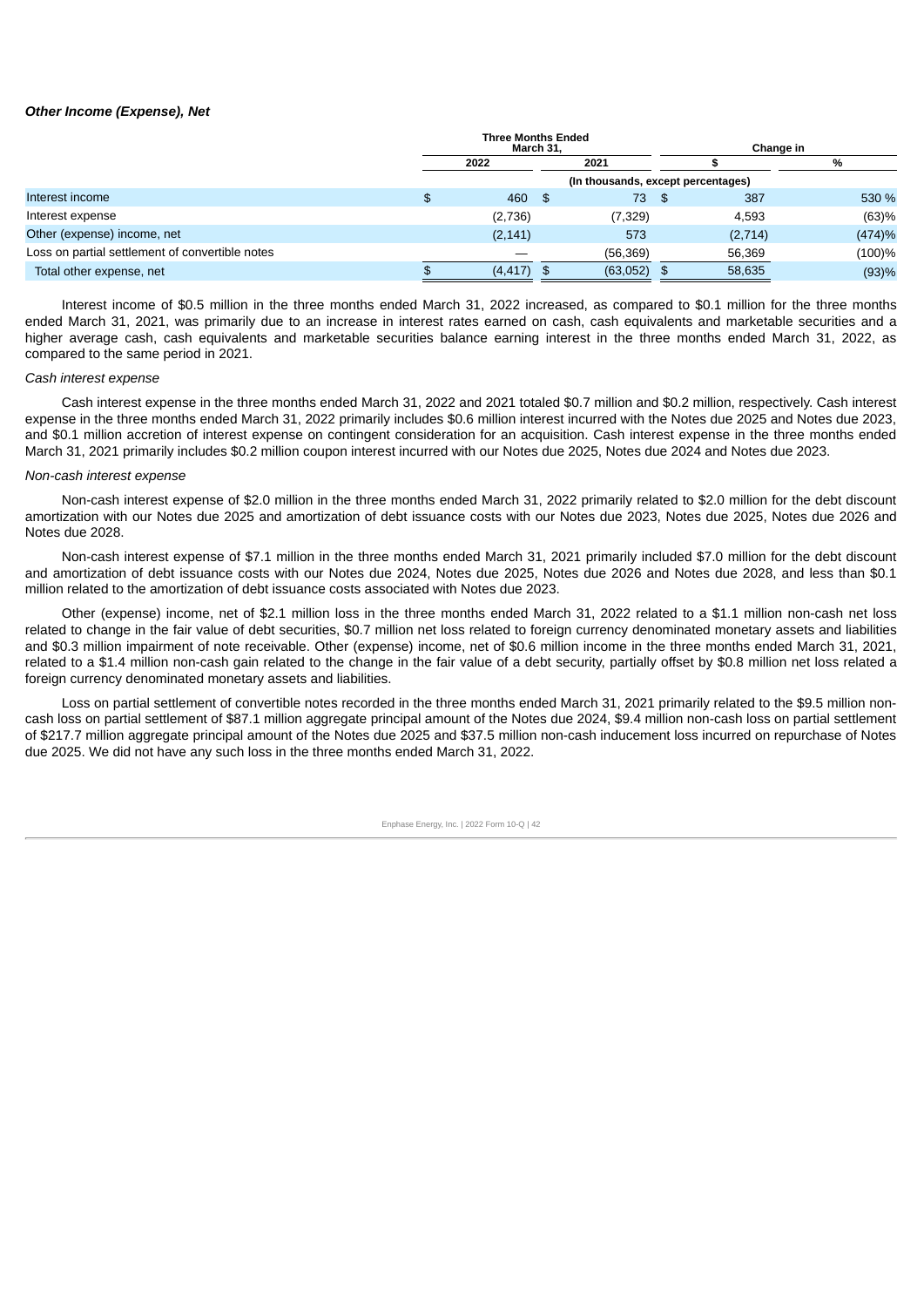### *Income Tax (Provision) Benefit*

|                                | <b>Three Months Ended</b><br>March 31. |         |  | Change in                          |  |          |        |  |
|--------------------------------|----------------------------------------|---------|--|------------------------------------|--|----------|--------|--|
|                                | 2022                                   |         |  | 2021                               |  |          | %      |  |
|                                |                                        |         |  | (In thousands, except percentages) |  |          |        |  |
| Income tax (provision) benefit |                                        | (5,586) |  | 33,364                             |  | (38,950) | (117)% |  |

The income tax provision of \$5.6 million in the three months ended March 31, 2022, as compared to the income tax benefit of \$33.4 million in the same period in 2021, both calculated using the annualized effective tax rate method, was primarily due to higher projected tax expense in U.S. and foreign jurisdictions that are more profitable in 2022 compared to 2021, partially offset by tax deduction from employee stock-based compensation.

# **Liquidity and Capital Resources**

### *Sources of Liquidity*

As of March 31, 2022, we had \$1.1 billion in net working capital, including cash, cash equivalents and marketable securities of \$1.1 billion, of which approximately \$1.0 billion were held in the United States. Our cash, cash equivalents and marketable securities primarily consist of U.S. treasuries, money market mutual funds, corporate notes and bonds and both interest-bearing and non-interest-bearing deposits, with the remainder held in various foreign subsidiaries. We consider amounts held outside the United States to be accessible and have provided for the estimated U.S. income tax liability associated with our foreign earnings.

|                                                  | <b>Three Months Ended</b><br>March 31. |           |                                    | Change in |
|--------------------------------------------------|----------------------------------------|-----------|------------------------------------|-----------|
|                                                  | 2022                                   | 2021      |                                    | %         |
|                                                  |                                        |           | (In thousands, except percentages) |           |
| Cash, cash equivalents and marketable securities | 1.063.471                              | 1,489,010 | (425.539)                          | (29)%     |
| <b>Total Debt</b>                                | 1,284,169                              | 1,002,229 | 281,940                            | 28 %      |

Our cash, cash equivalents and marketable securities decreased by \$425.5 million in the three months ended March 31, 2022, compared to the same period in 2021, primarily due to use of cash to fund acquisitions, repurchase of common stock, investments in private companies, and payments of withholding taxes related to net share settlement of equity awards, partially offset by cash generated from operations.

Total carrying amount of debt increased by \$281.9 million in the three months ended March 31, 2022, as compared to the same period in 2021, primarily due to adoption of ASU 2020-06 as of January 1, 2022, partially offset by repayment of the Notes due 2024 and partial repayment of the Notes due 2025. Refer to Note 1, "Description of Business and Basis of Presentation - Recently Adopted Accounting Pronouncements" in this Quarterly Report on Form 10-Q for further information on adoption of ASU 2020-06.

We plan to fund any cash requirements from our existing cash, cash equivalents and marketable securities on hand, and cash generated from operations. We anticipate that the debt market will be more limited compared to prior years as interest rates are expected to rise. Our ability to obtain debt or any other additional financing that we may choose to, or need to, obtain will depend on, among other things, our development efforts, business plans, operating performance and the condition of the capital markets at the time we seek financing.

Cash from operations could be affected by various risks and uncertainties, including, but not limited to, the continued effects of COVID-19, the ongoing conflict in Ukraine and other risk factors discussed in the section entitled "Risk Factors" herein and those included in the Form 10-K. We believe that our cash flow from operations with existing cash, cash equivalents and marketable securities will be sufficient to meet our anticipated cash needs for at least the next 12 months and thereafter for the foreseeable future, including our ability to make payment on our outstanding debt. We expect that our principal short-term (over the next 12 months) and long-term needs for cash relating to our operations will be sufficient to fund operating activities and working capital, acquisitions and purchase of property and equipment, such as production lines at our contract manufacturing partners.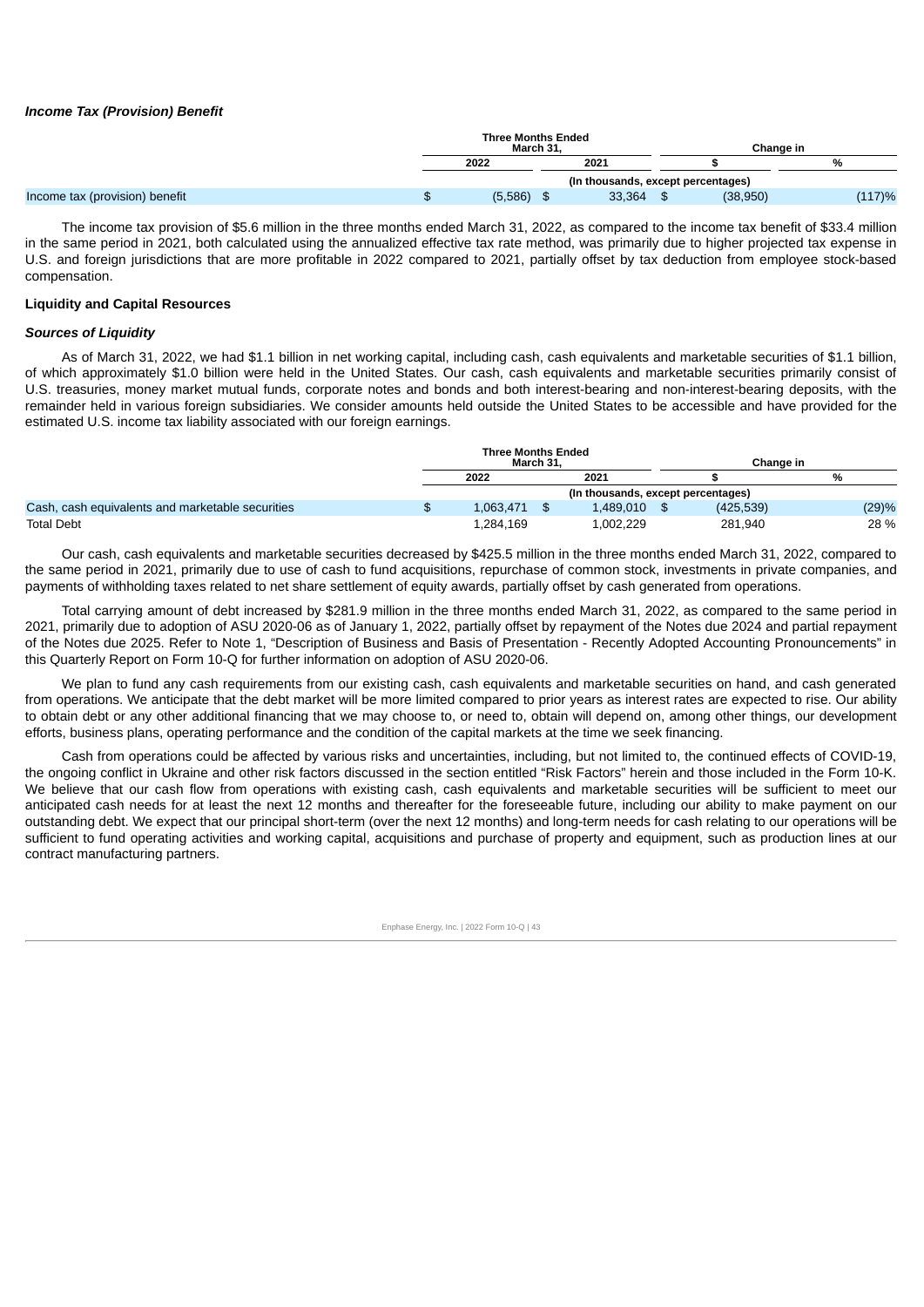Our future capital requirements will depend on many factors including our growth rate, the timing and extent of spending to support development efforts, the expansion of sales and marketing activities, the introduction of new and enhanced products, the costs to acquire or invest in complementary businesses and technologies, the costs to ensure access to adequate manufacturing capacity, the continuing market acceptance of our products and macroeconomic events such as the impacts from the COVID-19 pandemic and the ongoing conflict in Ukraine. We may also choose to seek additional equity or debt financing. In the event that additional financing is required from outside sources, we may not be able to raise it on terms acceptable to us or at all. If we are unable to raise additional capital when desired, our business, operating results and financial condition may be adversely affected.

*Repurchase of Common Stock*. In May 2021, our board of directors authorized a share repurchase program (the "2021 Repurchase Program") pursuant to which we may repurchase up to an additional \$500.0 million of our common stock. The repurchases may be executed from time to time, subject to general business and market conditions and other investment opportunities, through open market purchases or privately negotiated transactions, including through Rule 10b5-1 plans. Such purchases are expected to continue through May 2024 unless otherwise extended or shortened by our board of directors. As of March 31, 2022, we have approximately \$200.0 million remaining for repurchase of shares under the 2021 Repurchase Program.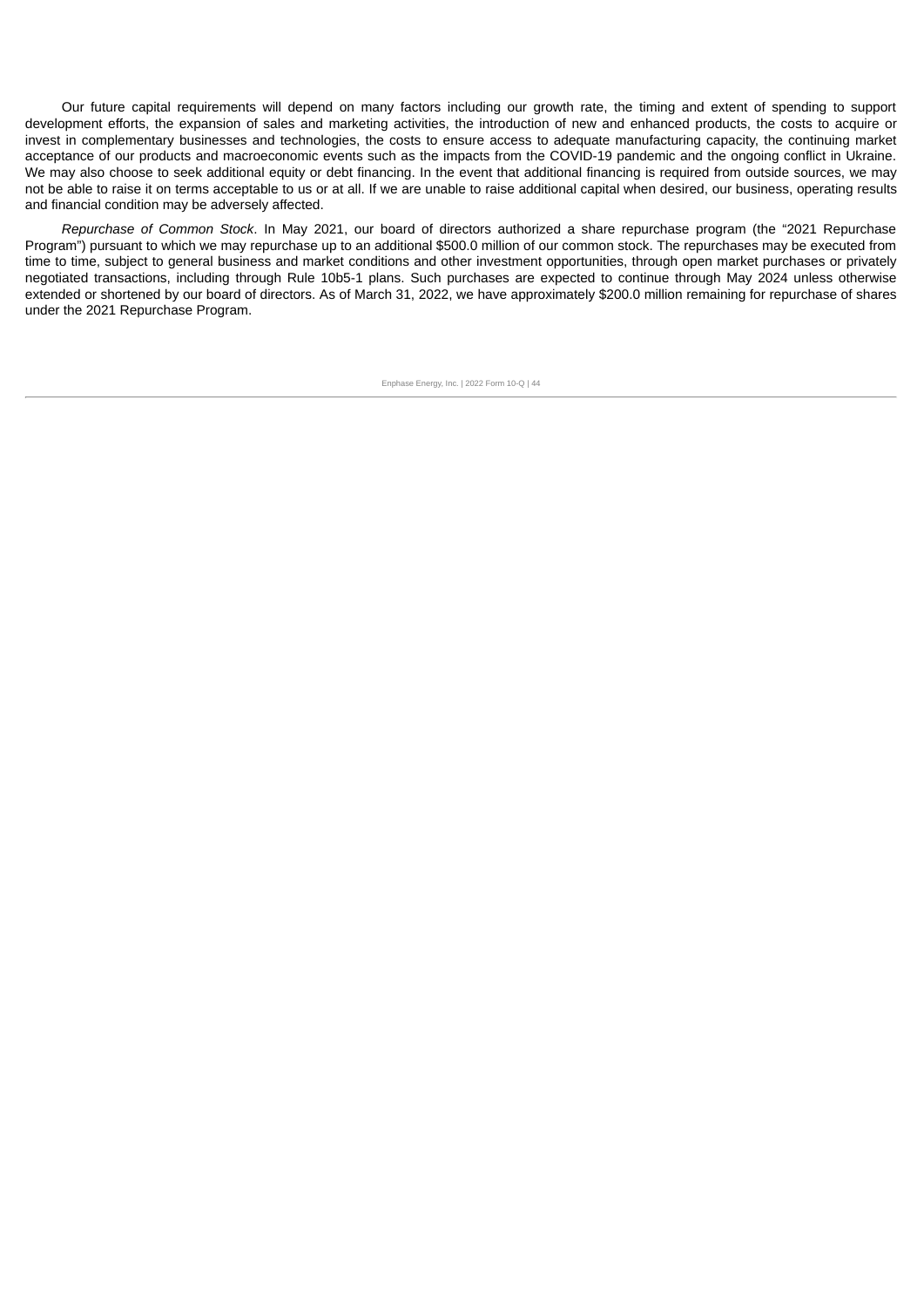*Cash Flows.* The following table summarizes our cash flows for the periods presented:

|                                                     | <b>Three Months Ended</b><br>March 31. |              |           |
|-----------------------------------------------------|----------------------------------------|--------------|-----------|
|                                                     | 2022                                   |              | 2021      |
|                                                     | (In thousands)                         |              |           |
| Net cash provided by operating activities           | \$<br>102.443                          | - SS         | 75.841    |
| Net cash provided by (used in) investing activities | 39.735                                 |              | (90, 179) |
| Net cash provided by (used in) financing activities | (8,940)                                |              | 824,671   |
| Effect of exchange rate changes on cash             | (704)                                  |              | (702)     |
| Net increase in cash and cash equivalents           | 132.534                                | $\mathbf{F}$ | 809,631   |

### *Cash Flows from Operating Activities*

Cash flows from operating activities consist of our net income adjusted for certain non-cash reconciling items, such as stock-based compensation expense, change in the fair value of investments, deferred income taxes, depreciation and amortization and changes in our operating assets and liabilities. Net cash provided by operating activities increased by \$26.6 million in the three months ended March 31, 2022, as compared to the same period in 2021, primarily due to an increase in our gross profit as a result of increased revenue, partially offset by higher operating expenses as we continue to invest in the long-term growth of our business.

### *Cash Flows from Investing Activities*

For the three months ended March 31, 2022, net cash provided from investing activities of \$39.7 million was primarily from \$76.7 million maturities of marketable securities, partially offset by \$24.6 million net cash used to acquire SolarLeadFactory and \$12.4 million used in purchases of test and assembly equipment to expand our supply capacity, related facility improvements and information technology enhancements including capitalized costs related to internal-use software.

For the three months ended March 31, 2021, net cash used in investing activities of \$90.2 million was primarily from \$55.3 million net cash used to acquire Sofdesk Inc. and DIN Engineer Service LLP's solar design services business, \$25.0 million from the investment in a debt security, and \$9.9 million used in purchases of test and assembly equipment to expand our supply capacity, related facility improvements and information technology enhancements including capitalized costs related to internal-use software.

#### *Cash Flows from Financing Activities*

For the three months ended March 31, 2022, net cash used by financing activities of approximately \$8.9 million was primarily due to \$9.3 million payment of employee withholding taxes related to net share settlement of equity awards, partially offset by \$0.4 million net proceeds from employee stock option exercises.

For the three months ended March 31, 2021 net cash provided by financing activities of approximately \$824.7 million was primarily from \$1,189.4 million net proceeds from the issuance of our Notes due 2028 and Notes due 2026, \$220.8 million from sale of warrants related to our Notes due 2028 and Notes due 2026 and \$0.2 million net proceeds from employee stock option exercises, partially offset by \$286.2 million purchase of convertible note hedge related to our Notes due 2028 and Notes due 2026, \$289.2 million cash paid to settle both \$87.1 million in aggregate principal amount of the Notes due 2024 and \$217.7 million in aggregate principal amount of the Notes due 2025, \$9.2 million payment of employee withholding taxes related to net share settlement of equity awards and \$1.1 million of repayment on sale of long-term financing receivables.

# **Contractual Obligations**

Our contractual obligations primarily consist of our Notes due 2028, Notes due 2026, Notes due 2025, Notes due 2023, obligations under operating leases and inventory component purchase. As of March 31, 2022, there have been no material changes from our disclosure in the Form 10-K. For more information on our future minimum operating leases and inventory component purchase obligations as of March 31, 2022, see [Note](#page-19-0) 10, "Commitments and Contingencies - Purchase Obligations" and for more information on our notes and other related debt, see Note 9, "Debt" of the notes to condensed consolidated financial statements included in Part I, Item 1 of this Quarterly Report on Form 10-Q.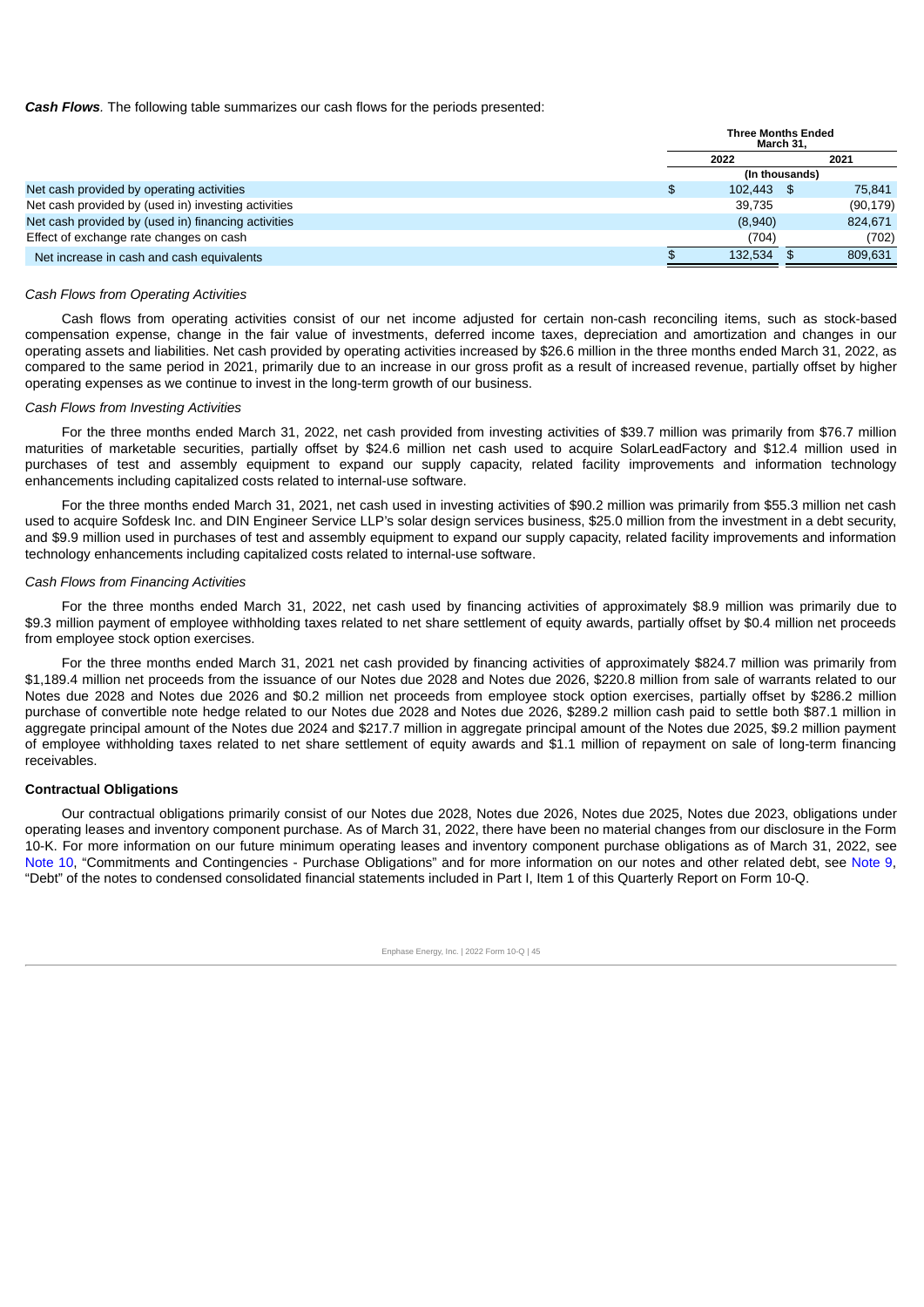### **Critical Accounting Policies**

Our condensed consolidated financial statements are prepared in accordance with accounting principles generally accepted in the U.S., or GAAP. In connection with the preparation of our condensed consolidated financial statements, we are required to make assumptions and estimates about future events and apply judgments that affect the reported amounts of assets, liabilities, revenue, expenses and related disclosures. We base our assumptions, estimates and judgments on historical experience, current trends and other factors that management believes to be relevant at the time our condensed consolidated financial statements are prepared. On a regular basis, we review the accounting policies, assumptions, estimates and judgments to ensure that our condensed consolidated financial statements are presented fairly and in accordance with GAAP. However, because future events and their effects cannot be determined with certainty, actual results could differ from our assumptions and estimates. To the extent that there are material differences between these estimates and actual results, our future financial statement presentation, financial condition, results of operations and cash flows will be affected.

We consider an accounting policy to be critical if it requires an accounting estimate to be made based on assumptions about matters that are highly uncertain at the time the estimate is made, and if different estimates that reasonably could have been used, or changes in the accounting estimates that are reasonably likely to occur periodically, could materially impact the condensed consolidated financial statements.

### *Adoption of New and Recently Issued Accounting Pronouncements*

Refer to [Note](#page-7-0) 1, "Description of Business and Basis of Presentation - Summary of Significant Accounting Policies" of the notes to condensed consolidated financial statements included in Part I, Item 1 of this Quarterly Report on Form 10-Q for a discussion of adoption of new and recently issued accounting pronouncements.

### <span id="page-45-0"></span>**Item 3. Quantitative and Qualitative Disclosures About Market Risk**

<span id="page-45-1"></span>There have been no material changes in our market risk compared to the disclosures in Part II, Item 7A, "Quantitative and Qualitative Disclosures About Market Risk" in the Form 10-K. Also see the section entitled "Risk Factors" in Part I, Item 1A in the Form 10-K.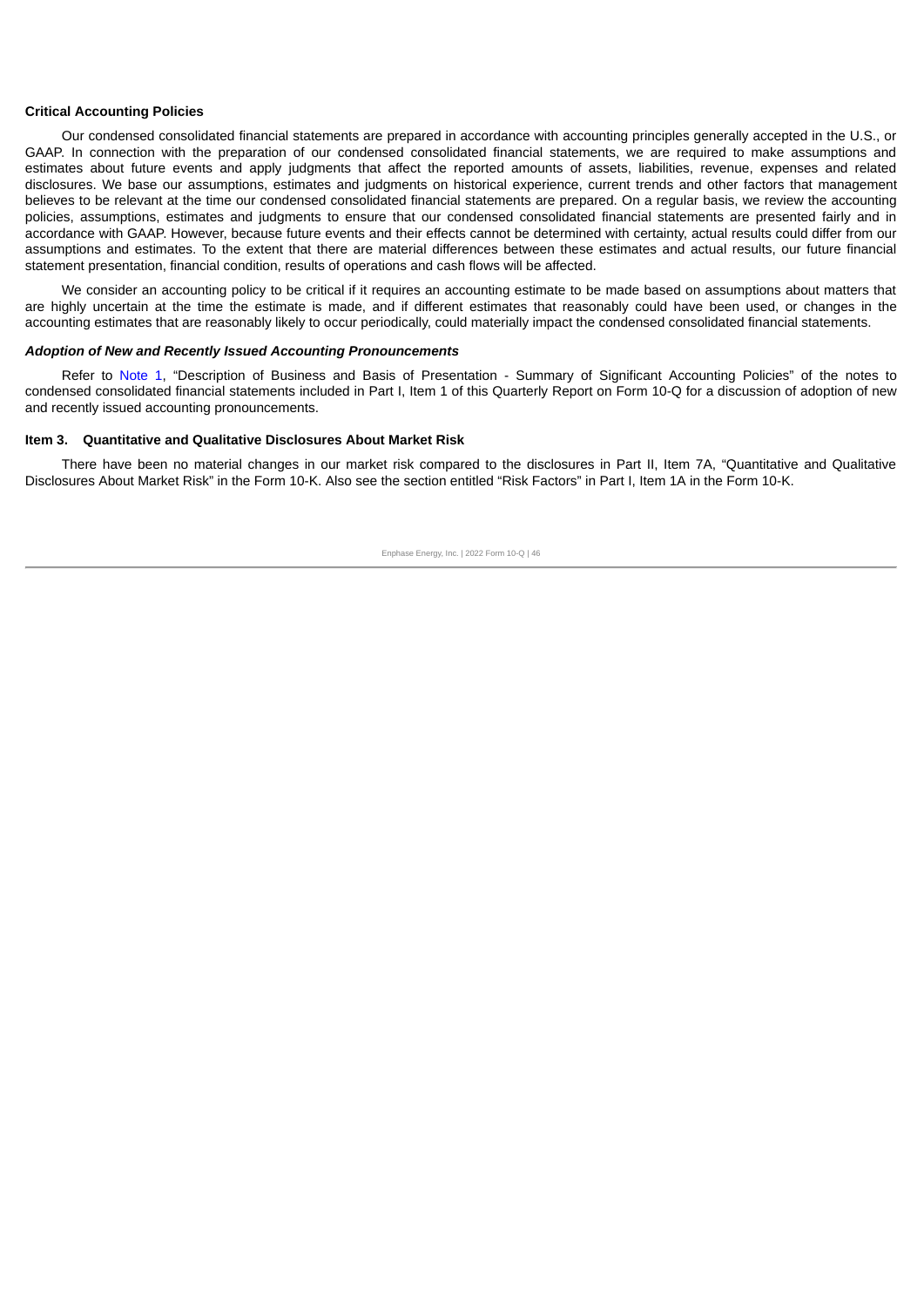# **Item 4. Controls and Procedures**

#### **Evaluation of Disclosure Controls and Procedures**

Our management, with the participation of our Chief Executive Officer and Chief Financial Officer, evaluated the effectiveness of our disclosure controls and procedures as of March 31, 2022. The term "disclosure controls and procedures," as defined in Rules 13a-15(e) and 15d-15(e) under the Securities Exchange Act of 1934, as amended (the "Exchange Act") includes, without limitation, controls and procedures designed to ensure that information required to be disclosed by a company in the reports that it files or submits under the Exchange Act is accumulated and communicated to the company's management, including its principal executive and principal financial officers, as appropriate to allow timely decisions regarding required disclosure. Based on the evaluation of our disclosure controls and procedures as of March 31, 2022, our Chief Executive Officer and Chief Financial Officer concluded that, as of such date, our disclosure controls and procedures were effective.

Management recognizes that any controls and procedures, no matter how well designed and operated, can provide only reasonable assurance of achieving their objectives and management necessarily applies its judgment in evaluating the cost-benefit relationship of possible controls and procedures.

#### **Changes in Internal Control**

<span id="page-46-0"></span>There were no changes in our internal control over financial reporting identified in management's evaluation pursuant to Rules 13a-15(d) or 15d-15(d) of the Exchange Act during the period covered by this Quarterly Report on Form 10-Q that has materially affected, or are reasonably likely to materially affect, our internal control over financial reporting. We have not experienced any material impact to our internal controls over financial reporting despite the fact that most of our employees continue to work remotely due to the COVID-19 pandemic. We continue to monitor and assess the impact of the ongoing COVID-19 pandemic on our internal controls to minimize the impact on their design and operating effectiveness.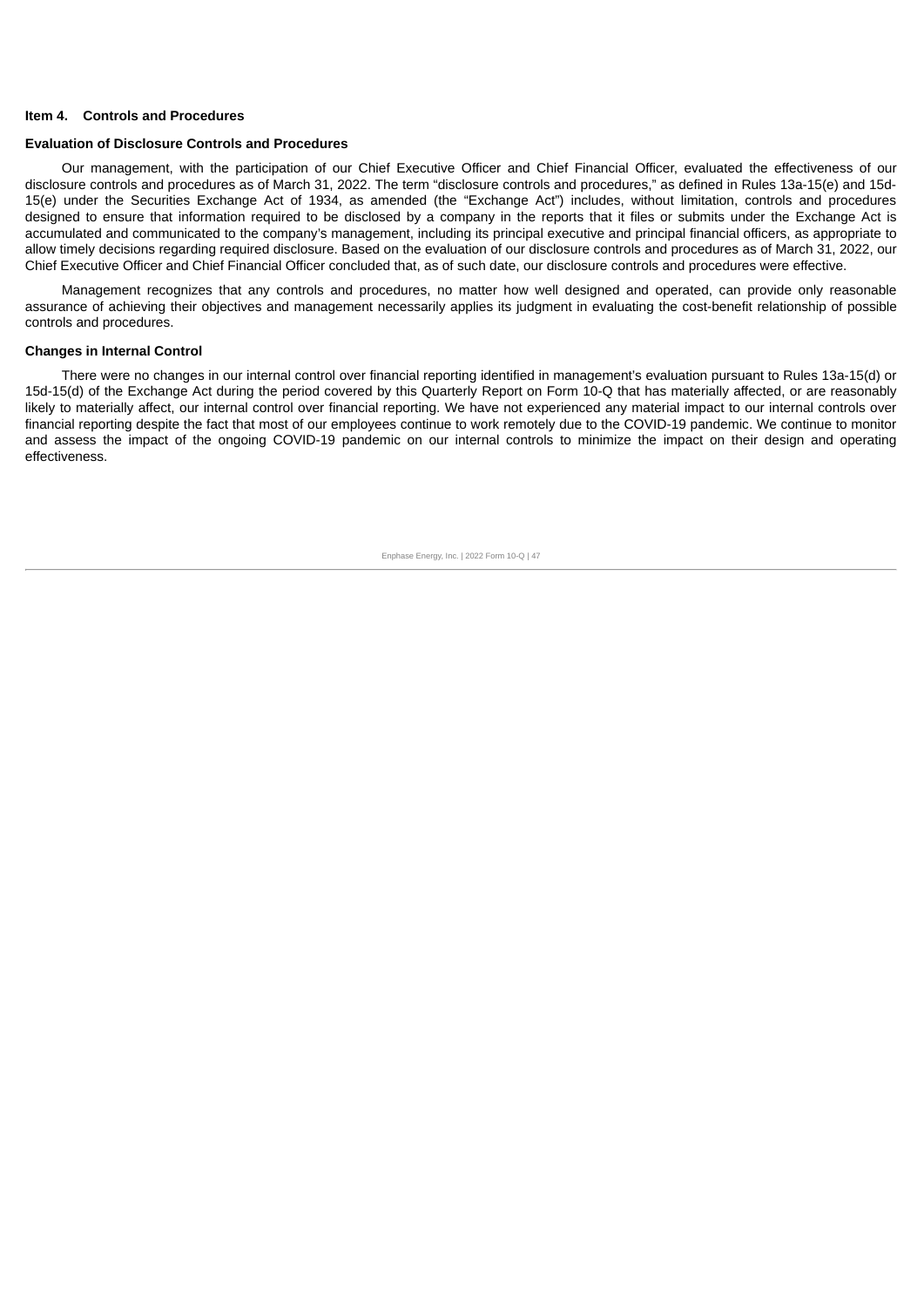### **PART II. OTHER INFORMATION**

#### <span id="page-47-0"></span>**Item 1. Legal Proceedings**

From time to time, we may be involved in litigation relating to claims arising out of our operations, the ultimate disposition of which could have a material adverse effect on our operations, financial condition, or cash flows. We are not currently involved in any material legal proceedings, and our management believes there are currently no claims or actions pending against us.

#### <span id="page-47-1"></span>**Item 1A. Risk Factors**

The disclosure below supplements our risk factors from those disclosed in Part I, Item 1A in the Form 10-K. These risks and uncertainties, along with those previously disclosed, could materially adversely affect our business or financial results.

# Our business, financial condition and results of operations could be adversely affected by disruptions in the global economy *caused by the ongoing conflict between Russia and Ukraine.*

The global economy has been negatively impacted by the military conflict between Russia and Ukraine. Furthermore, governments in the United States, United Kingdom and European Union have each imposed export controls on certain products and financial and economic sanctions on certain industry sectors and parties in Russia. Although we have no operations in Russia or Ukraine, the Russia-Ukraine military conflict could have a negative impact on the global supply chain logistics or economy. Further escalation of geopolitical tensions related to the military conflict, including increased trade barriers or restrictions on global trade, could result in, among other things, cyberattacks, supply disruptions, lower consumer demand, and changes to foreign exchange rates and financial markets, any of which may adversely affect our business and supply chain. In addition, the effects of the ongoing conflict could heighten many of our known risks described in section entitled "Risk Factors*"* in Part I, Item 1A in our Annual Report on Form 10-K for the fiscal year ended December 31, 2021 filed with the SEC on February 11, 2022.

#### <span id="page-47-2"></span>**Item 2. Unregistered Sales of Equity Securities and Use of Proceeds**

# *Stock Repurchase Program*

In May 2021, our board of directors authorized the 2021 Repurchase Program pursuant to which we may repurchase up to an aggregate of \$500.0 million of our common stock. As of March 31, 2022, we have approximately \$200.0 million remaining for repurchase of shares under the 2021 Repurchase Program. Purchases may be completed from time to time in the open market or through structured repurchase agreements with third parties. The program may be discontinued or amended at any time and expires on May 13, 2024. Such purchases are expected to continue through May 2024 unless otherwise extended or shortened by our board of directors.

The following table provides information about our purchases of our common stock during the three months ended March 31, 2022 (in thousands, except per share amounts):

| <b>Period Ended</b> | <b>Total Number of Shares</b><br>Purchased | Average Price Paid per Share | <b>Total Number of Shares</b><br><b>Purchased as Part of Publicly</b><br><b>Announced Programs</b> | Approximate Dollar Value of<br><b>Shares that May Yet Be</b><br><b>Purchased Under the</b><br><b>Programs</b> |
|---------------------|--------------------------------------------|------------------------------|----------------------------------------------------------------------------------------------------|---------------------------------------------------------------------------------------------------------------|
| January 2022        |                                            |                              | $\overline{\phantom{a}}$                                                                           | 200,000                                                                                                       |
| February 2022       |                                            |                              | $\overline{\phantom{0}}$                                                                           | \$<br>200,000                                                                                                 |
| March 2022          | _                                          |                              | $\overline{\phantom{0}}$                                                                           | 200,000                                                                                                       |
| <b>Total</b>        |                                            |                              |                                                                                                    |                                                                                                               |

### <span id="page-47-3"></span>**Item 3. Defaults Upon Senior Securities**

None.

### <span id="page-47-4"></span>**Item 4. Mine Safety Disclosures**

<span id="page-47-5"></span>Not applicable.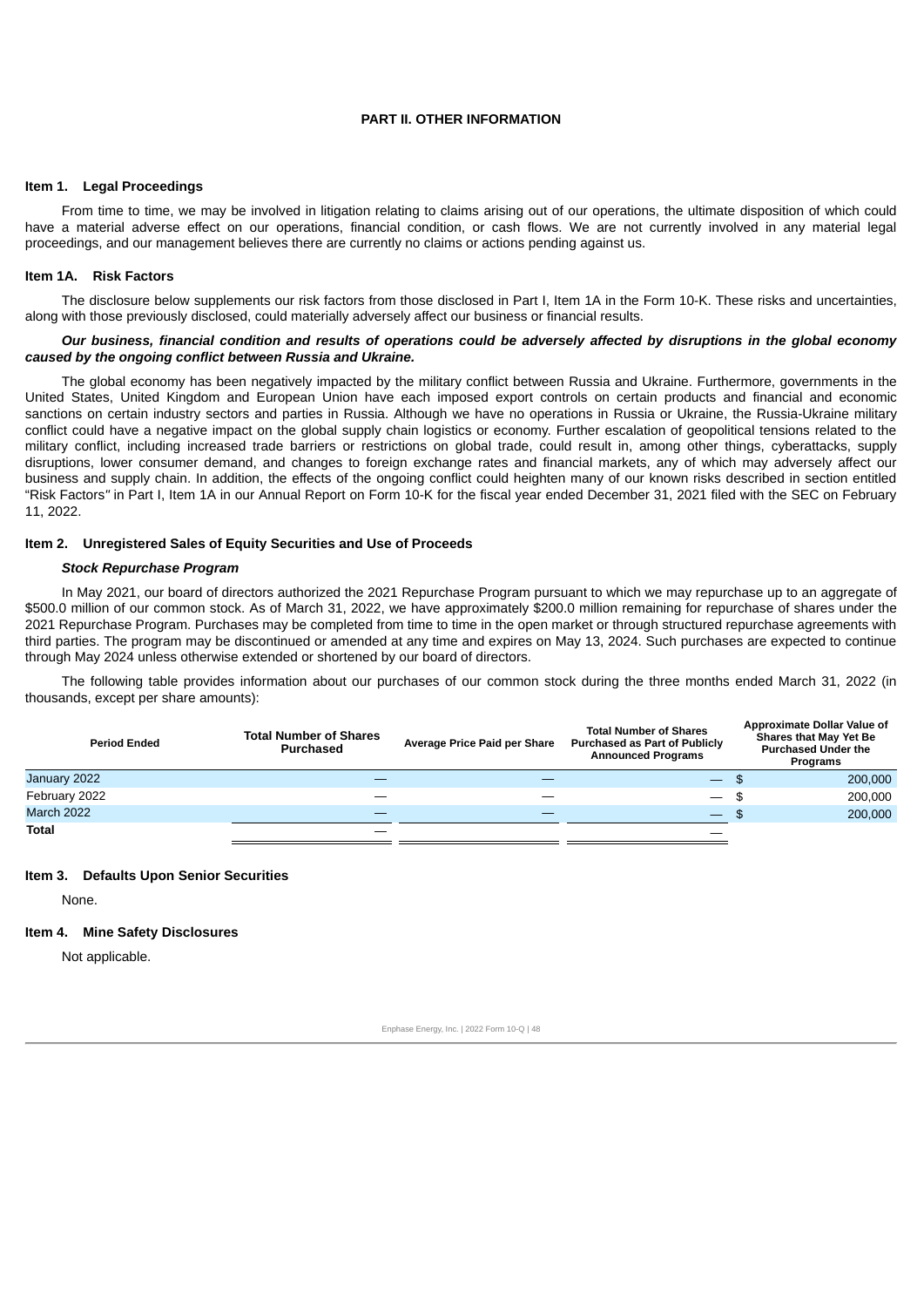# **Item 5. Other Information**

<span id="page-48-0"></span>None.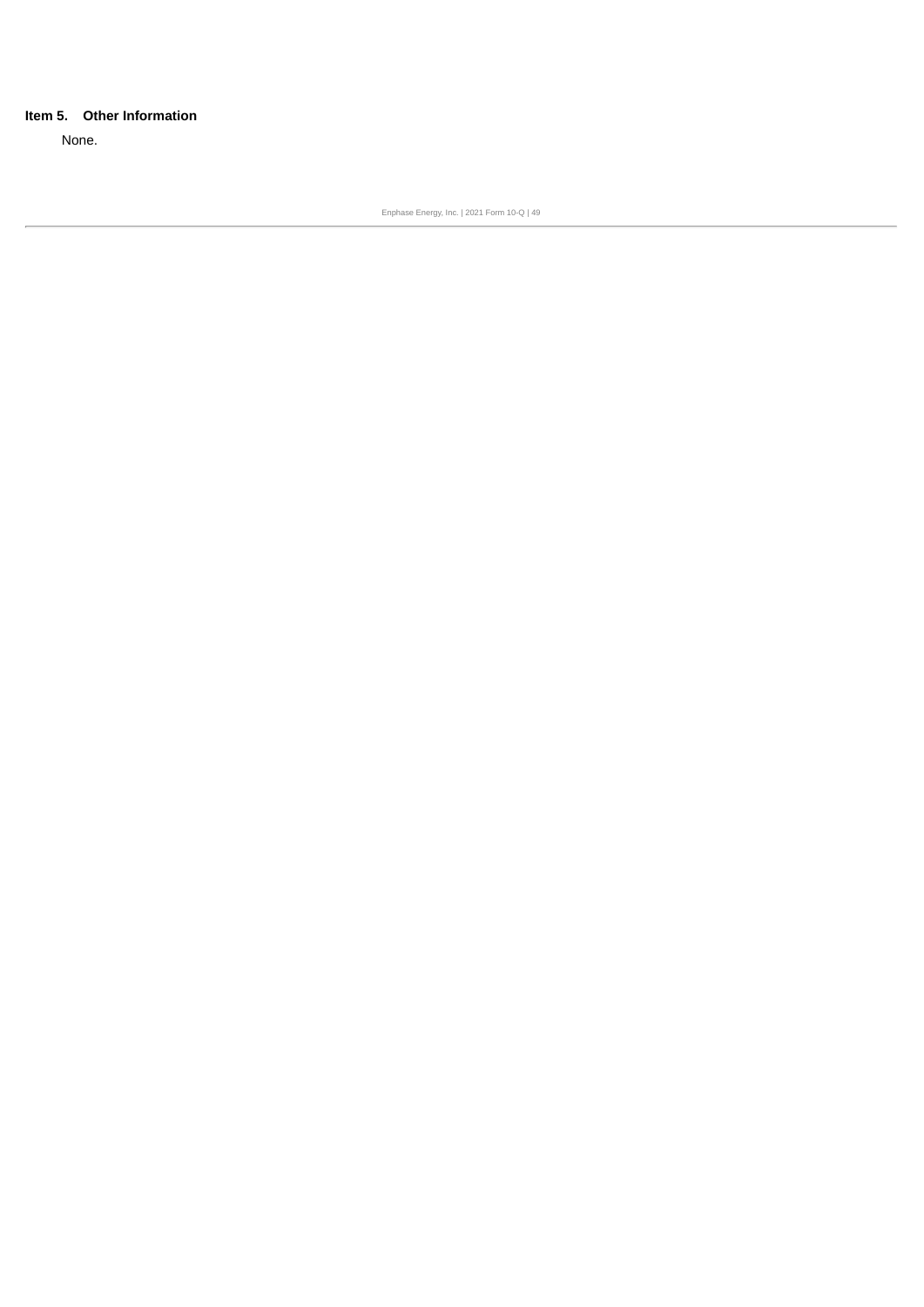# **Item 6. Exhibits**

A list of exhibits filed with this report or incorporated herein by reference is found in the Exhibit Index below.

|                                 |                                                                                                                                                                                     |        |                     | <b>Incorporation by Reference</b> |                    |                       |
|---------------------------------|-------------------------------------------------------------------------------------------------------------------------------------------------------------------------------------|--------|---------------------|-----------------------------------|--------------------|-----------------------|
| <b>Exhibit</b><br><b>Number</b> | <b>Exhibit Description</b>                                                                                                                                                          | Form   | <b>SEC File No.</b> | <b>Exhibit</b>                    | <b>Filing Date</b> | <b>Filed Herewith</b> |
| 3.1                             | Amended and Restated Certificate of Incorporation of Enphase<br>Energy, Inc.                                                                                                        | $8-K$  | 001-35480           | 3.1                               | 4/6/2012           |                       |
| 3.2                             | Certificate of Amendment of the Amended and Restated<br>Certificate of Incorporation of Enphase Energy, Inc.                                                                        | $10-o$ | 001-35480           | 3.1                               | 8/9/2017           |                       |
| 3.3                             | Certificate of Amendment of the Amended and Restated<br>Certificate of Incorporation of Enphase Energy, Inc.                                                                        | $10-Q$ | 001-35480           | 2.1                               | 8/6/2018           |                       |
| 3.4                             | Certificate of Amendment of the Amended and Restated<br>Certificate of Incorporation of Enphase Energy, Inc.                                                                        | $8-K$  | 001-35480           | 3.1                               | 5/27/2020          |                       |
| 3.5                             | Certificate of Amendment of the Amended and Restated<br>Certificate of Incorporation of Enphase Energy, Inc.                                                                        | $S-8$  | 333-256290          | 4.5                               | 5/19/2021          |                       |
| 3.6                             | Amended and Restated Bylaws of Enphase Energy, Inc.                                                                                                                                 | $8-K$  | 001-35480           | 3.1                               | 4/8/2022           |                       |
| $10.1^{+}$                      | Offer Letter, by and between Enphase Energy, Inc. and Mandy<br>Yang, dated February 14, 2022.                                                                                       |        |                     |                                   |                    | $\mathsf X$           |
| $10.2^{+#}$                     | Separation Letter, by and between Enphase Energy, Inc. and Eric<br>Branderiz, dated February 14, 2022.                                                                              |        |                     |                                   |                    | X                     |
| 10.3                            | Amendment #2 to the Flextronics Logistics Services Agreement,<br>by and between Enphase Energy, Inc. and Flextronics America,<br>LLC, dated March 30, 2022.                         |        |                     |                                   |                    | X                     |
| 31.1                            | Certification of Chief Executive Officer pursuant to Rule 13a-<br>$14(a)/15d-14(a)$ .                                                                                               |        |                     |                                   |                    | X                     |
| 31.2                            | Certification of Chief Financial Officer pursuant to Rule 13a-<br>$14(a)/15d-14(a)$ .                                                                                               |        |                     |                                   |                    | X                     |
| $32.1*$                         | Certification of Chief Executive Officer and Chief Financial Officer<br>pursuant to 18 U.S.C. Section 1350 as Adopted Pursuant to<br>Section 906 of the Sarbanes-Oxley Act of 2002. |        |                     |                                   |                    | X                     |
| 101.INS                         | XBRL Instance Document - the instance document does not appear in the Interactive Data File because its XBRL tags are<br>embedded within the Inline XBRL document.                  |        |                     |                                   |                    |                       |
| 101.SCH                         | XBRL Taxonomy Extension Schema Document.                                                                                                                                            |        |                     |                                   |                    | X                     |
| <b>101.CAL</b>                  | XBRL Taxonomy Extension Calculation Linkbase Document.                                                                                                                              |        |                     |                                   |                    | $\mathsf{X}$          |
| 101.DEF                         | XBRL Taxonomy Extension Definition Linkbase Document.                                                                                                                               |        |                     |                                   |                    | X                     |
| 101.LAB                         | XBRL Taxonomy Extension Label Linkbase Document.                                                                                                                                    |        |                     |                                   |                    | X                     |
| 101.PRE                         | XBRL Taxonomy Extension Presentation Document.                                                                                                                                      |        |                     |                                   |                    | X                     |
| 104                             | Cover Page Interactive Data File (formatted in Inline XBRL and<br>contained in Exhibit 101).                                                                                        |        |                     |                                   |                    | $\mathsf{X}$          |

+ Management compensatory plan or arrangement.

# Certain schedules and/or exhibits to this agreement have been omitted in accordance with Item 601(b)(2) of Regulation S-K.

<span id="page-49-0"></span>\* The certifications attached as Exhibit 32.1 accompany this Quarterly Report on Form 10-Q pursuant to 18 U.S.C. Section 1350, as adopted pursuant to Section 906 of the Sarbanes-Oxley Act of 2002, and shall not be deemed "filed" by Enphase Energy, Inc. for purposes of Section 18 of the Securities Exchange Act of 1934, as amended.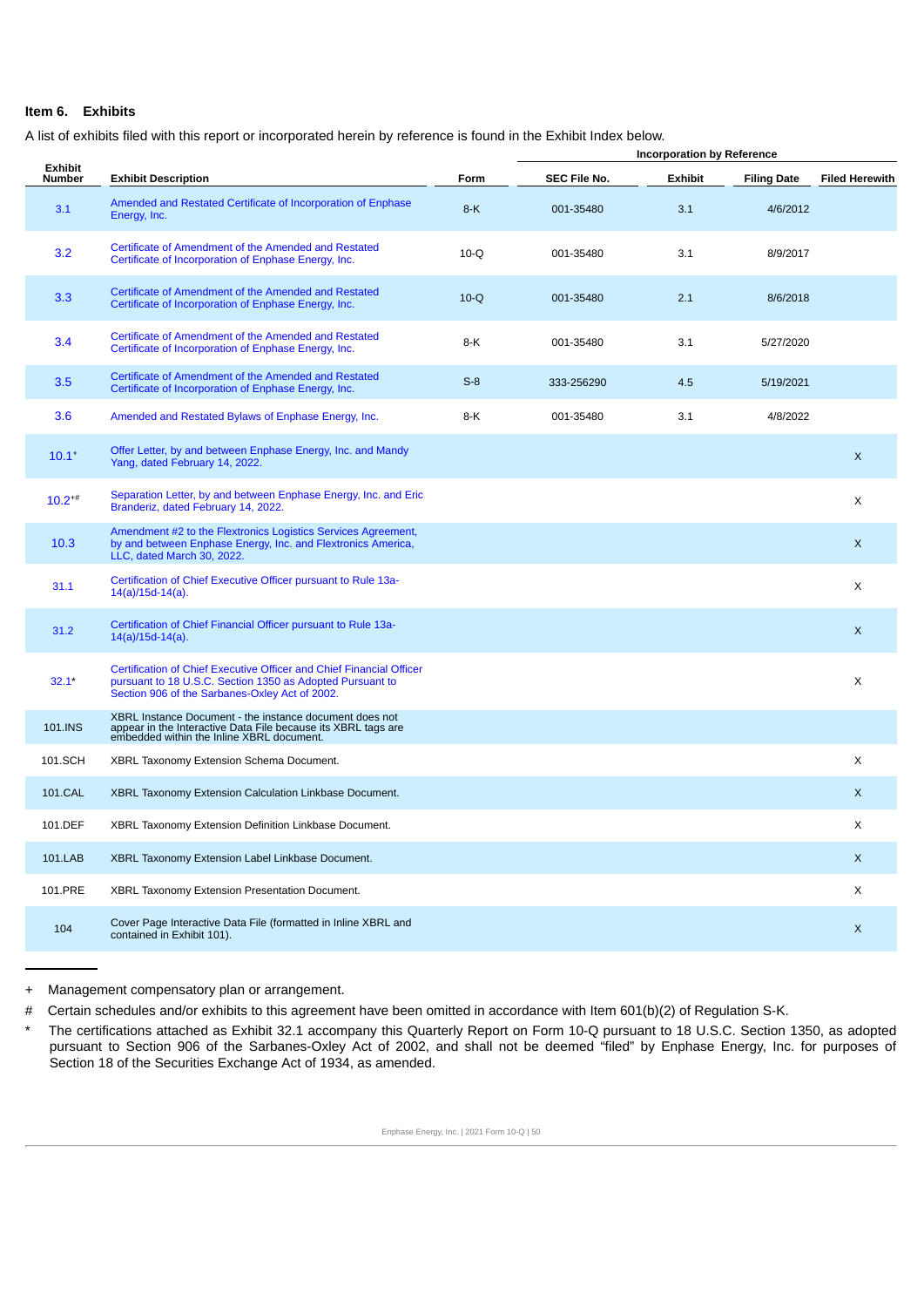# **SIGNATURE**

Pursuant to the requirements of the Securities Exchange Act of 1934, the registrant has duly caused this Quarterly Report on Form 10-Q to be signed on its behalf by the undersigned, thereunto duly authorized.

Dated: April 26, 2022

# **ENPHASE ENERGY, INC.**

By: /s/ Mandy Yang Mandy Yang Chief Financial Officer (Principal Financial Officer and Principal Accounting Officer) (Duly Authorized Officer)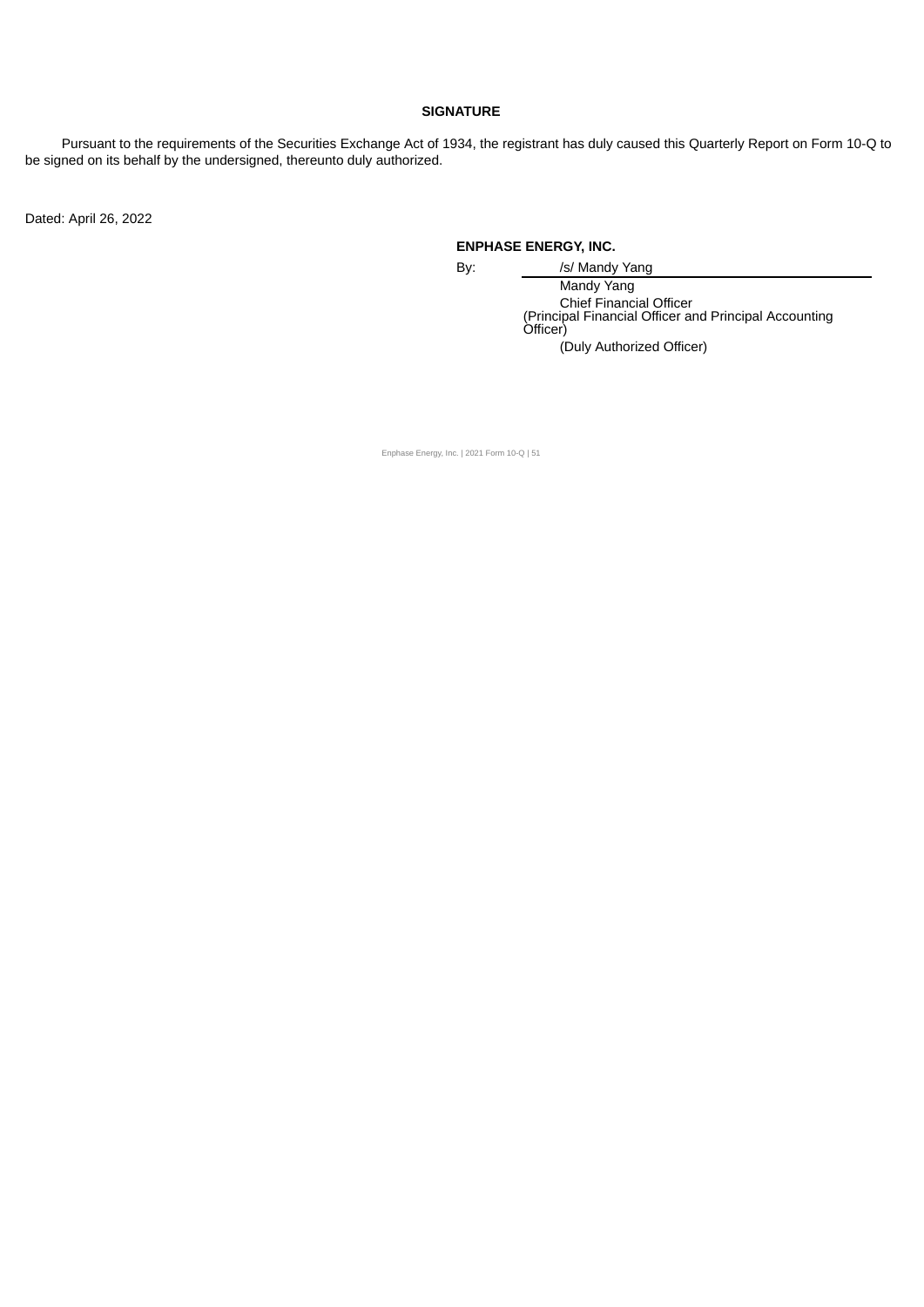<span id="page-51-0"></span>

Date: February 5, 2022 To: Mandy Yang From: Badri Kothandaraman Re: Promotion

In recognition of your valued contribution to Enphase Energy, we are pleased to promote you to Vice President and Chief Financial Officer, reporting to me.

This memo confirms your promotion effective February 15, 2022. As part of your promotion to this position, your annual bonus target will be increased to 75% of your base salary.

In addition, we will recommend to the Board of Directors of the Company that you be granted 40,000 Restricted Stock Units (RSU's) under the Company's 2021 Equity Incentive Plan (the "Plan") (as adjusted for stock splits, stock dividends, reclassifications and the like). The shares will be subject to the terms and conditions applicable to shares granted under the Plan, as described in and subject to the Plan and the applicable stock award or purchase agreement. Subject to your continued employment and the terms and conditions of the Plan and applicable agreement, (a) 25% of the shares (rounded down to the nearest whole share) shall vest on the Initial Vesting Date of the 10th of the month one year following the grant date and (b) thereafter 12.5% of the shares (rounded down to the nearest whole share, except for the last vesting installment) shall vest and become exercisable on each six-month anniversary of the Initial Vesting Date, provided that the grantee remains in Continuous Service (as defined in the Plan) from the Date of Grant through each such vesting date.

Except for the items mentioned above, all other terms and conditions of your employment remain the same.

Congratulations and best wishes on your continued success.

Sincerely,

/s/ BADRINARAYANAN KOTHANDARAMAN

Badrinarayanan Kothandaraman President and Chief Executive Officer **Exhibit 10.1**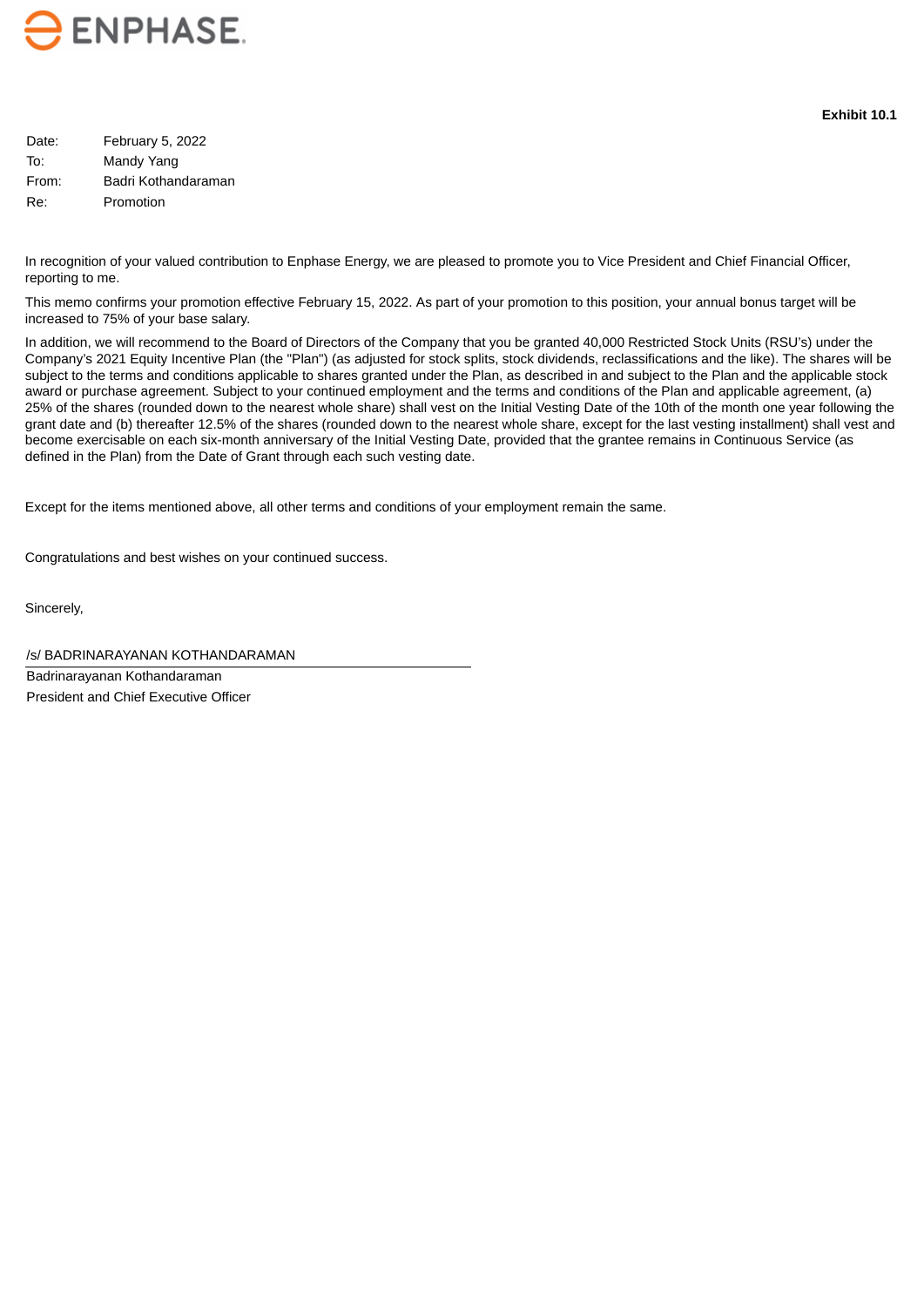<span id="page-52-0"></span>February 5, 2022

Eric Branderiz VIA EMAIL

Dear Eric:

This letter sets forth the substance of the separation agreement (the "**Agreement**") that Enphase Energy, Inc. (the "**Company**") is offering to you to aid in your employment transition.

**1. Separation**. Your last day of work with the Company and your employment termination date will be February 14, 2022 (the "**Separation Date**"). Between now and the Separation Date, you must continue to abide by your continued contractual and statutory obligations to the Company and the Company's policies. Although you will no longer be an employee of the Company after the Separation Date, you will remain available in an advisory capacity to the Company to assist with the transition of your successor through June 30, 2022.

**2. Final Pay**. On or shortly after the Separation Date, the Company will pay you all accrued salary earned through the Separation Date, subject to standard payroll deductions and withholdings. You are entitled to this payment regardless of whether or not you sign this Agreement. You acknowledge and agree that, consistent with our non-accrual of paid time off, as of the Separation Date you will not have any accrued but unused vacation or paid time off for which you are entitled to payment.

**3. Severance Payment.** If you timely sign and return this fully signed Agreement to the Company, allow it to become effective, and comply with your obligations under it (collectively, the "**Severance Preconditions**"), then the Company will pay you, as severance, the equivalent of twelve (12) months of your base salary in effect as of the Separation Date (in the total amount of \$400,000.00) plus a full year bonus (in the total amount of \$300,000.00) subject to standard payroll deductions and withholdings (collectively the "**Severance Payment**"). This Severance Payment amount will be paid in a lump sum on the first Company payroll date that occurs more than five (5) days after the Effective Date (as defined below). You hereby acknowledge and agree that this Severance Payment is in lieu of any payment that you may be entitled to under that certain Enphase Energy, Inc. Severance and Change in Control Benefit Plan, dated March 6, 2013.

**4. Health Insurance.** Your participation in the Company's group health insurance plan will end on the last day of the month in which the Separation Date occurs. To the extent provided by the federal COBRA law or, if applicable, state insurance laws, and by the Company's current group health insurance policies, you may be eligible to continue your group health insurance benefits at your own expense following the Separation Date. Later, you may be able to convert to an individual policy through the provider of the Company's health insurance, if you wish. You will be provided with a separate notice describing your rights and obligations under COBRA and a form for electing COBRA coverage. As an additional severance benefit, subject to satisfaction of the Severance Preconditions, and provided that you timely elect continued coverage under COBRA, then the Company will pay directly the COBRA premiums required to continue your health insurance coverage (including coverage for eligible dependents, if applicable) through the period starting on the Separation Date and ending on the earliest to occur of: (a) twelve (12) months after the Separation Date; (b) the date you become eligible for group health insurance coverage through a new employer (including self-employment); or (c) the date you cease to be eligible for COBRA coverage for any reason (the "**COBRA Premiums**"). You must promptly notify the Company as soon as you become eligible for health insurance coverage in connection with new employment or self-employment. Notwithstanding the foregoing, if the Company determines, in its sole discretion, that it cannot pay the COBRA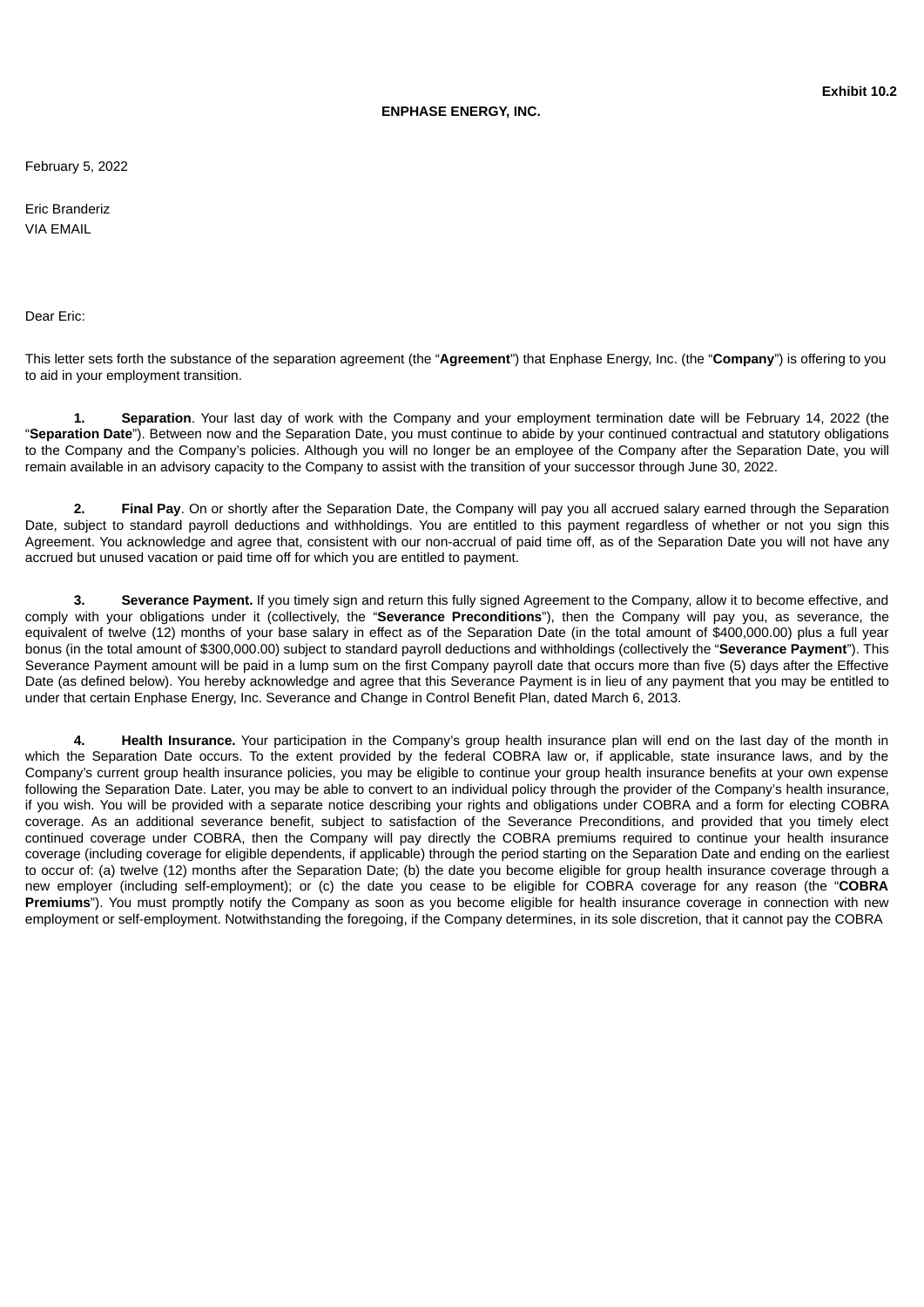Premiums without a substantial risk of violating applicable law, then the Company instead shall pay you a fully taxable cash payment equal to the remaining COBRA Premiums due under this Section, subject to applicable tax withholdings, which you may, but are not obligated to, use toward the cost of COBRA premiums.

**5. Equity Awards.** You were granted certain equity awards from the Company in connection with your employment (the "**Equity Awards**"). Under the applicable Equity Awards agreements and plan documents, vesting of such Equity Awards will cease as of the Separation Date. As an additional severance benefit, subject to satisfaction of the Severance Preconditions, the vesting of all outstanding unvested Equity Awards as set forth in *Exhibit A* attached hereto will be accelerated. Except as expressly set forth in this paragraph, your Equity Awards will continue to be governed by the terms and conditions of the applicable equity award agreements, applicable plan documents, and other equity awards documents.

**6. No Other Compensation or Benefits.** You acknowledge that providing the severance benefits set forth above fulfills and exceeds all of the Company's obligations to provide you severance or other benefits for an Involuntary Termination pursuant to the Severance Plan, and that to the extent this Agreement differs from the Severance Plan with respect to the payment of any severance payments or benefits, this Agreement nevertheless supersedes the Company's severance obligations to you under the Severance Plan. You further acknowledge that upon receipt of such severance benefits as provided herein, the Company's severance obligations to you under the Severance Plan shall be extinguished. (You further, however, acknowledge and agree that the continuing sections of the Severance Plan are not extinguished and remain in effect with respect to the severance benefits, including those sections entitled "Conditions and Limitations on Benefits," "Tax Matters," "Reemployment," "Clawback; Recovery," "Right to Interpret Plan; Amendment and Termination," and "Claims, Inquiries and Appeals.") You further acknowledge that, except as expressly provided in this Agreement, you have not earned, will not earn by the Separation Date, and will not receive from the Company any additional compensation (including base salary, bonus, incentive compensation, or equity), severance, or benefits before or after the Separation Date, with the exception of any vested right you may have under the express terms of a written ERISAqualified benefit plan (e.g., 401(k) account) or any vested stock options.

**7. Expense Reimbursements.** You agree that, within ten (10) calendar days after the Separation Date, you will submit your final documented expense reimbursement statement reflecting all business expenses you incurred through the Separation Date, if any, for which you seek reimbursement. The Company will reimburse you for these expenses pursuant to its regular business practice.

**8. Return of Company Property**. Within five (5) calendar days after the Separation Date (or earlier if requested by the Company), you will return to the Company all Company documents (and all copies thereof) and other Company property in your possession or control, including, but not limited to, Company files, notes, drawings, records, plans, forecasts, reports, studies, analyses, proposals, agreements, drafts, financial and operational information, password and account information, research and development information, sales and marketing information, customer lists, prospect information, pipeline reports, sales reports, personnel information, specifications, code, software, databases, computer-recorded information, tangible property and equipment (including, but not limited to, your Company-provided laptop, computing and electronic devices, mobile telephones, servers), credit cards, entry cards, identification badges and keys; and any materials of any kind which contain or embody any proprietary or confidential information of the Company (and all reproductions or embodiments thereof in whole or in part). You agree that you will make a diligent search to locate any such documents, property and information by the close of business on the Separation Date or as soon as possible thereafter. If you have used any personally owned computer or other electronic device, server, or e-mail system to receive, store, review, prepare or transmit any Company confidential or proprietary data, materials or information, within five (5) calendar days after the Separation Date (or earlier if requested by the Company), you shall provide the Company with a computer-useable copy of such information and then permanently delete and expunge such Company confidential or proprietary information from those systems; and you agree to provide the Company access to your system as requested to verify that the necessary copying and/or deletion is completed. **Your** timely compliance with this paragraph is a condition to your receipt of the severance benefits provided under this Agreement.

**9. Proprietary Information Obligations**. You acknowledge and reaffirm your continuing obligations under your Employee Invention Assignment and Confidentiality Agreement, a copy of which is attached hereto as *Exhibit B*.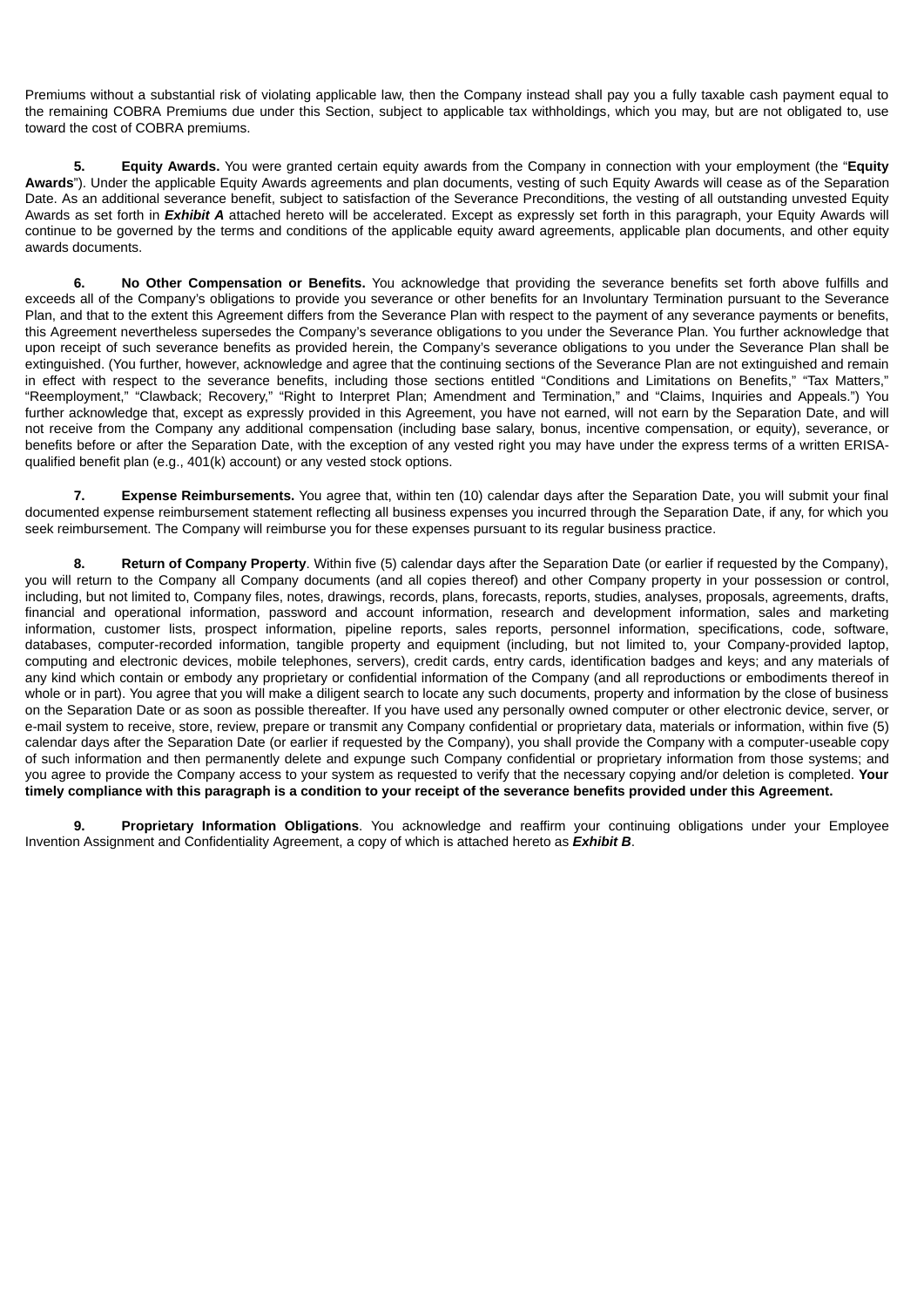**10. Non-disparagement.** You agree not to disparage the Company, its officers, directors, employees, shareholders, parents, subsidiaries, affiliates, and agents, in any manner likely to be harmful to its or their business, business reputation, or personal reputation; provided that you may respond accurately and fully to any request for information if required by legal process or in connection with a government investigation. In addition, nothing in this provision or this Agreement is intended to prohibit or restrain you in any manner from making disclosures protected under the whistleblower provisions of federal or state law or regulation or other applicable law or regulation, nor from making statements and disclosures as set forth in the section of this Agreement entitled "Protected Rights."

**11. No Voluntary Adverse Action**. You agree that you will not voluntarily (except in response to legal compulsion or as permitted under the Protected Rights section below) assist any person in bringing or pursuing any proposed or pending litigation, arbitration, administrative claim or other formal proceeding against the Company, its parent or subsidiary entities, affiliates, officers, directors, employees or agents.

**12. Cooperation.** You agree to cooperate fully with the Company in connection with its actual or contemplated defense, prosecution, or investigation of any claims or demands by or against third parties, or other matters arising from events, acts, or failures to act that occurred during the period of your employment by the Company. Such cooperation includes, without limitation, making yourself available to the Company upon reasonable notice, without subpoena, to provide complete, truthful and accurate information in witness interviews, depositions, and trial testimony. The Company will reimburse you for reasonable out-of-pocket expenses you incur in connection with any such cooperation (excluding foregone wages) and will make reasonable efforts to accommodate your scheduling needs.

**13. No Admissions.** You understand and agree that the promises and payments in consideration of this Agreement shall not be construed to be an admission of any liability or obligation by the Company to you or to any other person, and that the Company makes no such admission.

**14. Release of Claims**. In exchange for the consideration provided to you under this Agreement to which you would not otherwise be entitled, you hereby generally and completely release the Company, and its affiliated, related, parent and subsidiary entities, and its and their current and former directors, officers, employees, shareholders, partners, agents, attorneys, predecessors, successors, insurers, affiliates, and assigns from any and all claims, liabilities, demands, causes of action, and obligations, both known and unknown, arising from or in any way related to events, acts, conduct, or omissions occurring at any time prior to and including the date you sign this Agreement. This general release includes, but is not limited to: (a) all claims arising from or in any way related to your employment with the Company or the termination of that employment; (b) all claims related to your compensation or benefits from the Company, including salary, bonuses, commissions, vacation pay, expense reimbursements, severance pay, fringe benefits, stock, stock options, or any other ownership, equity, or profits interests in the Company; (c) all claims for breach of contract, wrongful termination, and breach of the implied covenant of good faith and fair dealing; (d) all tort claims, including claims for fraud, defamation, emotional distress, and discharge in violation of public policy; and (e) all federal, state, and local statutory claims, including claims for discrimination, harassment, retaliation, attorneys' fees, or other claims arising under the federal Civil Rights Act of 1964 (as amended), the federal Americans with Disabilities Act of 1990, the federal Age Discrimination in Employment Act (the "**ADEA**"), the Colorado Anti-discrimination Act, the Colorado Minimum Wage Order, the Colorado Labor Relations Act, the Texas Labor Code, Chapter 21, the Texas Anti-Retaliation Act, the North Carolina Persons with Disabilities Protection Act, the North Carolina Equal Employment Practices Act, the North Carolina Retaliatory Employment Discrimination Act, the California Labor Code (as amended), the California Family Rights Act and the California Fair Employment and Housing Act (as amended). Notwithstanding the foregoing, you are not releasing the Company hereby from: (i) any obligation to indemnify you pursuant to the Articles and Bylaws of the Company, any valid fully executed indemnification agreement with the Company, or applicable law; (ii) any rights you have to file or pursue a claim for workers' compensation or unemployment insurance; (iii) any claims that cannot be waived by law; or (iv) any claims for breach of this Agreement. **You acknowledge that you have been advised, as** required by California Government Code Section 12964.5(b)(4), that you have a right to consult an attorney regarding this Agreement and that you were given a reasonable time period of not less than five (5) business days in which to do so. You further acknowledge and agree that, in the event you sign this Agreement prior to the end of the reasonable time period, your decision to accept such shortening of time is knowing and voluntary and is not induced by the Company through fraud, misrepresentation, or a threat to withdraw or alter the offer prior to the expiration of the reasonable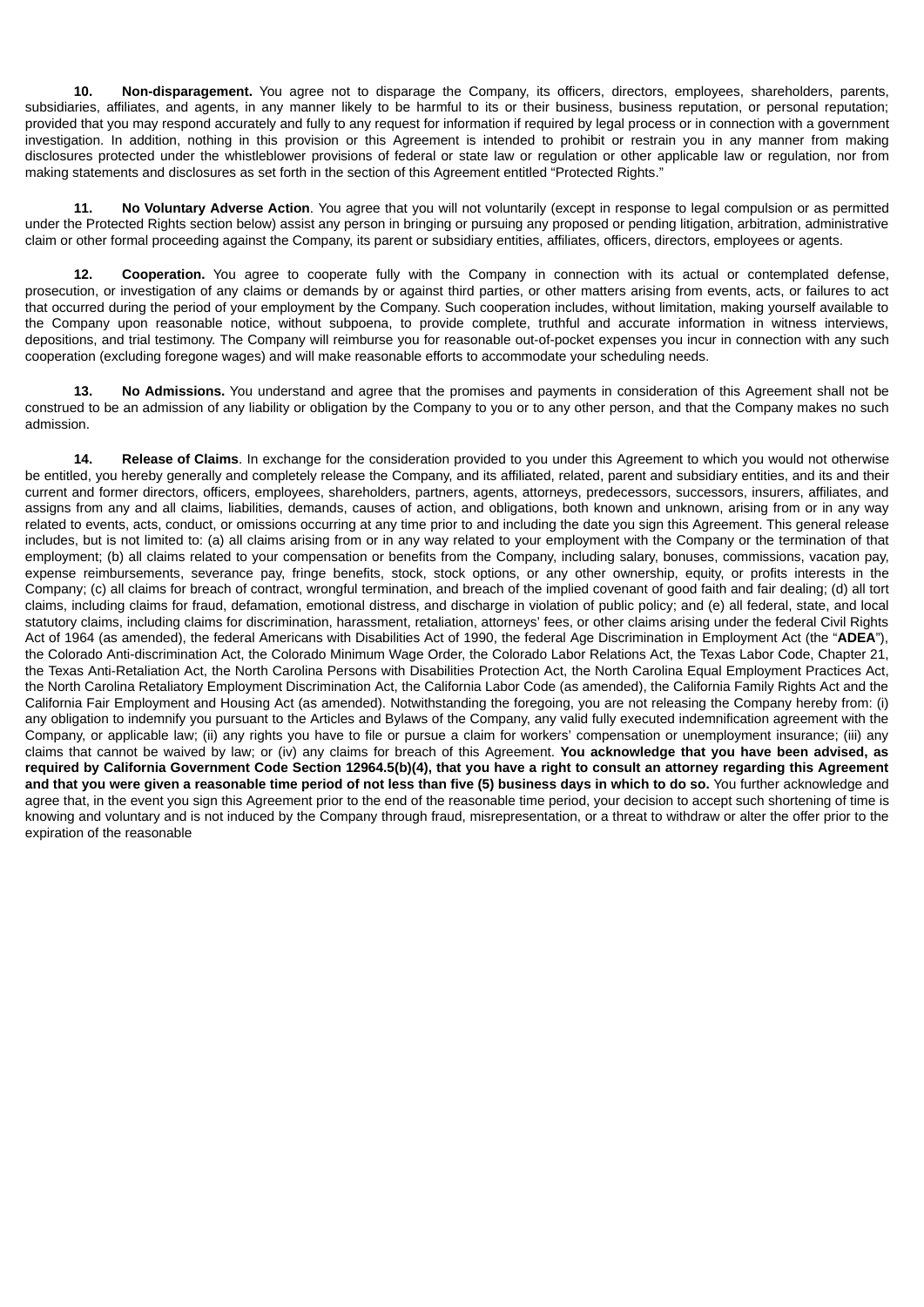time period, or by providing different terms to employees who sign such an agreement prior to the expiration of the time period.

**15. ADEA Release.** You acknowledge that you are knowingly and voluntarily waiving and releasing any rights you have under the ADEA, and that the consideration given for the waiver and releases you have given in this Agreement is in addition to anything of value to which you were already entitled. You further acknowledge that you have been advised, as required by the ADEA, that: (a) your waiver and release does not apply to any rights or claims arising after the date you sign this Agreement; (b) you should consult with an attorney prior to signing this Agreement (although you may choose voluntarily not to do so); (c) you have twenty- one (21) days to consider this Agreement (although you may choose voluntarily to sign it sooner, but you should not sign it before the Separation Date); (d) you have seven (7) days following the date you sign this Agreement to revoke this Agreement (in a written revocation sent to Debra Machado, Vice President of HR at the Company); and (e) this Agreement will not be effective until the date upon which the revocation period has expired, which will be the eighth day after you sign this Agreement provided that you do not revoke it (the "**Effective Date**").

**16. Section 1542 Waiver.** In giving the release herein, which includes claims which may be unknown to you at present, you acknowledge that you have read and understand Section 1542 of the California Civil Code, which reads as follows:

# "A general release does not extend to claims that the creditor or releasing party does not know or suspect to exist in his or her favor at the time of executing the release and that, if known by him or her, would have materially affected his **or her settlement with the debtor or released party."**

You hereby expressly waive and relinguish all rights and benefits under that section and any law of any other jurisdiction of similar effect with respect to your release of claims herein, including but not limited to your release of unknown claims.

**17. Protected Rights.** You understand that nothing in this Agreement limits your ability to file a charge or complaint with the Equal Employment Opportunity Commission, the Department of Labor, the National Labor Relations Board, the Occupational Safety and Health Administration, the Securities and Exchange Commission or any other federal, state or local governmental agency or commission ("**Government Agencies**"). You further understand this Agreement does not limit your ability to communicate with any Government Agencies or otherwise participate in any investigation or proceeding that may be conducted by any Government Agency, including providing documents or other information, without notice to the Company. While this Agreement does not limit your right to receive an award for information provided to the Securities and Exchange Commission, you understand and agree that, to maximum extent permitted by law, you are otherwise waiving any and all rights you may have to individual relief based on any claims that you have released and any rights you have waived by signing this Agreement. Nothing in this Agreement prevents you from discussing or disclosing information about unlawful acts in the workplace, such as harassment or discrimination or any other conduct that you have reason to believe is unlawful.

**18. Representations.** You hereby represent that you have: been paid all compensation owed and for all hours worked; received all leave and leave benefits and protections for which you are eligible pursuant to the Family and Medical Leave Act, the California Family Rights Act, or otherwise; and not suffered any on-the-job injury for which you have not already filed a workers' compensation claim.

**19. Miscellaneous.** This Agreement, including Exhibit A, constitutes the complete, final and exclusive embodiment of the entire agreement between you and the Company with regard to its subject matter. It is entered into without reliance on any promise or representation, written or oral, other than those expressly contained herein, and it supersedes any other such promises, warranties or representations. This Agreement may not be modified or amended except in a writing signed by both you and a duly authorized officer of the Company. This Agreement will bind the heirs, personal representatives, successors and assigns of both you and the Company, and inure to the benefit of both you and the Company, their heirs, successors and assigns. If any provision of this Agreement is determined to be invalid or unenforceable, in whole or in part, this determination will not affect any other provision of this Agreement and the provision in question will be modified by the court so as to be rendered enforceable to the fullest extent permitted by law, consistent with the intent of the parties. This Agreement will be deemed to have been entered into and will be construed and enforced in accordance with the laws of the state in which you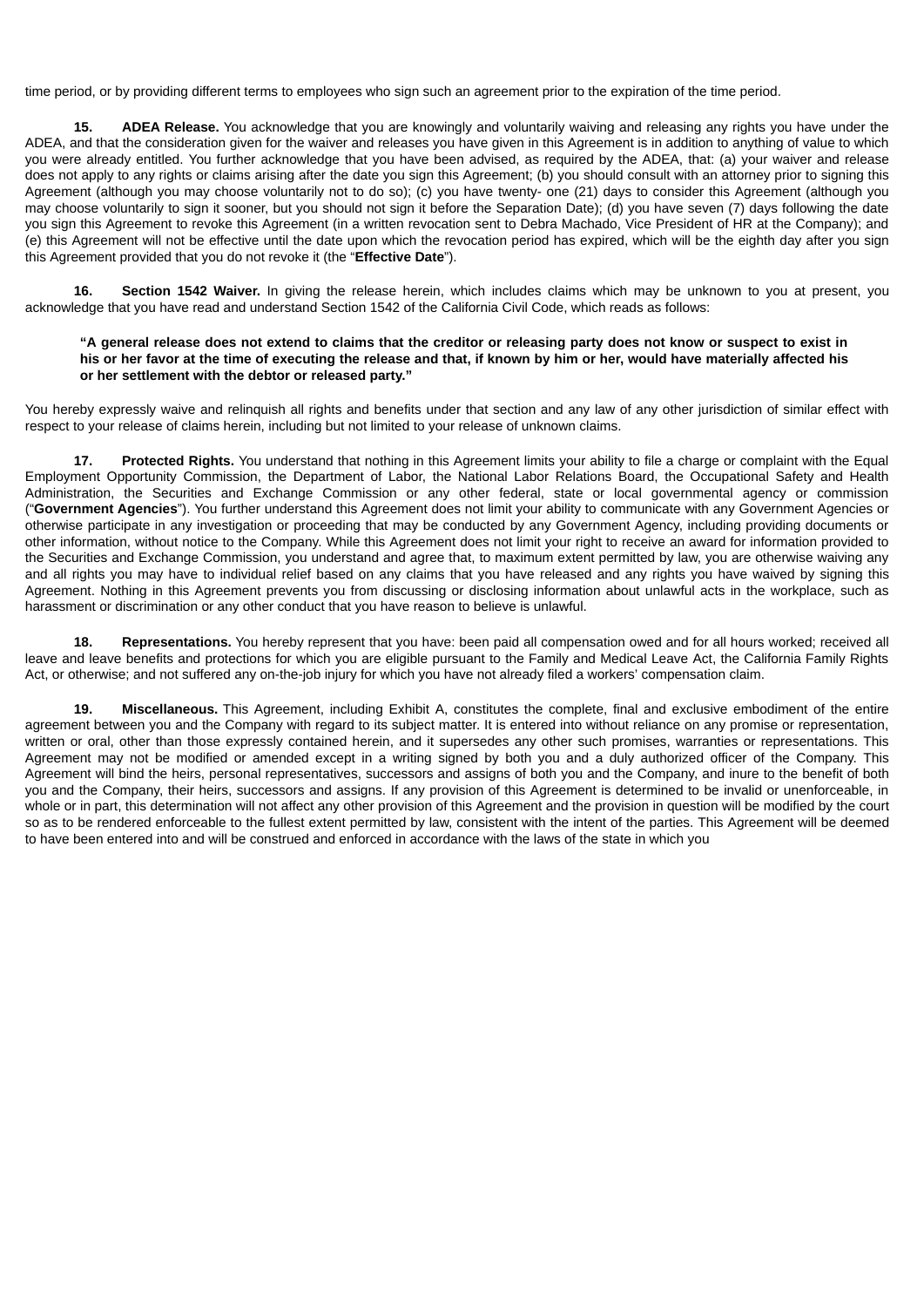primarily performed work for the Company without regard to conflict of laws principles. Any ambiguity in this Agreement shall not be construed against either party as the drafter. Any waiver of a breach of this Agreement shall be in writing and shall not be deemed to be a waiver of any successive breach. This Agreement may be delivered and executed via facsimile, electronic mail (including pdf or any electronic signature complying with the U.S. federal ESIGN Act of 2000, Uniform Electronic Transactions Act or other applicable law) or other transmission method and shall be deemed to have been duly and validly delivered and executed and be valid and effective for all purposes.

If this Agreement is acceptable to you, please sign below and return the original to me. **You have twenty-one (21) calendar days from the** date you received this Agreement to decide whether to accept this Agreement, and you should not sign it before the Separation Date. The Company's offer contained herein will automatically expire if you do not sign and return it within that timeframe.

We wish you the best in your future endeavors.

Sincerely,

| By:   | /s/ BADRINARAYANAN KOTHANDARAMAN      |
|-------|---------------------------------------|
| Name: | Badrinarayanan Kothandaraman          |
| Title | President and Chief Executive Officer |
| Date: | 2/5/2022                              |

# **I HAVE READ, UNDERSTAND AND AGREE FULLY TO THE FOREGOING AGREEMENT:**

| By:   | /s/ ERIC BRANDERIZ |
|-------|--------------------|
| Name: | Eric Branderiz     |
| Date: | 2/5/2022           |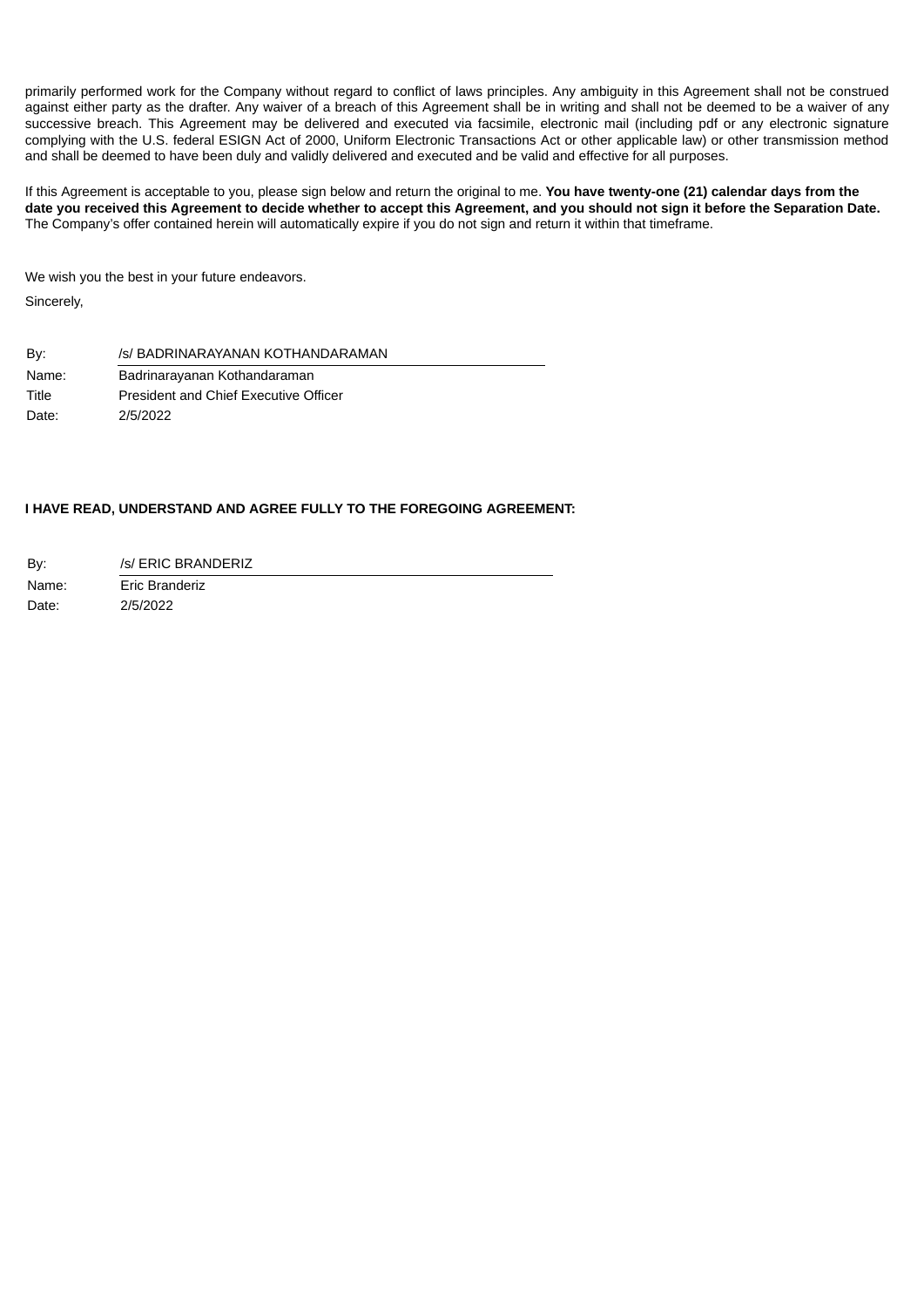# **AMENDMENT NO. 2 TO FLEXTRONICS MANUFACTURING SERVICES AGREEMENT**

# **THIS AMENDMENT NO. 2 TO FLEXTRONICS MANUFACTURING SERVICES AGREEMENT**

<span id="page-57-0"></span>(this "Amendment"), dated as of March 30, 2022 (the "Amendment Effective Date"), is by and between Enphase Energy, Inc., a Delaware corporation having its business at 47281 Bayside Parkway, Fremont, California 94538 ("Enphase") and Flextronics Industrial, Ltd., a Mauritius corporation having its place of business at Suite 402, St. James Court, St. Denis Street, Port Louis, Mauritius ("Flex" or "Flextronics"). Capitalized terms not defined herein will have the meaning given to them in the MSA (as defined below).

WHEREAS, Enphase and Flex are parties to a Flextronics Manufacturing Services Agreement dated as of March 1, 2009 (the "MSA") (individually, Enphase and Flex are referred to herein as a "**Party**" and together as the "**Parties.**"); and

WHEREAS, the Parties wish to amend the MSA as provided for herein.

NOW, THEREFORE, the Parties agree as follows:

**1.** A new Section 2.9 shall be added to the MSA, reading as follows:

**New Manufacturing Location in Timisoara, Romania.** The Parties agree that on or around February 15, 2023, Flex will commence the manufacture of certain Products for Customer in Flex's facility located at Calea Torontalului DN 6, Km 5,7, Timisoara, Romania, 300000 ("Flex Timi"). Customer shall award Flex new business for the manufacturing of Customer's Products in Flex Timi ("European Business award"). The European Business Award has occurred on March 22, 2022 and will include ramping one fully automated line. Further, the European Business Award will be governed by the provisions of the current MSA (as amended) along applicable Product-Specific Addendum signed by both Parties, which will include details of the line configurations, pricing and other relevant terms and conditions applicable to the European Business Award.

**2. Counterparts**. This Amendment may be executed in one or more counterparts, each of which shall be deemed an original, but all of which together shall constitute one and the same instrument.

**IN WITNESS WHEREOF**, the Parties have executed this Amendment as of the Amendment Effective Date.

#### **ENPHASE ENERGY, INC. FLEXTRONICS INDUSTRIAL LTD.**

| By:    | /s/ JEFF MCNEIL | Bv:    | /s/ B. VIJAYANDRAN A/L S BALASINGAM |
|--------|-----------------|--------|-------------------------------------|
| Name:  | Jeff McNeil     | Name:  | B. Vijayandran A/LS Balasingam      |
| Title: | COO             | Title: | Director                            |
| Date:  | 3/30/2022       | Date:  | 3/30/22                             |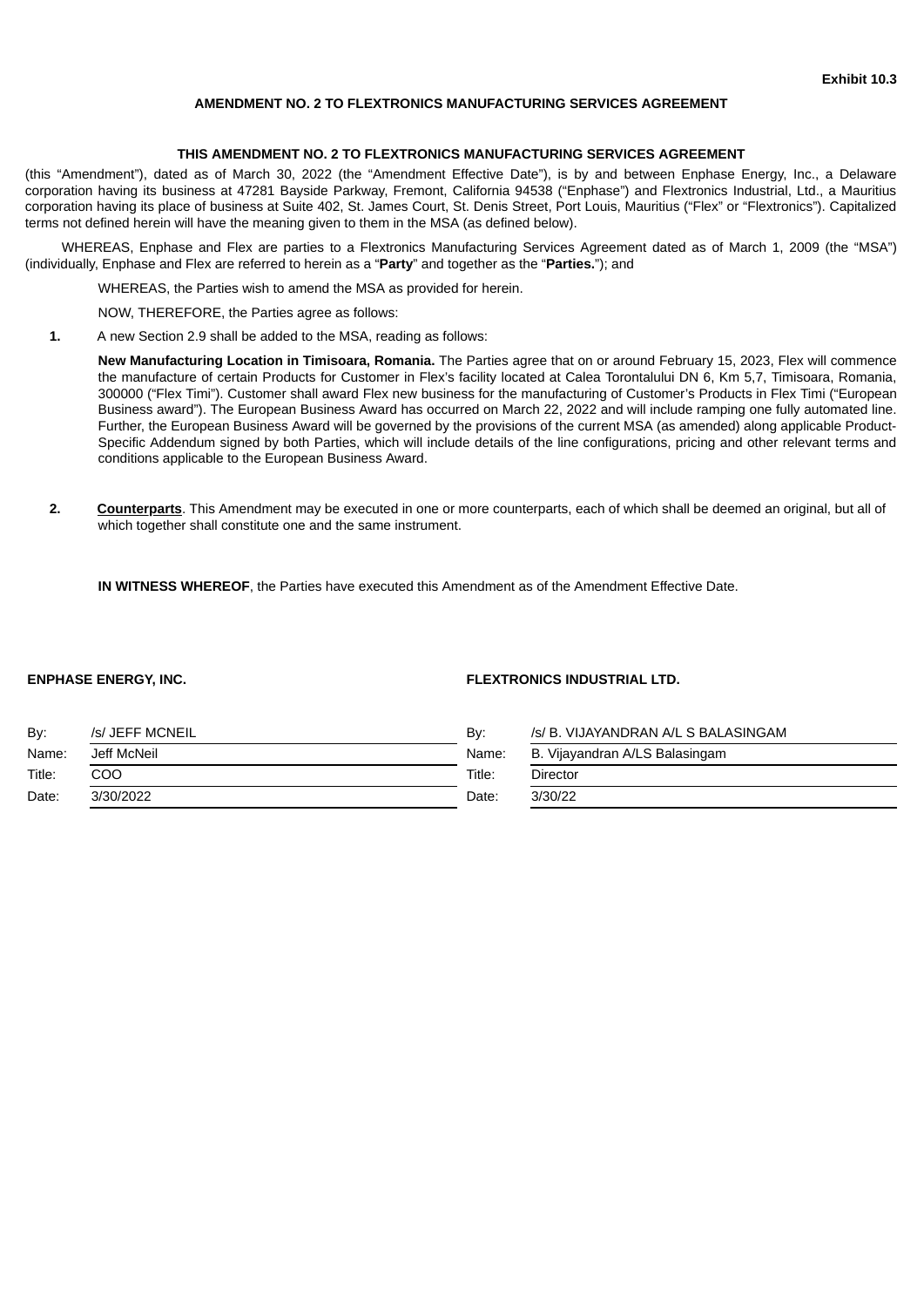# **CERTIFICATION**

<span id="page-58-0"></span>I, Badrinarayanan Kothandaraman, certify that:

- 1. I have reviewed this Form 10-Q of Enphase Energy, Inc.;
- 2. Based on my knowledge, this report does not contain any untrue statement of a material fact or omit to state a material fact necessary to make the statements made, in light of the circumstances under which such statements were made, not misleading with respect to the period covered by this report;
- 3. Based on my knowledge, the financial statements, and other financial information included in this report, fairly present in all material respects the financial condition, results of operations and cash flows of the registrant as of, and for, the periods presented in this report;
- 4. The registrant's other certifying officer(s) and I are responsible for establishing and maintaining disclosure controls and procedures (as defined in Exchange Act Rules 13a-15(e) and 15d-15(e)) and internal control over financial reporting (as defined in Exchange Act Rules 13a-15(f) and 15(d)-15(f)) for the registrant and have:
	- a. designed such disclosure controls and procedures, or caused such disclosure controls and procedures to be designed under our supervision, to ensure that material information relating to the registrant, including its consolidated subsidiaries, is made known to us by others within those entities, particularly during the period in which this report is being prepared;
	- b. designed such internal control over financial reporting, or caused such internal control over financial reporting to be designed under our supervision, to provide reasonable assurance regarding the reliability of financial reporting and the preparation of financial statements for external purposes in accordance with generally accepted accounting principles;
	- c. evaluated the effectiveness of the registrant's disclosure controls and procedures and presented in this report our conclusions about the effectiveness of the disclosure controls and procedures, as of the end of the period covered by this report based on such evaluation; and
	- d. disclosed in this report any change in the registrant's internal control over financial reporting that occurred during the registrant's most recent fiscal quarter (the registrant's fourth fiscal quarter in the case of an annual report) that has materially affected, or is reasonably likely to materially affect, the registrant's internal control over financial reporting; and
- 5. The registrant's other certifying officer(s) and I have disclosed, based on our most recent evaluation of internal control over financial reporting, to the registrant's auditors and the audit committee of the registrant's board of directors (or persons performing the equivalent functions):
	- a. All significant deficiencies and material weaknesses in the design or operation of internal control over financial reporting which are reasonably likely to adversely affect the registrant's ability to record, process, summarize and report financial information; and
	- b. Any fraud, whether or not material, that involves management or other employees who have a significant role in the registrant's internal control over financial reporting.

Date: April 26, 2022

/s/ BADRINARAYANAN KOTHANDARAMAN

Badrinarayanan Kothandaraman President and Chief Executive Officer (Principal Executive Officer)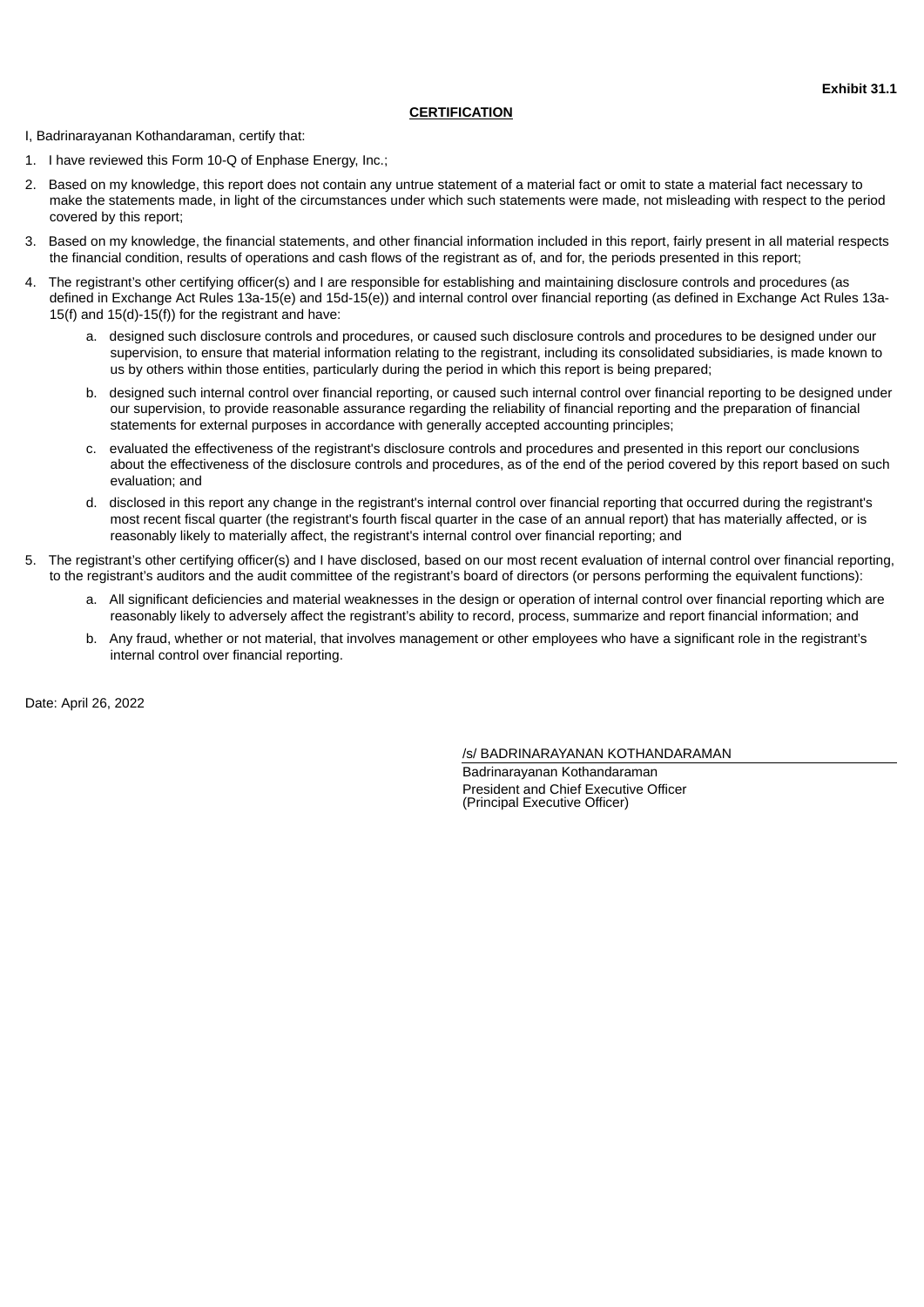# **CERTIFICATION**

<span id="page-59-0"></span>I, Mandy Yang, certify that:

- 1. I have reviewed this Form 10-Q of Enphase Energy, Inc.;
- 2. Based on my knowledge, this report does not contain any untrue statement of a material fact or omit to state a material fact necessary to make the statements made, in light of the circumstances under which such statements were made, not misleading with respect to the period covered by this report;
- 3. Based on my knowledge, the financial statements, and other financial information included in this report, fairly present in all material respects the financial condition, results of operations and cash flows of the registrant as of, and for, the periods presented in this report;
- 4. The registrant's other certifying officer(s) and I are responsible for establishing and maintaining disclosure controls and procedures (as defined in Exchange Act Rules 13a-15(e) and 15d-15(e)) and internal control over financial reporting (as defined in Exchange Act Rules 13a-15(f) and 15(d)-15(f)) for the registrant and have:
	- a. designed such disclosure controls and procedures, or caused such disclosure controls and procedures to be designed under our supervision, to ensure that material information relating to the registrant, including its consolidated subsidiaries, is made known to us by others within those entities, particularly during the period in which this report is being prepared;
	- b. designed such internal control over financial reporting, or caused such internal control over financial reporting to be designed under our supervision, to provide reasonable assurance regarding the reliability of financial reporting and the preparation of financial statements for external purposes in accordance with generally accepted accounting principles;
	- c. evaluated the effectiveness of the registrant's disclosure controls and procedures and presented in this report our conclusions about the effectiveness of the disclosure controls and procedures, as of the end of the period covered by this report based on such evaluation; and
	- d. disclosed in this report any change in the registrant's internal control over financial reporting that occurred during the registrant's most recent fiscal quarter (the registrant's fourth fiscal quarter in the case of an annual report) that has materially affected, or is reasonably likely to materially affect, the registrant's internal control over financial reporting; and
- 5. The registrant's other certifying officer(s) and I have disclosed, based on our most recent evaluation of internal control over financial reporting, to the registrant's auditors and the audit committee of the registrant's board of directors (or persons performing the equivalent functions):
	- a. All significant deficiencies and material weaknesses in the design or operation of internal control over financial reporting which are reasonably likely to adversely affect the registrant's ability to record, process, summarize and report financial information; and
	- b. Any fraud, whether or not material, that involves management or other employees who have a significant role in the registrant's internal control over financial reporting.

Date: April 26, 2022

/s/ MANDY YANG

Mandy Yang Chief Financial Officer (Principal Financial Officer and Principal Accounting Officer)